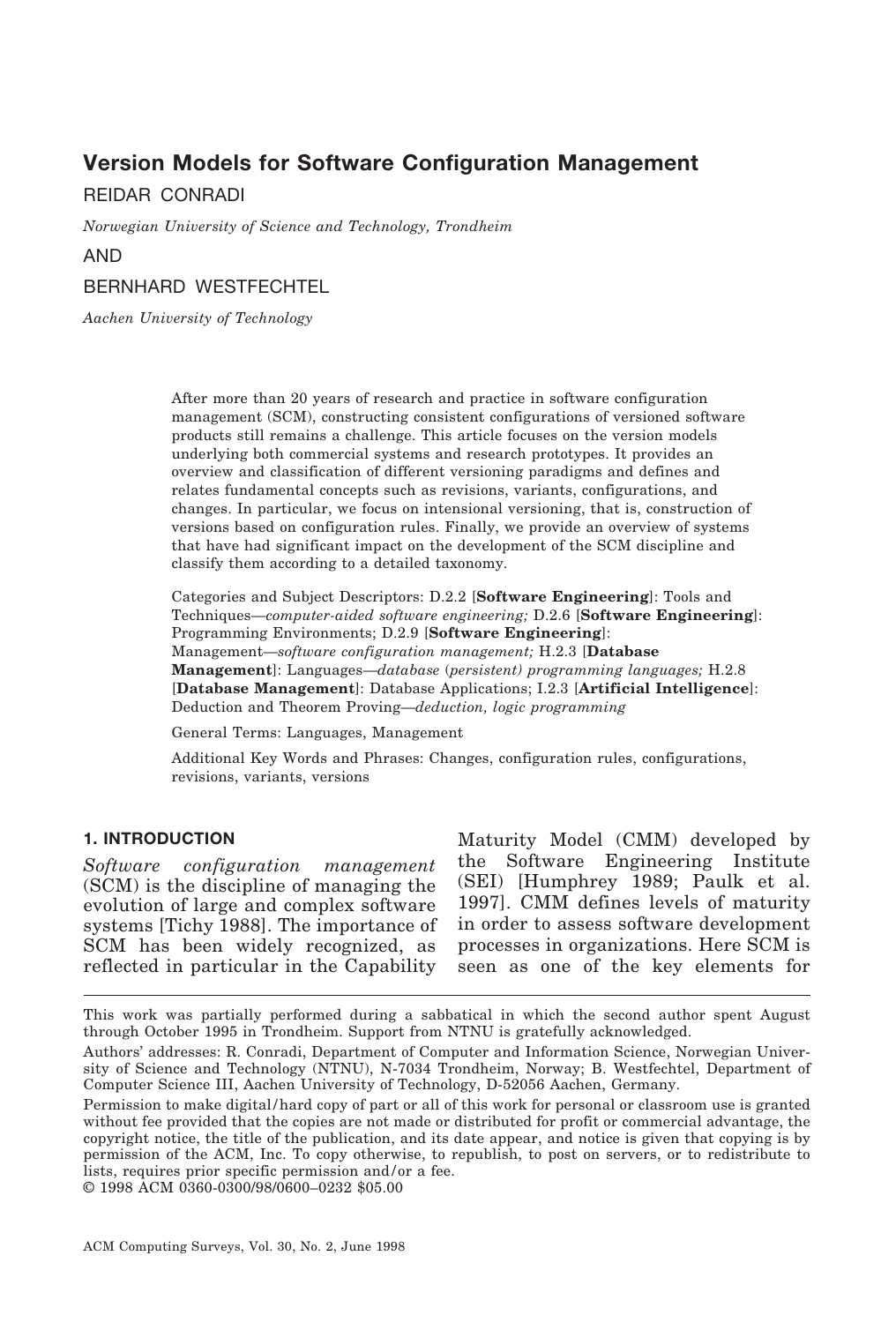#### **CONTENTS**

- 1. INTRODUCTION
- 2. PRODUCT SPACE
	- 2.1 Software Objects
	- 2.2 Relationships
	- 2.3 Representations of the Product Space
- 3. VERSION SPACE
	- 3.1 Versions, Versioned Items, and Deltas
	- 3.2 Extensional and Intensional Versioning
	- 3.3 Intents of Evolution: Revisions, Variants, and Cooperation
	- 3.4 Representations of the Version Space: Version Graphs and Grids
	- 3.5 State-Based and Change-Based Versioning
- 4. INTERPLAY OF PRODUCT SPACE AND VERSION SPACE
	- 4.1 AND/OR Graphs
	- 4.2 Granularity of Versioning
	- 4.3 Deltas
	- 4.4 Relations Between Version Model and Data Model
- 5. INTENSIONAL VERSIONING
	- 5.1 Problem: Combinability Versus Consistency Control and Manageability
	- 5.2 Conceptual Framework for Intensional Versioning
	- 5.3 Configuration Rules
	- 5.4 Configurators: Tools for Evaluating Configuration Rules
	- 5.5 Merge Tools
- 6. VERSION MODELS IN SCM SYSTEMS
	- 6.1 Overview
	- 6.2 Taxonomy-Based Classification
	- 6.3 Descriptions of SCM Systems
- 7. RELATED WORK
	- 7.1 Related Work on Version Models
- 7.2 Related Disciplines
- 8. CONCLUSION

moving from "initial" (undefined process) to "repeatable" (project management, SCM, and quality assurance have come into operation). Furthermore, SCM plays an important role in achieving ISO 9000 conformance.

SCM serves different needs [Feiler 1991a].

—As a *management support discipline,* SCM is concerned with controlling changes to software products. It is this view of SCM that is addressed in the classical textbook by Bersoff et al. [1980] and the IEEE standard [IEEE 1983; IEEE 1988]. According to the latter, SCM covers functionalities such as identification of product components and their versions, change control (by establishing strict procedures to be followed when performing a change), status accounting (recording and reporting the status of components and change requests), and audit and review (quality assurance functions to preserve product consistency). Thus SCM is seen as a support discipline for project managers.

—As a *development support discipline,* SCM provides functions that assist developers in performing coordinated changes to software products. This view of SCM is described, for example, in the textbook by Babich [1986]. To support developers, SCM is in charge of accurately recording the composition of versioned software products evolving into many revisions and variants, maintaining consistency between interdependent components, reconstructing previously recorded software configurations, building derived objects (compiled code and executables) from their sources (program text), and constructing new configurations based on descriptions of their properties.

In this article, SCM is primarily considered a development support discipline. We provide an overview of *version models* implemented both in commercial systems and research prototypes. A version model defines the objects to be versioned, version identification and organization, as well as operations for retrieving existing versions and constructing new versions. Software objects and their relationships constitute the *product space,* their versions are organized in the *version space.* A *versioned object base* combines product and version space. A specific version model is characterized by the way the version space is structured, by the decision of which objects are versioned both externally (from the user's point of view) and internally (within the versioned object base), by the relationships among version spaces of different objects, and by the way reconstruction of old and construction of new versions are supported.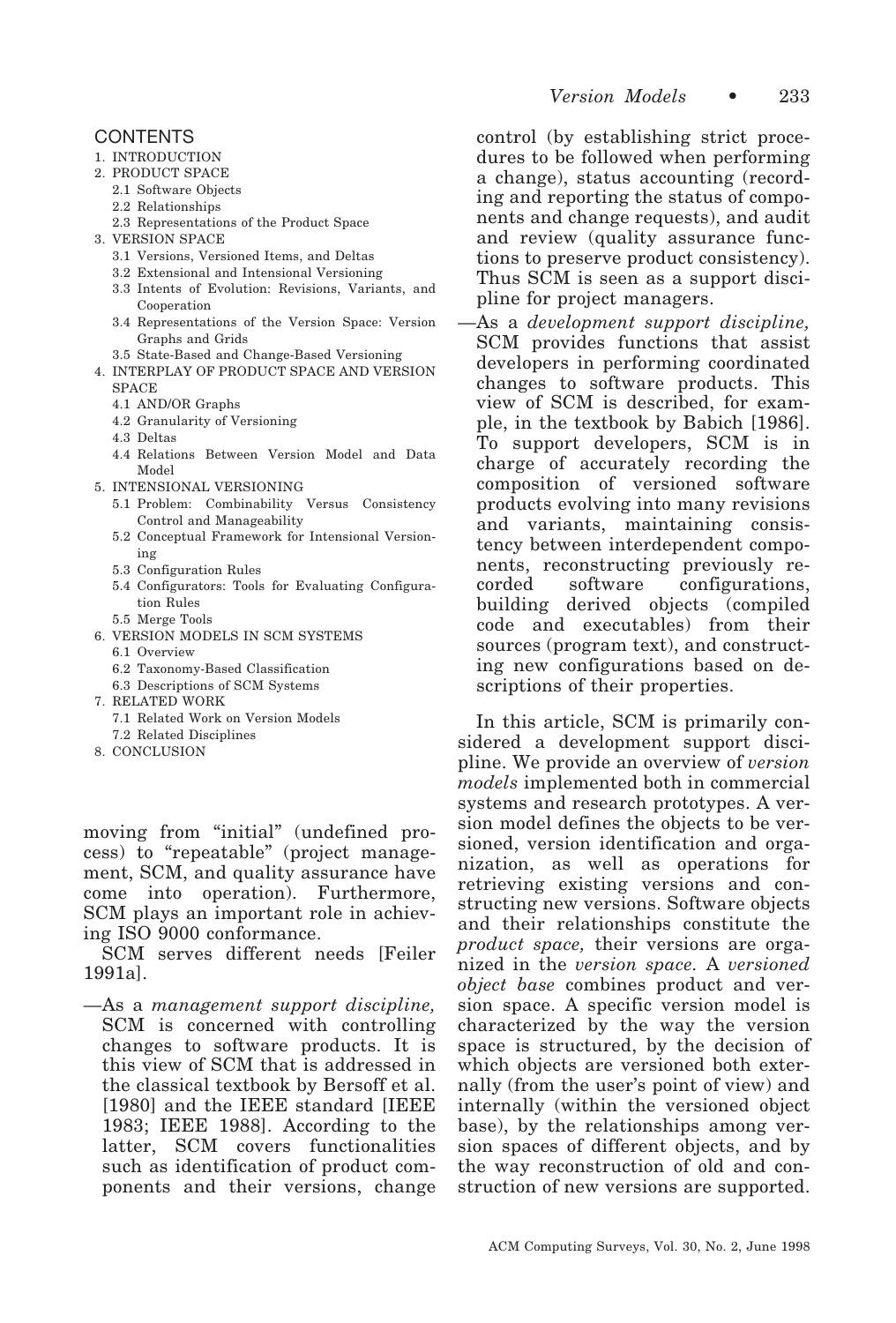SCM systems express version models in varying ways. Many systems, including most commercial ones [Rigg et al. 1995], are *file-based* and apply versioning to files and directories [Rochkind 1975; Tichy 1985; Fowler et al. 1994]. Various *language-based* approaches have been developed as well based on modular programming languages [Lampson and Schmidt 1983b], module interconnection languages [Prieto-Diaz and Neighbors 1986], or system modeling languages [Marzullo and Wiebe 1986]. These languages are typically used to represent versions of modules and relationships such as imports, include dependencies, and the like. Finally, several SCM systems are founded on databases and manage versions of objects and relationships stored in the database. Different data models have been used, including EER [Dittrich et al. 1986; Oquendo et al. 1989], object-oriented [Estublier and Casallas 1994], and deductive [Zeller and Snelting 1995] ones.

The variety of formalisms makes it difficult to compare the version models of different SCM systems with one another. In addition, each system comes with its own terminology. On the other hand, the underlying concepts are often very similar. In order to reveal these concepts, we introduce a unified terminology. Furthermore, to describe version models in a uniform, "canonical" formalism, we use *graphs* at many places in the article. A graph consists of nodes and edges representing entities and (binary) relationships, both of which may be decorated with attributes. Graphs are well suited to represent the organization of a versioned object base, even if the corresponding system is not graph-based. For example, SCCS [Rochkind 1975] and RCS [Tichy 1985] are both file-based, but the version space of a text file may be represented naturally as a version graph. Other formalisms are used as required, such as textual languages for expressing configuration rules.

The main contribution of this article

is to give definitions and introduce a taxonomy. Furthermore, it provides a survey of the current state of the art by describing SCM systems in a unified terminology and classifying them according to the taxonomy. In this way, it prepares the ground for developing a uniform version model, that is, a common framework in which specific version models may be expressed. A uniform model would assist developers not only in constructing SCM systems but also in tailoring them more flexibly to the needs of their users. Multiple paradigms could be supported in parallel, allowing users to switch back and forth as required. Furthermore, as noted in Brown et al. [1991], a uniform model would constitute a common foundation for integrating heterogeneous SCM systems in a federated architecture.

In the interest of a thorough discussion, we focus on core issues of versioning, namely, the organization of the version space, the interrelations of product space and version space, and the construction of consistent configurations. Other issues considered essential parts of SCM are only discussed briefly, in particular, management of workspaces, construction of derived objects, cooperation, and distribution: all these issues are related to version management, but elaborating on them goes beyond the scope of this article.

The article is structured as follows. Before introducing versions, the product space is described in Section 2. Subsequently, we discuss the version space without making any assumptions about the product space (Section 3). The interplay of product and version space is addressed in Section 4. Section 5 is devoted to *intensional versioning* (i.e., construction of versions based on rules describing consistent combinations). Section 6 provides an overview of systems that have had significant impact on the development of the SCM discipline. Related work is discussed in Section 7, and a short conclusion is given in Section 8.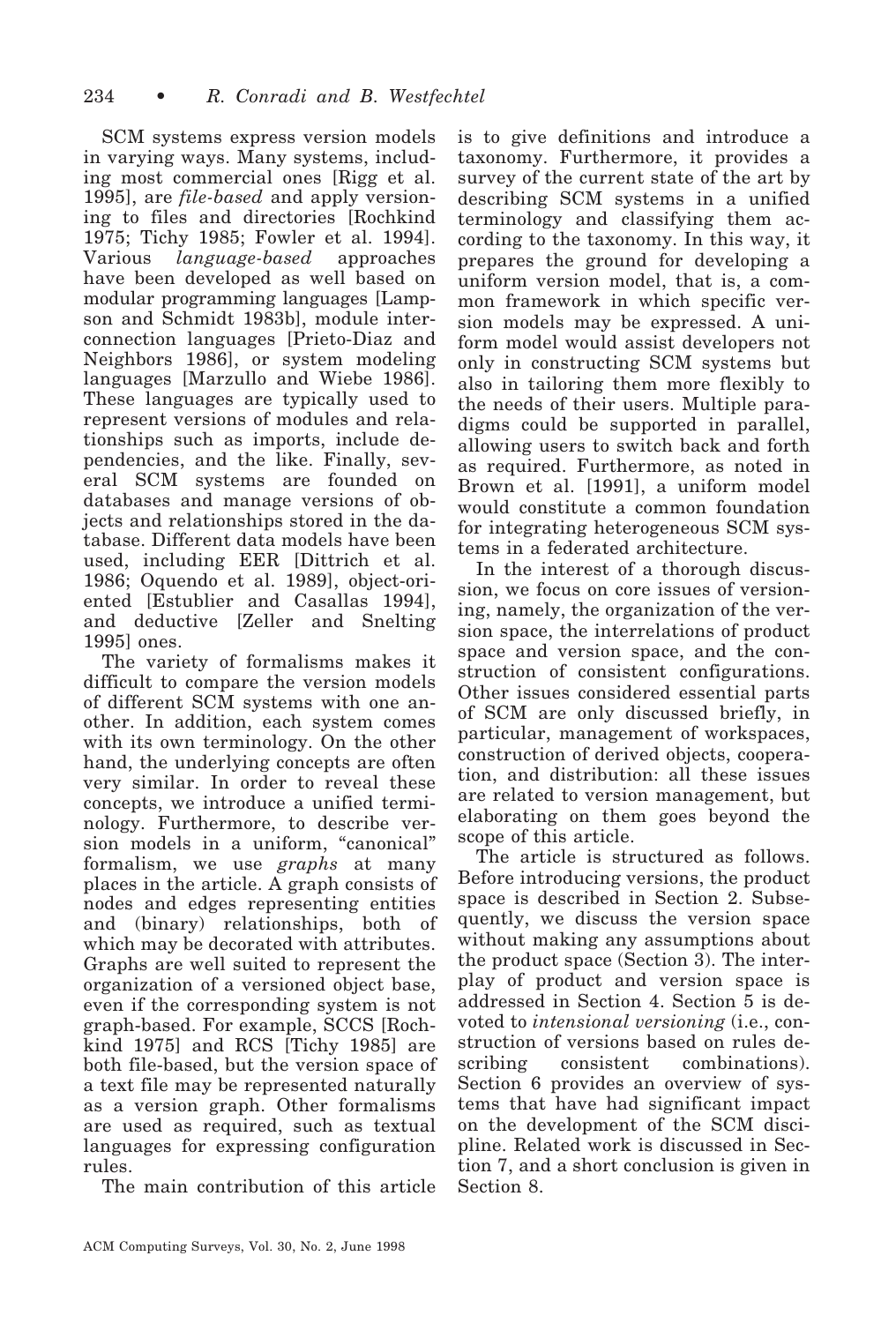## **2. PRODUCT SPACE**

The product space describes the structure of a software product without taking versioning into account (in other words, we assume only one version of a software product). The product space can be represented by a *product graph* whose nodes and edges correspond to software objects and their relationships, respectively. Different version models vary in their assumptions with respect to the product space. These differences refer to the types of software objects and relationships, to the granularity of object representations, and to the semantic levels of modeling.

## **2.1 Software Objects**

A *software object* records the result of a development or maintenance activity. An SCM system has to manage all kinds of software objects created throughout the software life cycle, including requirements specifications, designs, documentations, program code, test plans, test cases, user manuals, project plans, and the like.

Identification is an essential function provided by SCM. Thus, each software object carries an *object identifier* (OID) that serves to identify it uniquely within a certain context. An external OID is a name assigned by the user, whereas a system-generated, unique OID may be used internally.

Software objects are rather *coarsegrained* units that are structured internally. For example, a program module is composed of declarations and statements, and a documentation consists of sections and paragraphs. Thus a software object is composed of more *finegrained* units.

The data model used for representing the product space may or may not distinguish explicitly between coarsegrained and fine-grained units. For example, file systems make this distinction, whereas many object-oriented data models represent coarse- and finegrained units in a uniform way. In the

following, we represent the contents of software objects in long attributes attached to nodes of the product graph.

Software objects may have different representations, depending on the types of tools operating on them. In toolkit environments, software objects are stored as text files [Rochkind 1975]. In contrast, syntax trees [Habermann and Notkin 1986] or graphs [Nagl 1996] are used in structure-oriented environments. As discussed later, these representations influence the functionality of an SCM system. For example, a diff command for comparing two versions of a program module returns differing text lines in the case of text files and differing syntactic units in the case of syntax trees, respectively.

Independently of the representation chosen for software objects, we may distinguish between domain-independent and domain-specific models of the product space. *Domain-independent models* make no assumptions about the types of software objects to be maintained. All software objects produced throughout the whole software lifecycle project are subject to version control [Tichy 1985]. *Domain-specific models* are tailored towards specific types of software objects (e.g., abstract data types in algebraic specifications) [Ehrig et al. 1989].

## **2.2 Relationships**

Software objects are connected by various types of relationships. *Composition relationships* are used to organize software objects with respect to their granularity. For example, a software product may be composed of subsystems, which in turn consist of modules. Objects that are decomposed are called *composite objects* or *configurations.* Objects residing at the leaves of the composition hierarchy are denoted *atomic objects.* Note that an "atomic" software object is still structured internally; that is, it has a fine-grained content. The root of a composition hierarchy is called the *(software) product.*

The semantics of composite objects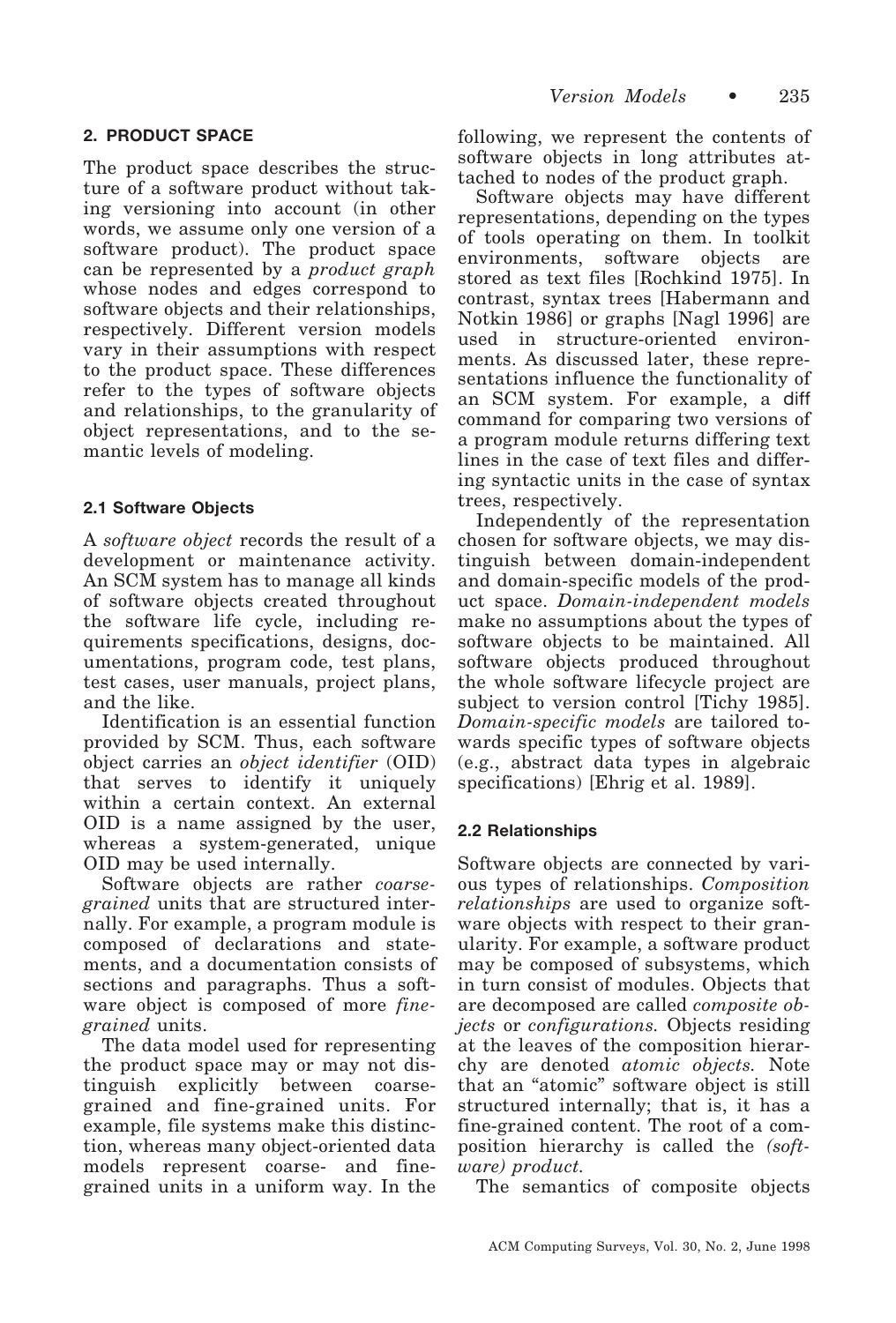varies significantly across different modeling approaches. Furthermore, a specific approach may support customizable semantics. As a least common denominator, a composite object is defined as an object *o* that represents a subgraph of the product graph. All objects that are transitively reachable from *o* via composition relationships belong to this subgraph. There may be structural constraints with respect to the composition hierarchy (trees, DAGs), and the existence of a component may depend on the existence of its superobject(s). Furthermore, there may be constraints with respect to long attributes (e.g., long attributes may be attached only to leaves of the composition hierarchy). Finally, a composite object may act as a unit with respect to structural operations (e.g., copy or delete), abstraction (encapsulation of components), concurrency control (locking of a composite object includes locking of its components), and version control.

*Dependency relationships* (simply called dependencies in the following) establish directed connections between objects that are orthogonal to composition relationships. They include, for example, lifecycle dependencies between requirements specifications, designs, and module implementations, import or include dependencies between modules, and build dependencies between compiled code and source code.

The source and the target of a dependency correspond to a *dependent* and a *master object,* respectively. A dependency implies that the contents of the dependent must be kept consistent with the contents of the master. Thus the dependent may have to be changed when the master is modified.

Software objects are further classified into *source objects* and *derived objects.* A source object is created by a human who is supported by interactive tools, for example, text editors or graphical editors. A derived object is created automatically by a tool, for example, a compiler or linker. Note that the classification of a software object as a source or derived

object depends on the available tool support. Furthermore, software objects may be partially derived and be partially constructed manually. For example, the skeleton of a module body may be created automatically from its interface and subsequently filled in by a programmer.

The process of creating derived objects from source and other derived objects is called *system building.* The actions to be performed are specified by build rules. The build tool has to ensure that build steps corresponding to these rules are executed in the correct order; that is, *build dependencies* must be taken into account. In contrast, *source dependencies* represent relationships between source objects (e.g., lifecycle dependencies as mentioned previously).

## **2.3 Representations of the Product Space**

Figure 1 illustrates different representations of a sample software product foo which is implemented in the programming language C. Part (a) shows the modules of foo and their import dependencies. The top-level module main imports from a and b, which both import from c. foo may be represented in different ways. Some examples are given in (b), (c), and (d):

- —In (b), foo is stored in the file system. Each module is represented by multiple files. The suffixes .h, .c, .o, and .exe denote header files, body files, compiled code, and executables, respectively. Dependencies and build steps are stored in a text file (the system model sys, e.g., a make file [Feldman 1979]).
- —In (c), we assume a data model that supports typed objects and relationships (e.g., an EER model as used in PCTE [Oquendo et al. 1989]). As in the file system representation, there is still a composition tree whose leaves correspond to single files. However, dependencies are not represented in a separate text file. Rather, the tree is augmented with relation-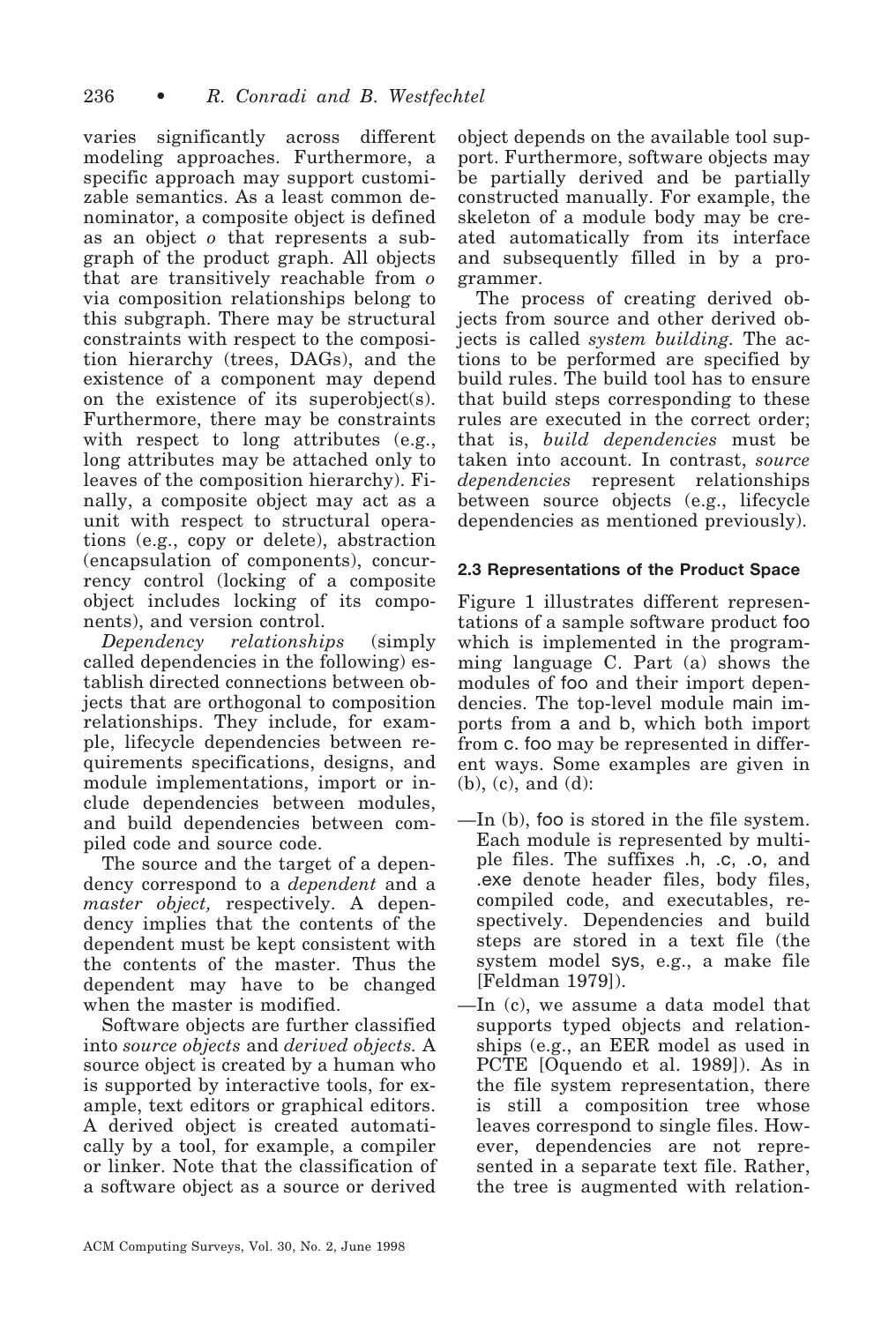

**Figure 1.** Different representations of a software product.

ships reflecting include dependencies. Build dependencies are not given explicitly because they can be computed automatically from source dependencies and composition relationships.

—In (d), there is no longer a spanning tree, and all files making up a module are summarized in one object. Furthermore, only a single type of relationship is used, which represents source dependencies between modules.<sup>1</sup> This organization, which has been realized, for example, in POEM [Lin and Reiss 1995], corresponds directly to the logical structure displayed in (a).

<sup>&</sup>lt;sup>1</sup> This relationship may be annotated by an attribute that distinguishes between include dependencies emanating from header and body.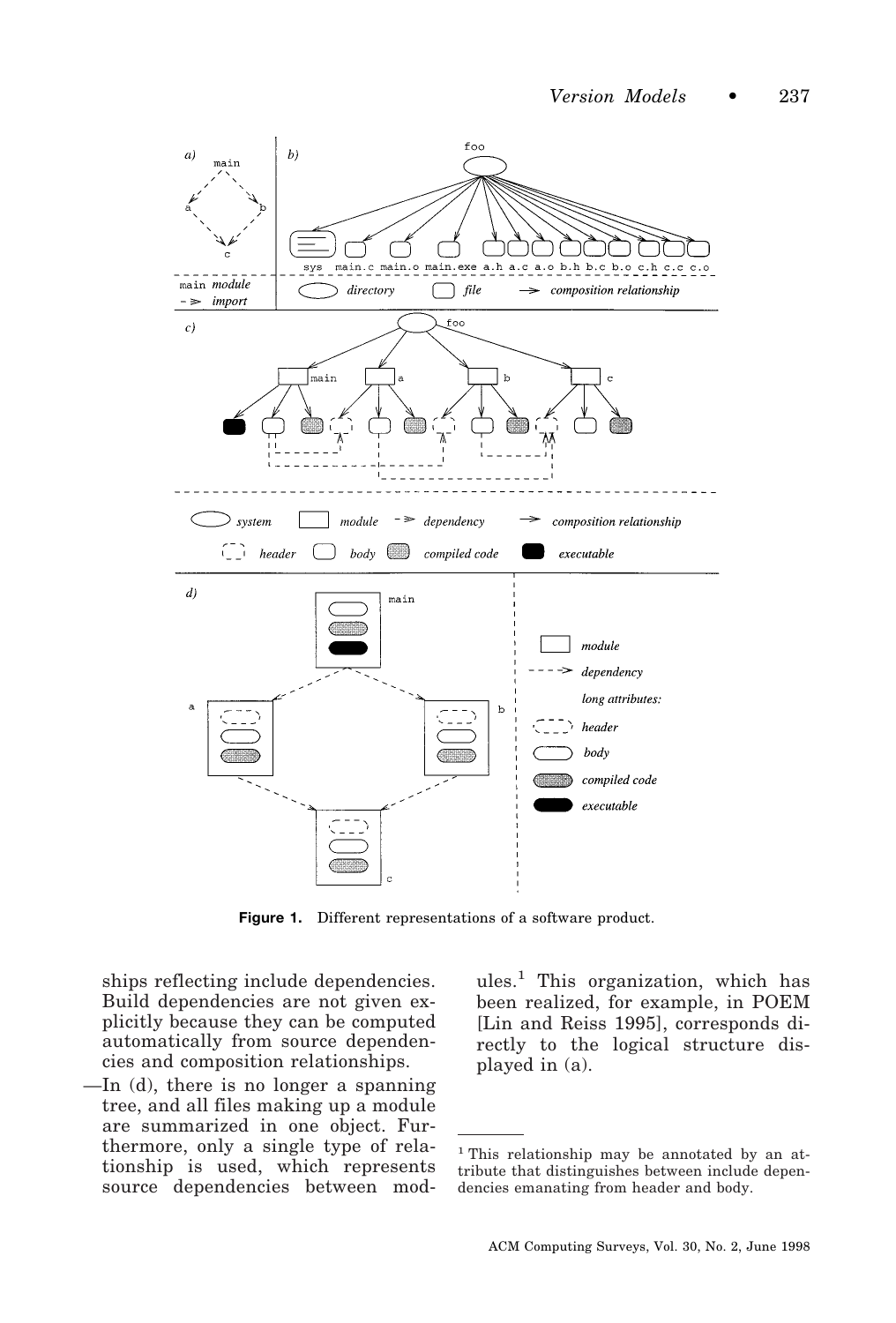## **3. VERSION SPACE**

A *version model* defines the items to be versioned, the common properties shared by all versions of an item, and the deltas, that is, the differences between them. Furthermore, it determines the way version sets are organized. To this end, it introduces dimensions of evolution such as revisions and variants, it defines whether a version is characterized in terms of the state it represents or in terms of some changes relative to some baseline, it selects a suitable representation for the version set (e.g., version graphs), and it also provides operations for retrieving old versions and constructing new versions.

The characterization of version models given in this section is still incomplete. Although the previous section described the product space without taking versioning into account, the current section conversely focuses on the version space, abstracting from the product space. Thus we are not concerned with the kinds of items put under version control, and we also consider versions of a single item only. However, a version model needs to address the interplay between product space and version space as well (Section 4).

## **3.1 Versions, Versioned Items, and Deltas**

A *version v* represents a state of an evolving item *i*. *v* is characterized by a pair  $v = (ps, vs),$  where  $ps$  and  $vs$ denote a state in the product space and a point in the version space, respectively. The term *item* covers anything that may be put under version control, including, for example, files and directories in file-based systems, objects stored in object-oriented databases, entities, relationships, and attributes in EER databases, and so on. Versioning can be applied at any level of granularity, ranging from a software product down to text lines.

A *versioned item* is an item that is put

under version control. In contrast, only one state is maintained for an unversioned item; that is, changes are performed by overwriting. Versioning requires a *sameness criterion;* that is, there must be some way to decide whether two versions belong to the same item. This decision can be performed with the help of a *unique identifier,* for example, an OID in the case of software objects.

Within a versioned item, each version must be uniquely identifiable through a *version identifier* (VID). Many SCM systems automatically generate unique version numbers and offer additional symbolic (user-defined) names serving as primary keys. However, a version can also be identified by an expression, which is the identification scheme used by intensional versioning.

All versions of an item share common properties called *invariants.* These invariants can be represented, for example, by unversioned attributes or relationships. Which invariants are shared by versions depends on the specific version model or the way it is customized to a certain application. At one end of the spectrum, versions virtually share only a common OID. For example, in systems such as SCCS and RCS versions of a text file may differ in arbitrary ways. At the other end of the spectrum, versions must share semantic properties. For example, version control in algebraic specification [Ehrig et al. 1989] enforces that all versions of a module body realize the shared interface.

Versions differ with respect to specific properties (e.g., represented by versioned attributes). The difference between two versions is called a *delta.* This term suggests that differences should be small compared to invariants. Delta can be defined in two ways (Figure 2):

—a *symmetric delta* between two versions  $v_1$  and  $v_2$  consists of properties specific to both  $v_1$  and  $v_2$  ( $v_1 \setminus v_2$  and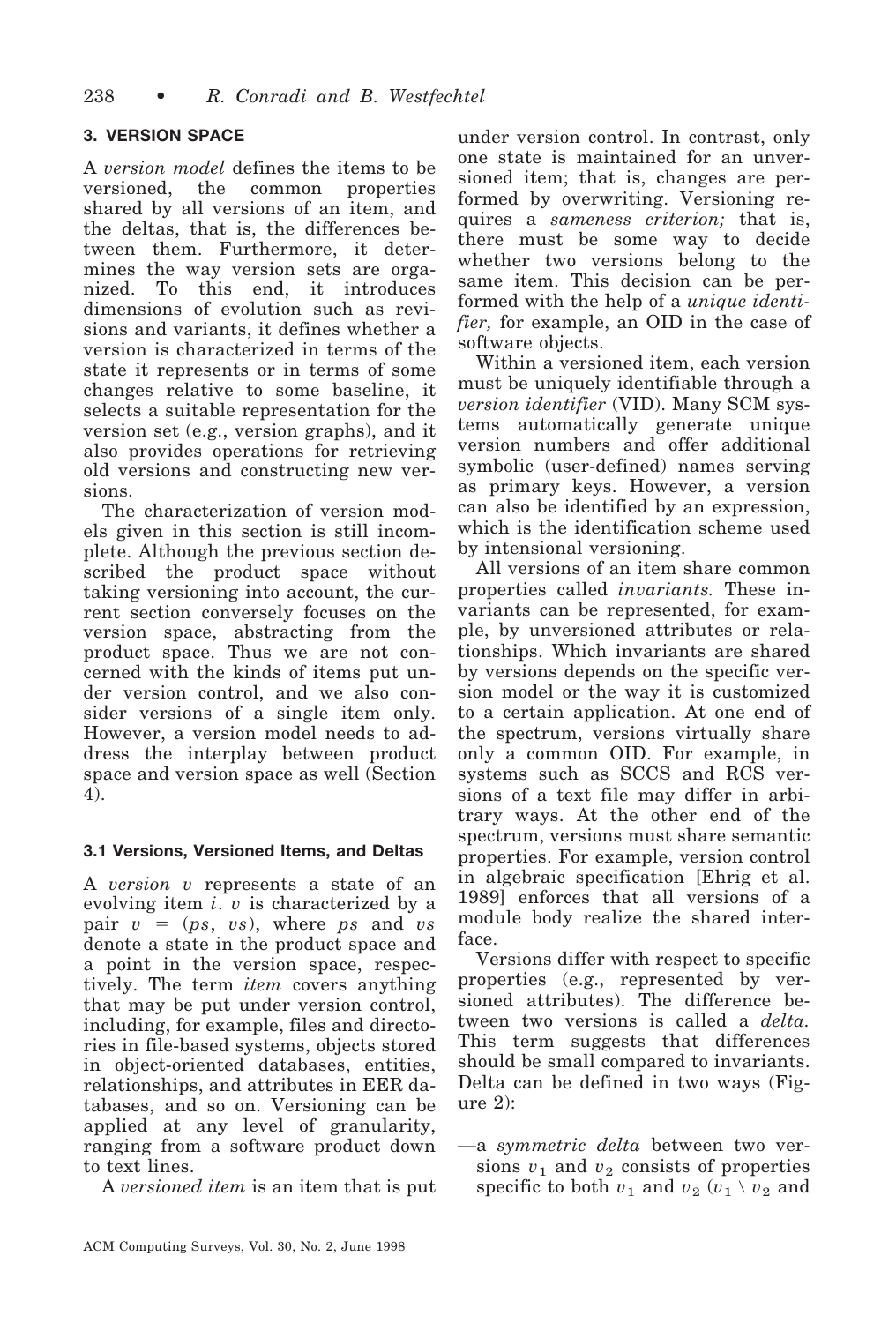

Figure 2. Deltas: (a) symmetric; (b) directed.

 $v_2 \, \setminus v_1$ , respectively, where  $\setminus$  denotes set difference); or

—a *directed delta,* also called a *change,* is a sequence of (elementary) change operations  $op_1 \ldots op_m$  which, when applied to one version  $v_1$ , yields another version  $v_2$  (note the correspondence to transaction logs in databases).

In practice, deltas are not necessarily small. In the worst case, the common part of  $v_1$  and  $v_2$  may even be empty. In fact, items may undergo major changes, and the common properties may become smaller and smaller the more versions are created. For example, it is usually unrealistic to assume that all versions of module bodies realize the same interface (this assumption is made, e.g., in the algebraic approach already cited [Ehrig et al. 1989] and in the Gandalf system [Kaiser and Habermann 1983]). On the other hand, common properties do have to be asserted because otherwise it does not make sense to group versions at all.

A way out of this dilemma is *multilevel versioning;* that is, a version may have versions themselves. For example, in Adele [Estublier 1985] a module has multiple versions of interfaces each of which is realized by a set of body versions. DAMOKLES [Dittrich et al. 1986] generalizes this idea and supports recursive versioning; that is, any version may be versioned in turn.

#### **3.2 Extensional and Intensional Versioning**

A versioned item is a container for a set *V* of versions. The functionality of version control is heavily influenced by the way *V* is defined. *Extensional versioning* means that *V* is defined by enumerating its members:

$$
V = \{v_1, \ldots, v_n\}.
$$

Extensional versioning supports retrieval of previously constructed versions (which is a necessary requirement to any version model). All versions are explicit and have been checked in once before. Each version is typically identified by a unique number. The user interacting with the SCM system retrieves some version *vi*, performs changes on the retrieved version, and finally submits the changed version as a new version  $v_{i+1}$ . To ensure safe retrieval of previously constructed versions, versions can be made immutable. In many systems, all versions are made immutable when they are checked into the object base [Rochkind 1975]; in others, explicit operations are provided to freeze mutable versions [Westfechtel 1996]. Furthermore, immutability may be enforced selectively (e.g., by distinguishing between mutable and immutable attributes [Estublier and Casallas 1995]).

*Intensional versioning* is applied when flexible automatic construction of consistent versions in a large version space needs to be supported. Instead of enumerating its members, the version set is defined by a predicate:

$$
V = \{v|c(v)\}.
$$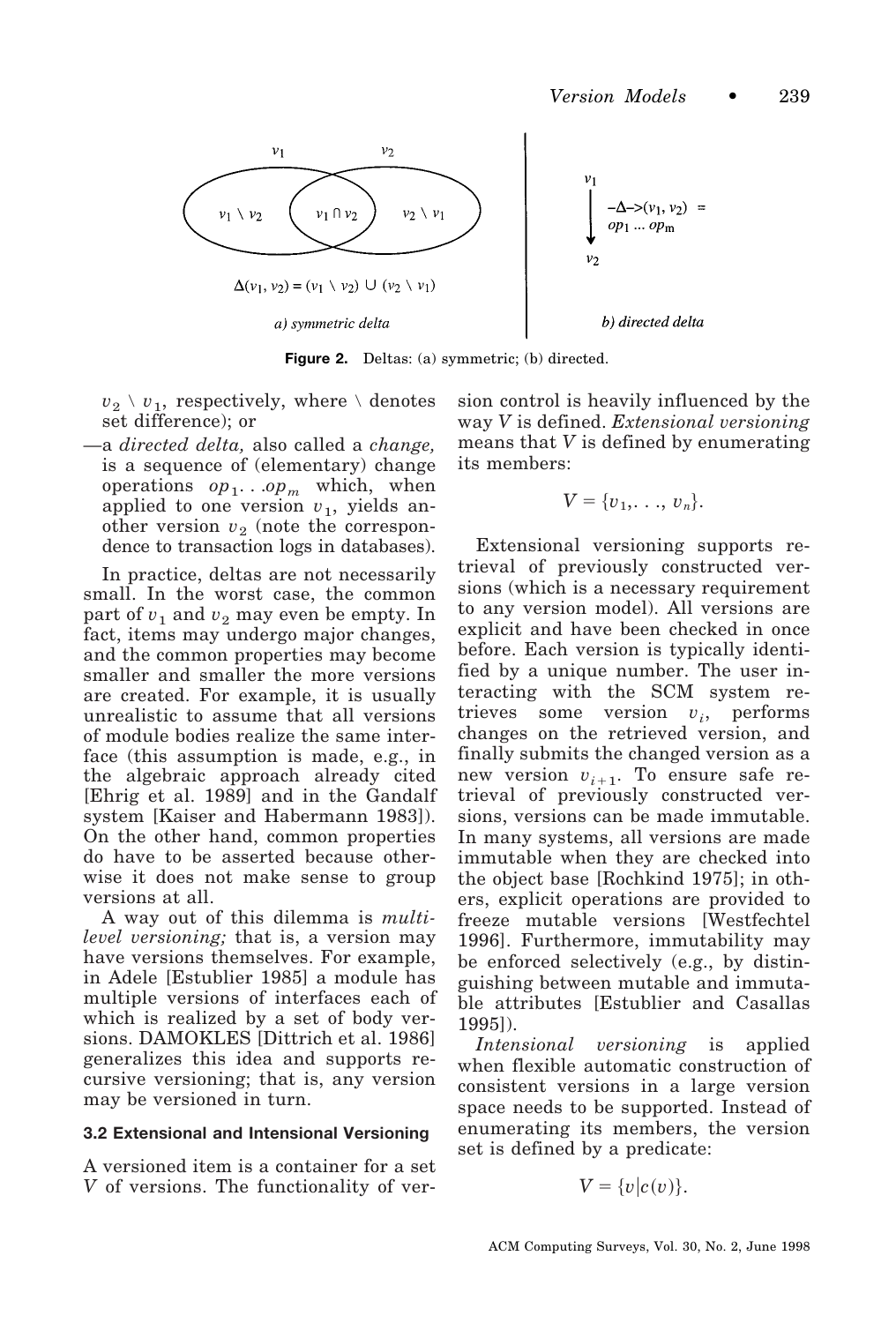In this case, versions are implicit and many new combinations are constructed on demand. The predicate *c* defines the constraints that must be satisfied by all members of *V*. A specific version *v* is described intensionally by its properties (e.g., the Unix version supporting the X11 window system). A version is constructed in response to some query. For example, such a query may simply consist of a tuple of attribute values (which may be considered the VID of the version). In this case, a query corresponds to a (partial or total) function *q* that creates versions in *V* based on attributes ranging over the domains  $A_1 \ldots A_n$ :

$$
q: A_1 x \ldots x A_n \rightarrow V.
$$

Here the term "attribute" is used in a general way; for example, attributes may identify variants (e.g., an os attribute determining the operating system) or changes (e.g., a Boolean attribute Fix to indicate whether a certain bug fix should be included or omitted).

The difference between extensional and intensional versioning may be illustrated by comparing SCCS [Rochkind 1975] and RCS [Tichy 1985] to conditional compilation as, for example, supported with the C programming language [Kernighan and Ritchie 1978]. SCCS and RCS store and reconstruct versions of text files (extensional versioning). The preprocessor used for conditional compilation constructs any source file based on the values of preprocessor variables (intensional versioning). All fragments of the source file are excluded whose conditions evaluate to false.

From SCCS/RCS and conditional compilation, SCM systems have been developed that differ significantly in their versioning capabilities. On the other hand, it must be emphasized that extensional and intensional versioning are by no means mutually exclusive, but can (and should) be combined into a single SCM system.

#### **3.3 Intents of Evolution: Revisions, Variants, and Cooperation**

Versioning is performed with different intents. A version intended to supersede its predecessor is called a *revision.* Revisions evolve along the time dimension and may be created for various reasons, such as fixing bugs, enhancing or extending functionality, adapting to changes in base libraries, and the like. Instead of performing modifications by overwriting, old revisions are preserved to support maintenance of software delivered to customers, to recover from erroneous updates, and so on.

Versions intended to coexist are called *variants.* For example, variants of data structures may differ with respect to storage consumption, run-time efficiency, and access operations. Furthermore, a software product may support multiple operating systems or window systems.

Finally, versions may also be maintained to support *cooperation*. In this case, multiple developers work in parallel on different versions. Each developer operates in a *workspace* [Estublier 1996] that contains the versions created and used. Cooperation policies regulate when versions are exported from or imported into a workspace. These issues are closely related to software process management and in the following are only discussed in passing (see also Section 7.2).

### **3.4 Representations of the Version Space: Version Graphs and Grids**

Many SCM systems use *version graphs* for representing version spaces. A version graph consists of nodes and edges corresponding to (groups of) versions and their relationships, respectively. Since a version graph assumes an explicitly given set of versions, it is applied in conjunction with extensional versioning. Despite the limitations discussed in the following, they are widely used in practice.

Although a rich variety of version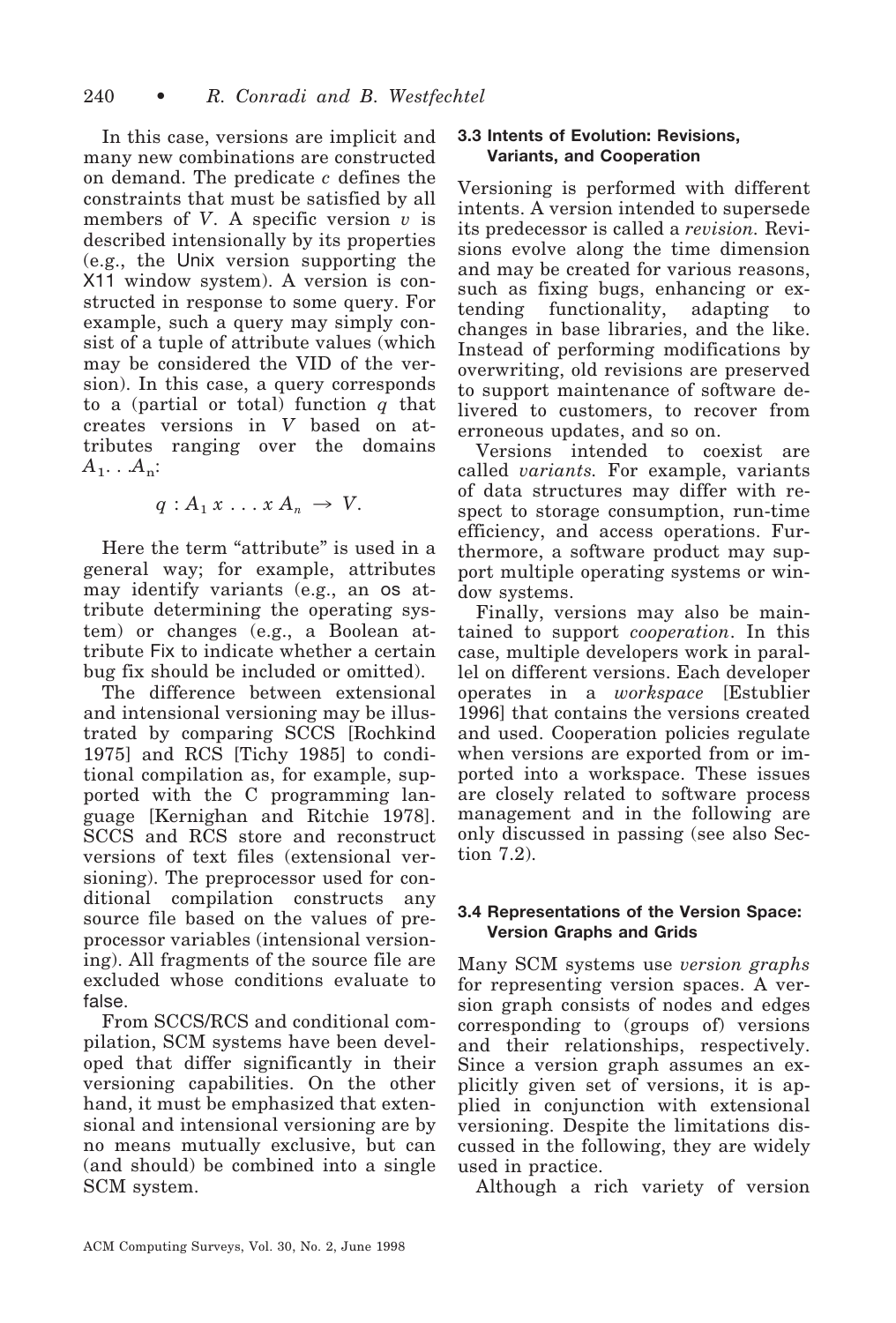

**Figure 3.** Version graphs (one-level organization): (a) sequence; (b) tree; (c) acyclic graph.

graphs is conceivable, the mainstream of SCM systems is based on a small number of graph types.

In the simplest case (*one-level organization*), a version graph consists of a set of versions connected by relationships of a single type, called *successor relationships.* A version graph of this type primarily represents the evolution history of a versioned item. " $v_2$  is a successor of  $v_1$ " means that  $v_2$  has been derived from  $v_1$ , for example, by modifying a copy of  $v_1$ .

Version graphs may have different shapes (Figure 3). In the most restrictive case, versions are organized into a sequence of revisions. In a version tree, successors of nonleaf versions may be created, for example, in order to maintain old versions that have already been delivered to a customer. In an acyclic graph, a version may have multiple predecessors, for example, in order to express that a bug fix in an old version is merged with the currently developed version.

Several SCM systems use one of these different kinds of one-level organization, for example, sequences in NSE [Adams et al. 1989] and acyclic graphs in PCTE [Oquendo et al. 1989]. DAMOKLES [Dittrich et al. 1986] supports user-defined structural constraints. The structure of a version graph may be defined in the database schema as a sequence, a tree, or a directed acyclic graph.

In *two-level organization,* a version graph is composed of *branches,* each of which consists of a sequence of revisions. Here at least two relationship types are required, called successor (within a branch) and offspring (between branches) in Figure 4. This organization is applied, for example, in RCS. ClearCase [Leblang 1994] goes beyond the RCS organization by recording *merges* in the version graph. By means of merging, changes performed on one branch can be propagated to another branch. Essentially, this results in a directed acyclic graph. However, the branches are not joined; rather, each of them continues to exist.

Version graphs as presented previously support management of variants only to a limited extent. Variants can be represented by branches as long as their number is small. In the case of *multidimensional variation,* this approach breaks down because the number of branches explodes combinatorially. Let us assume that each dimension is modeled by an attribute with domain *Ai*. Then the number of branches *b* is dominated by the product of the domain cardinalities:

$$
b\leq |A_1| \ldots |A_n|.
$$

To illustrate this, let us assume that our sample product foo varies with respect to the operating system (DOS, Unix, VMS), the database system (Oracle, Informix, dbase), and the window system (X11, SunViews, Windows). In this case, up to 27 branches would be required.

This problem can be solved in the following ways.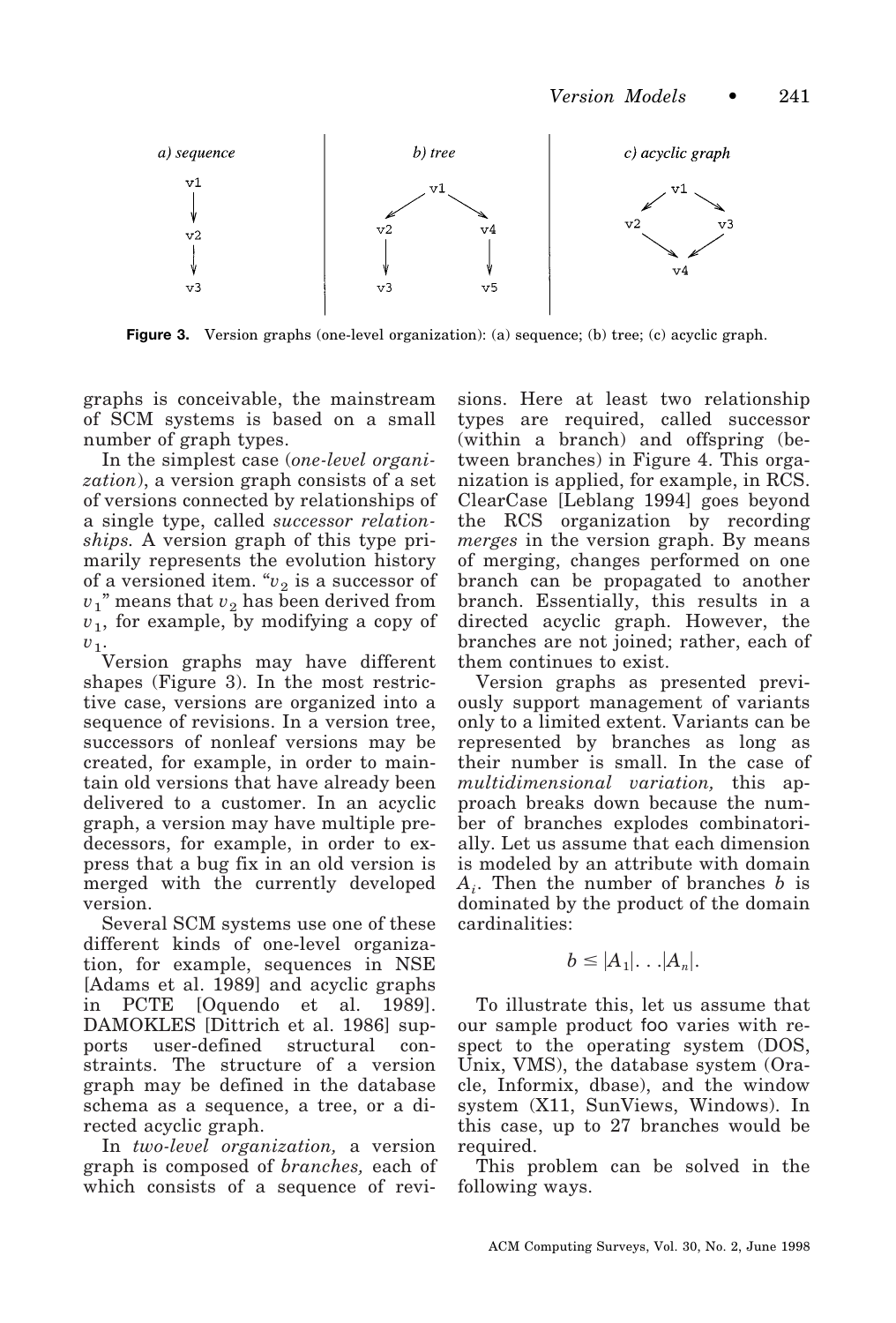

**Figure 4.** Version graphs (two-level organization).

- —Version graphs may be generalized in order to support multidimensional variation. In Figure 5(a), versions are organized into *clusters* that are used to construct classification hierarchies [Dittrich and Lorie 1988].
- —Alternatively, versions may be arranged in a *grid* (Figure 5b), that is, an *n*-dimensional space whose dimensions correspond to variant attributes [Sciore 1994].

Figure 5 illustrates only the variant space, assuming that there is no evolution along the time axis. Revisions can be represented in the grid by adding a time dimension (*orthogonal version management* [Reichenberger 1994]). In the case of the version graph, one level may be added at the bottom and successor relationships may be introduced to represent histories.

### **3.5 State-Based and Change-Based Versioning**

In Section 3.1, a version has been defined as a state of an evolving item. Version models that focus on the states of versioned items are called *statebased.* In state-based versioning, versions are described in terms of revisions and variants.

Changes provide an alternative way of characterizing versions. In *change-* *based* models, a version is described in terms of changes applied to some baseline. To this end, changes are assigned *change identifiers* (CID) and potentially further attributes to characterize the reasons and the nature of a change. Change-based versioning provides a nice link to change requests: a change request is implemented by a (possibly composite) change. Thus a version may be described in terms of the change requests it implements.

"State- versus change-based" is orthogonal to "extensional versus intensional." *State-based extensional versioning* is provided, for example, by SCCS and RCS and *state-based intensional versioning* can be realized, for example, by conditional compilation: preprocessor variables can be used to represent variants, and a state may be specified by tuples of values for these variables. However, we emphasize that in general conditional compilation can be used for both state- and change-based versioning (the latter is done, e.g., in the COV system [Gulla et al. 1991]).

Change-based versioning comes in two forms. In the case of *change-based extensional versioning,* the version set is defined explicitly by enumerating its members and each version is described by the changes relative to some baseline. Thus changes are used only for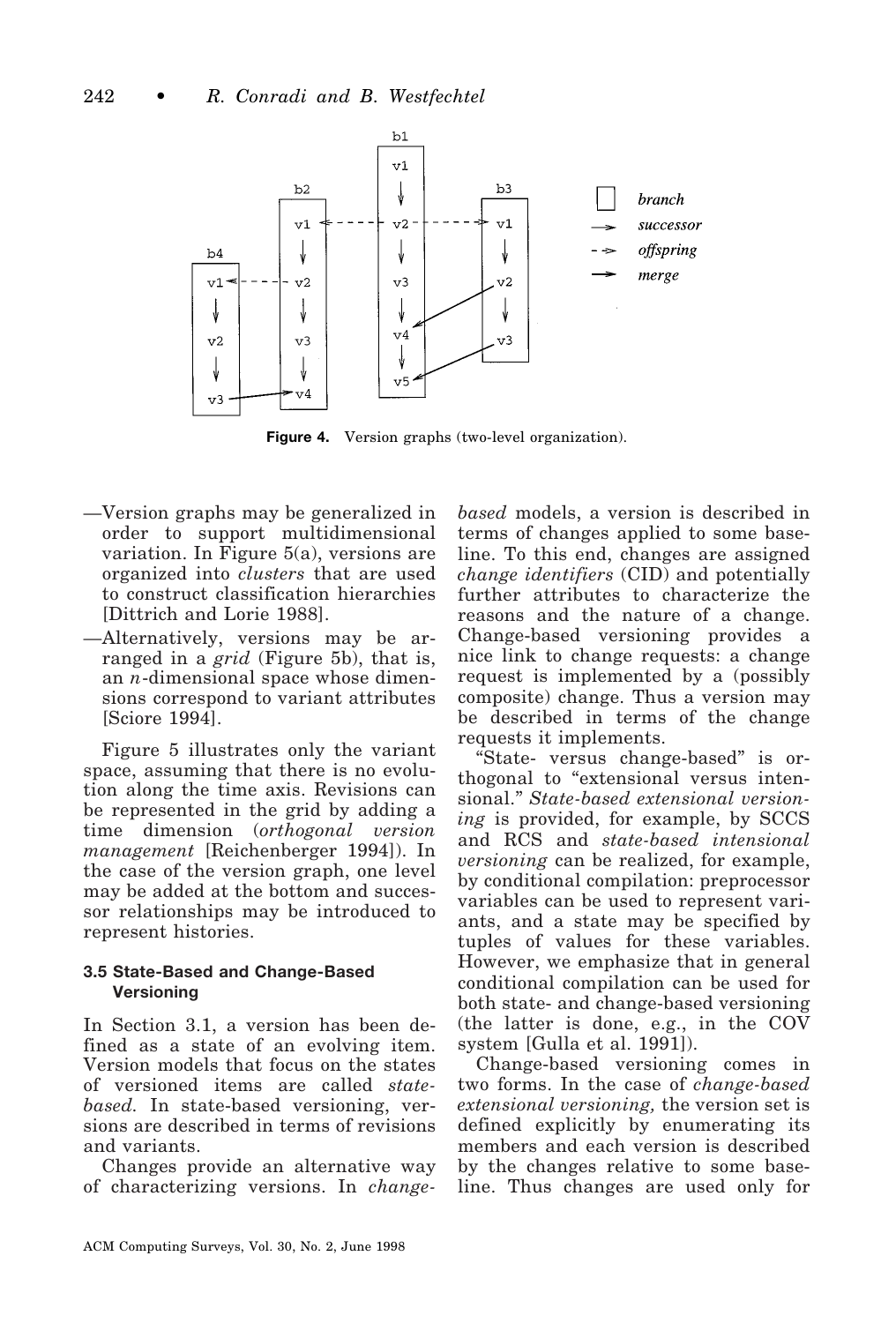

**Figure 5.** *n*-dimensional variant space: (a) version graph; (b) grid.

documentation. The OVUM report about SCM systems [Rigg et al. 1995] uses the term *change package* to denote this form of change-based versioning. Several SCM systems support change packages by annotating versions in version graphs with change identifiers (e.g., ClearCase and PCMS).

In *change-based intensional versioning,* changes are combined freely to construct new versions as required. Therefore a *change* is considered a partial function  $c: V \rightarrow V$ , where *V* denotes the set of all potential versions of some item. A version *v* is constructed by applying a sequence of changes  $c_1 \ldots c_n$  to a baseline *b*:

$$
v = c_1 \circ \ldots \circ c_n(b) = c_n(\ldots c_1(b)\ldots).
$$

The OVUM report (and also the survey by Feiler [1991a]) adopts the terminology coined by the Aide-de-Camp system [Software Maintenance and Development Systems 1990] and calls this form of versioning the *change set* model. Further examples of systems supporting change-based intensional versioning are the COV system [Gulla et al. 1991], PIE [Goldstein and Bobrow 1980], DaSC [MacKay 1995], and Asgard [Micallef and Clemm 1996].

The *change space* (version space structured in terms of changes) can be represented in different ways. The COV system arranges versions in an *n*-dimensional grid called option space. Each change corresponds to a Boolean option that is set to true (false) if the change is applied (omitted). The Aidede-Camp documentation introduces a matrix representation as shown in Figure 6(a). Lines and columns correspond to versions and changes, respectively. The application of a change is indicated by a circle at an intersection point. For example, v1 is constructed by applying c1, c2, and c3 in order.

Figure 6(b) illustrates the relations to the version graphs introduced in Figures 3 and 4, respectively. The versions shown in (a) are arranged in a graph whose nodes and edges correspond to versions and changes, respectively. b denotes the baseline, and intermediate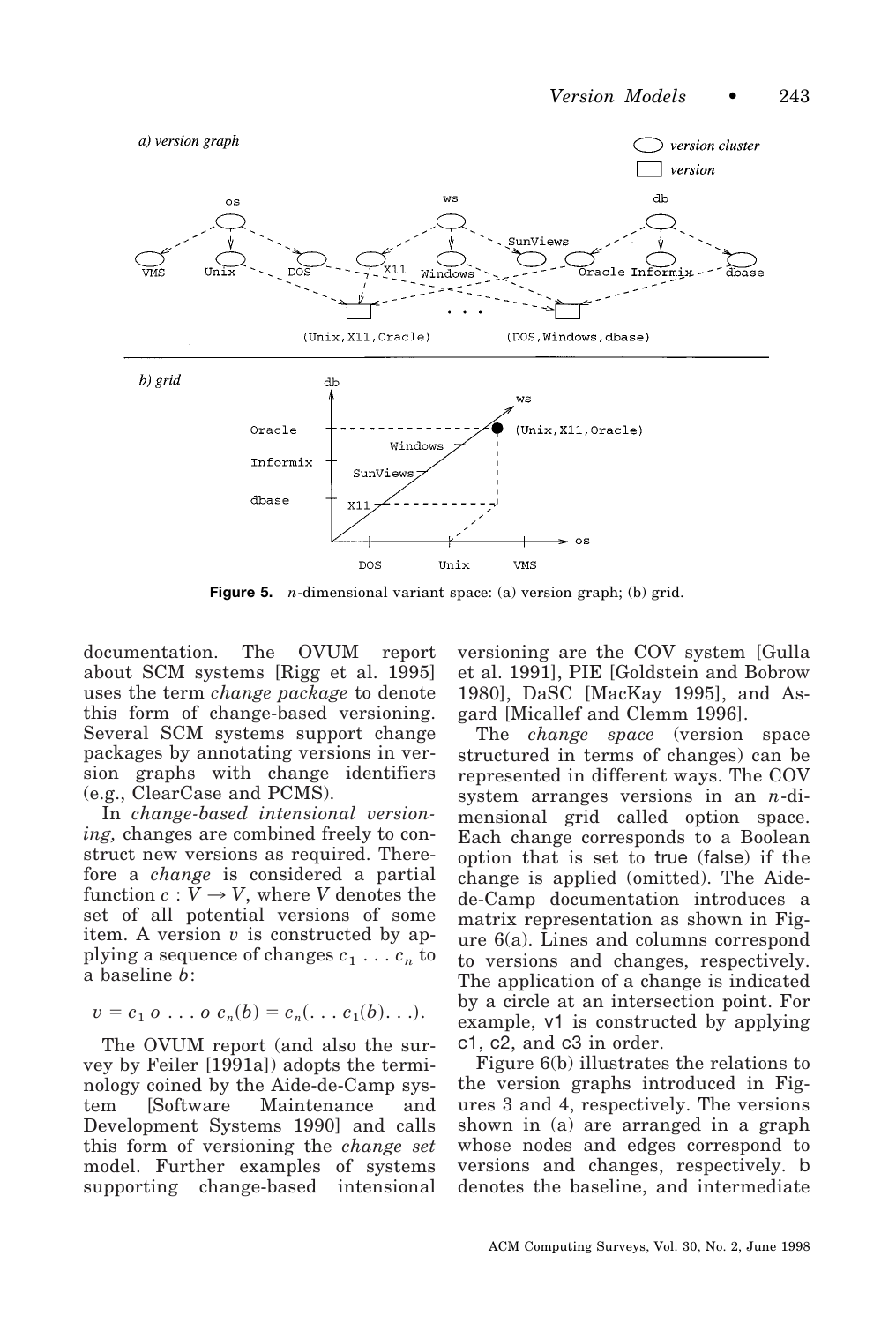

**Figure 6.** Change space: (a) matrix representation; (b) version graph with explicit changes.

versions are anonymous. For example, the path from b to v1 again contains the changes c1, c2, and c3. This version graph explicitly expresses all changes included in a certain version, and therefore provides more information than the version graphs shown in Figures 3 and 4. In particular, it makes explicit when certain changes were applied to multiple versions. For example, c4 was used to construct both v2 and v3. In contrast, state-based versioning does not name the changes; that is, the changes are anonymous. As a consequence, the changes applied to a version must be deduced from the topology of the version graph. This may become difficult if merging is applied in extensive and complicated ways (or even impossible if merges are not recorded at all).

#### **4. INTERPLAY OF PRODUCT SPACE AND VERSION SPACE**

In Section 2, the product space was described under the assumption that only one version of each item is maintained. In Section 3, basic definitions for versioning were given without considering the product space. The current section combines product space and version space into a *versioned object base.*

So far, we have considered versioning of a single item only, and we have made no assumptions concerning the kinds of items put under version control. As mentioned earlier, a version model needs to address the interplay between product space and version space as well. In the following, we discuss those aspects of version models that are concerned with this interplay. In particular, we investigate which items are put under version control, at what granularity versioning is applied both externally and internally, how versions of different items are interrelated, what models are used for representing versioned object bases, and how the version model may be related to the data model.

#### **4.1 AND/OR Graphs**

*AND/OR graphs* [Tichy 1982a] provide a general model for integrating product space and version space. An AND/OR graph contains two types of nodes, namely, AND nodes and OR nodes. Analogously, a distinction is made between AND and OR edges, which emanate from AND and OR nodes, respectively. An unversioned product graph can be represented by an AND/OR graph consisting exclusively of AND nodes/edges. Versioning of the product graph is modeled by introducing OR nodes. Versioned objects and their versions are represented by OR nodes and AND nodes, respectively.

Note that the version graph illus-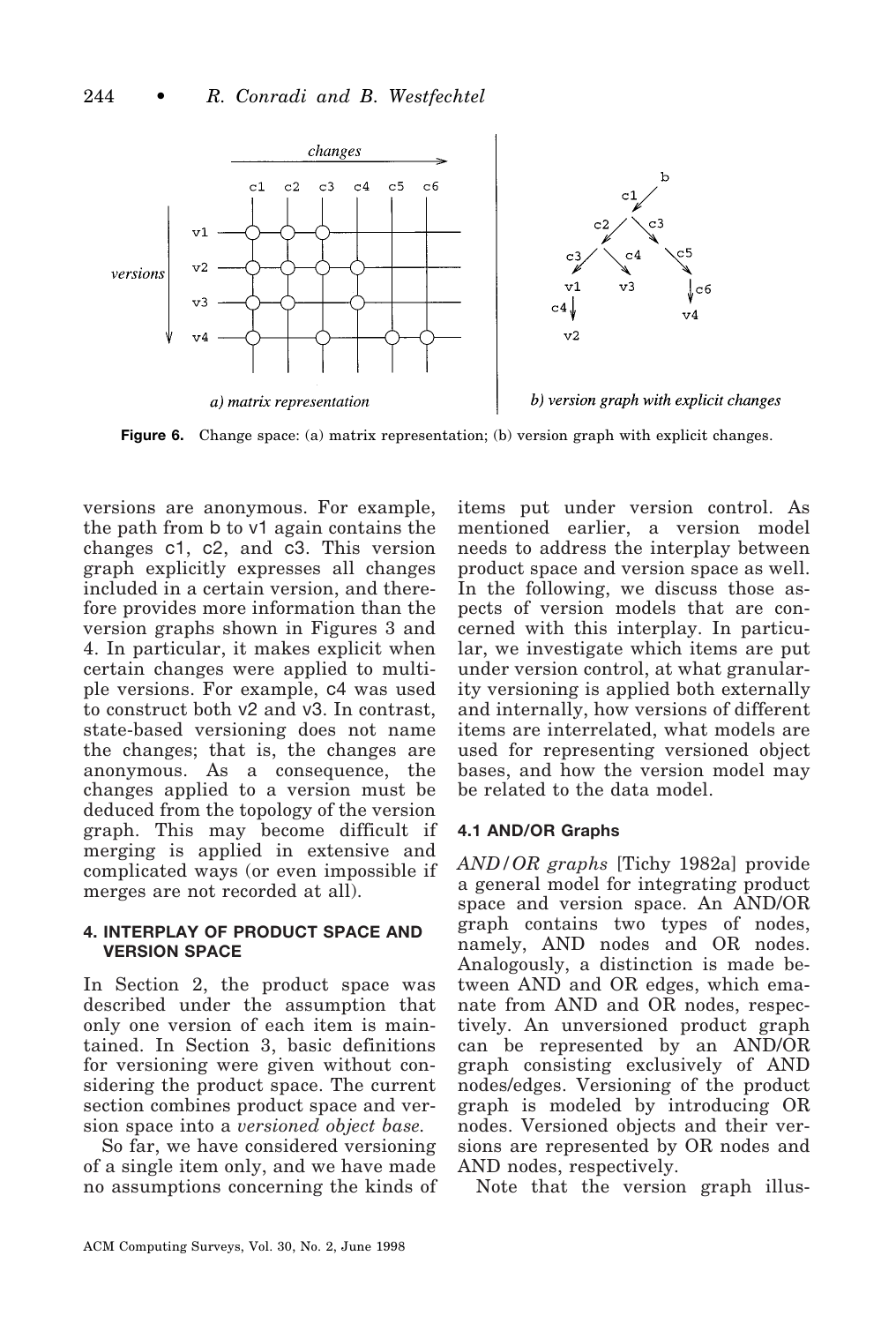trated in Figure 5(a) can be regarded as an AND/OR graph as well: version clusters and versions correspond to OR nodes and AND nodes, respectively. However, in the following we are not concerned with the capabilities of AND/OR graphs to model the version space of a single object. Rather, we are interested in the relations between versions of different objects, abstracting for the moment from the ways in which their version spaces are structured. Therefore in the following a versioned object is simply represented by an OR node whose outgoing edges point to its versions.

AND edges are used to represent both composition and dependency relationships. A relationship is *bound* to a specific version if the corresponding AND edge ends at an AND node; otherwise it is called *generic.* A *configuration* is represented by a subgraph spanned by all nodes that are transitively reachable from the root node of the configuration. If all AND edges belonging to this subgraph are bound, the configuration is called bound as well; otherwise it is called generic. Furthermore, we may distinguish between *partially* and *totally generic* configurations. In the first case, there are both bound and generic AND edges; in the latter case, all AND edges are generic. A bound configuration can be constructed from a generic configuration by eliminating the OR nodes, that is, by selecting one successor of each OR node reached during traversal from the root node.

In the following, we return to the examples of product graphs in Figure 1 and compare several approaches to versioning the product graph. Figure 7 shows AND/OR graphs that are all based on Figure  $1(b)$ .<sup>2</sup> In Figure 7(a) only atomic software objects are versioned. foo represents a generic configuration. In Figure 7(b) foo is versioned as well. Each version of foo corresponds to a bound configuration. In Figure  $7(c)$ references to components are generic, and the versions of foo therefore represent generic configurations.

Using this figure, we may classify version models according to the *selection order* during the configuration process:

- —*Product first* (Figure 7(a)) means that the product structure is selected first; subsequently, versions of components are selected. This approach is followed, for example, by SCCS and RCS. It suffers from the restriction that structural versioning cannot be expressed (the product structure is the same for all configurations).
- —*Version first* (Figure 7(b)) inverts this approach: the product version is selected first and uniquely determines the component versions. Different product versions may be structured in different ways. For example, a version of component c is contained only in foo.1 (version 1 of product foo). PCTE [Oquendo et al. 1989] is an example of an SCM system using this organization.
- —*Intertwined* (Figure 7(c)) means that AND and OR selections are performed in alternating order. The intertwined organization is used, for example, by ClearCase [Leblang 1994], which versions both files and directories. Again, this selection scheme supports structural versioning.

Thus, "version first" and "intertwined" both take into account that different versions of an object may vary with respect to their relationships to (versions of) other objects. This means that in addition to objects, relationships are versioned as well.

So far, we have applied versioning only to the product graph organization shown in Figure 1(b). In Figure 8, the alternatives "intertwined" and "version first" are illustrated for the product graph of Figure 1(d) (To save space, "product first" has been omitted). In contrast to the previous figure, AND

<sup>2</sup> Module versions are identified by numbers. For the sake of simplicity, each module version is represented by a single node (e.g., no distinction between header files and bodies).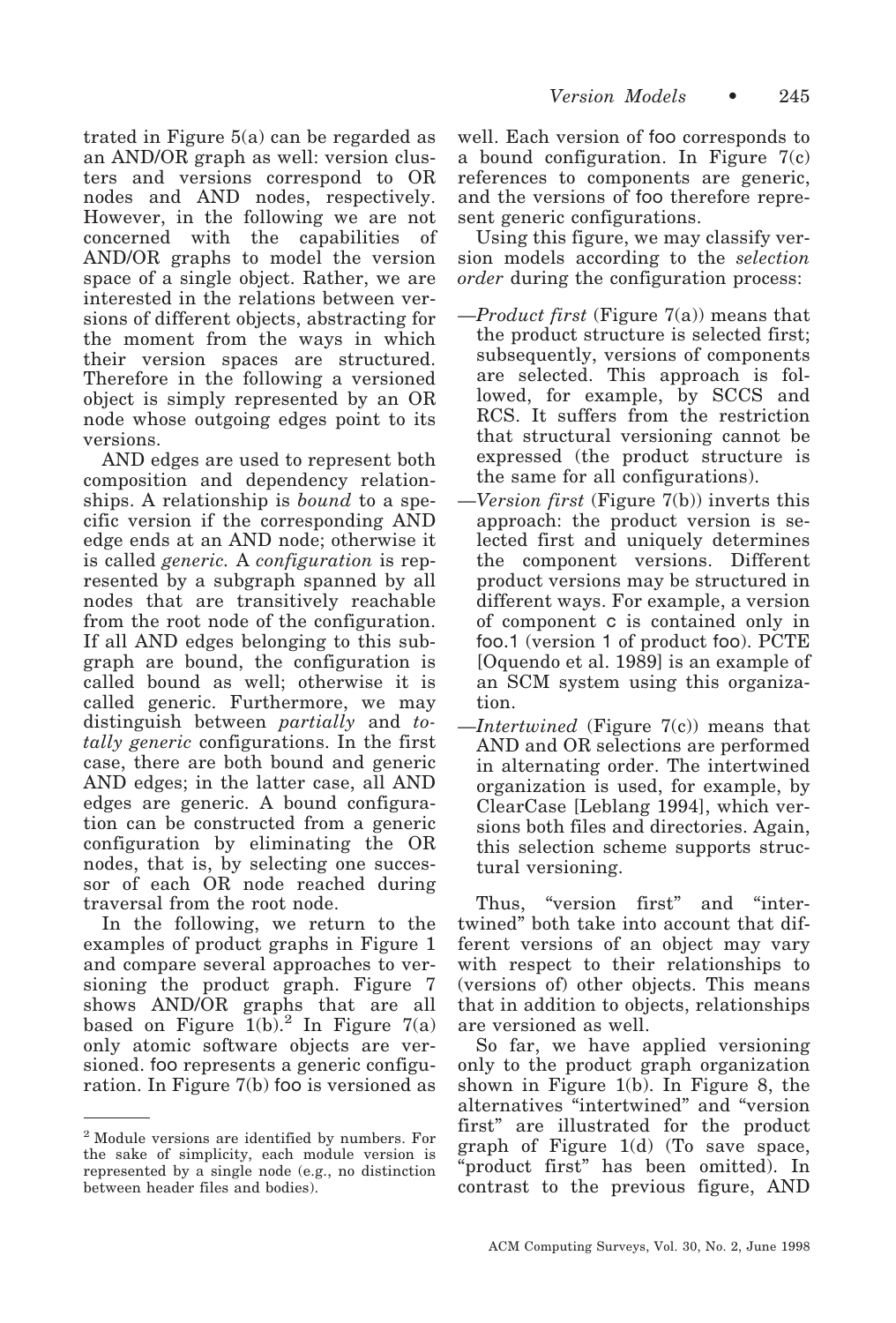

**Figure 7.** Different kinds of AND/OR graphs and selection orders (I): (a) product first; (b) version first; (c) intertwined.

edges represent dependencies instead of composition relationships. Intertwined selection is performed, for example, in Adele [Estublier 1985], whereas "version first" is realized, for example, in POEM [Lin and Reiss 1995].

To illustrate the differences between Figures 8(a) and (b), let us assume that a bug is fixed in module c that does not affect its interface. A new version c.2 is created that is to be included in the new release of our sample product foo. <sup>3</sup> In (a), a new configuration is constructed in which c.2 is selected instead of c.1. However, in (b) new versions of all modules above c have to be created (ver-

<sup>3</sup> The current release (the starting point for the bug fix) is represented in Figure 8 by filled nodes.

sions  $2'$  of a, b, and main, respectively). This effect is called *version proliferation.* Note that version proliferation need not involve physical copying (e.g., multiple versions may share the same source file through pointers). However, this does not solve the problem at the logical level (the user is confronted with a combinatorially exploding number of versions). To get rid of version proliferation at the logical level, we have to distinguish between versions of modules and versions of configurations (in (b), the versions of main play both roles simultaneously).

#### **4.2 Granularity of Versioning**

In the previous examples we considered versioning only at the coarse-grained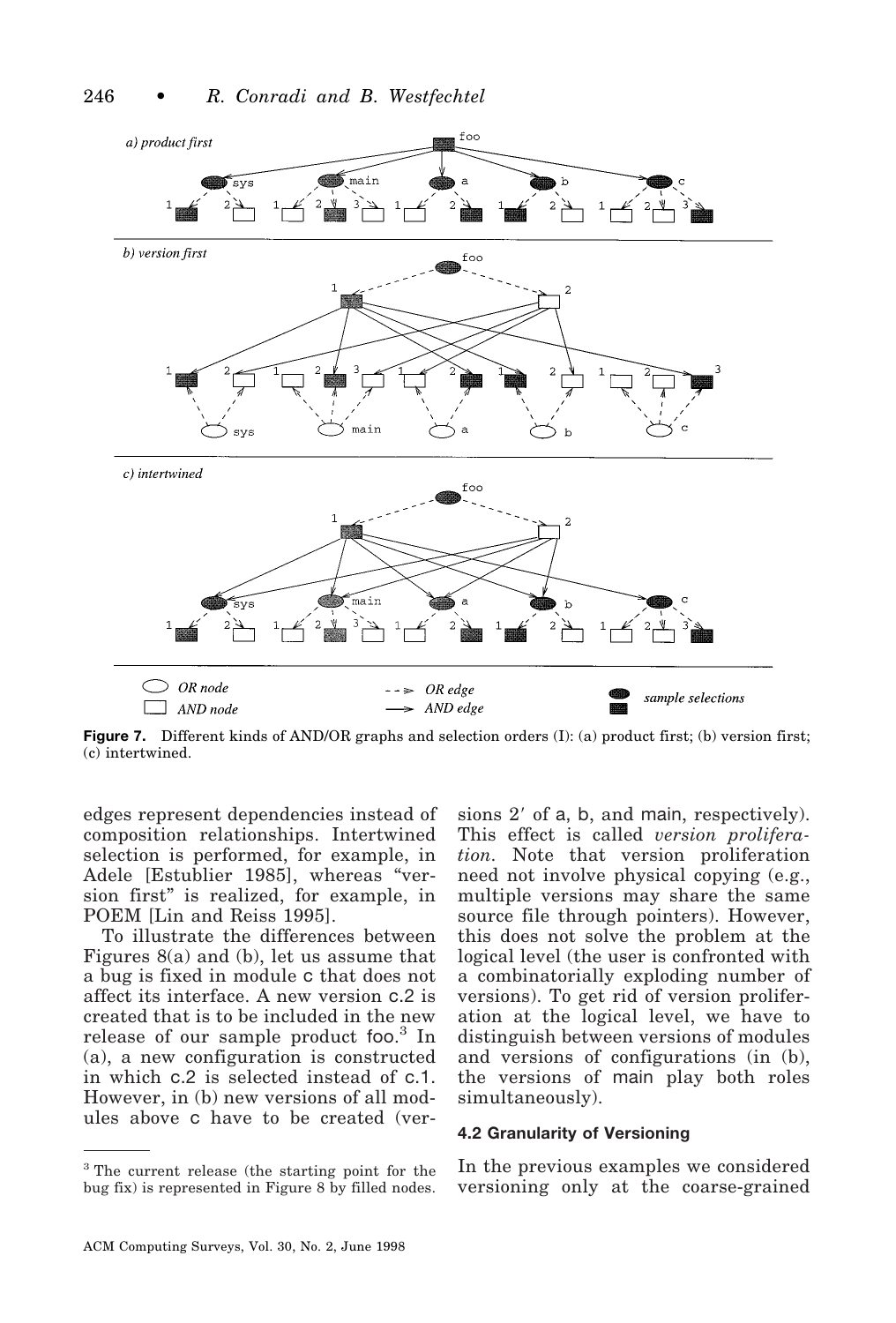

**Figure 8.** Different kinds of AND/OR graphs and selection orders (II): (a) intertwined; (b) version first.

level. This means that we have applied versioning to product graphs as introduced in Section 2. As explained earlier, product graphs detail the product structure only down to the level of software objects such as interfaces and bodies of modules; the fine-grained contents are represented as long attributes.

However, in Section 3 we introduced the term "item" in a more general way to denote anything that can be versioned, including entities, relationships, and attributes. In particular, versioning can be applied at any level of granularity.

To clarify this issue, let us further elaborate the notion of granularity. First, *version granularity* refers to the size of a version and second, *delta granularity* refers to the size of those units in terms of which deltas are recorded: in RCS version and delta granularity are at the level of text files and text lines, respectively. In this case, the delta granularity is much finer than the version granularity.

With respect to version granularity, we need to distinguish further between *external versioning* and *internal ver-* *sioning.* An SCM system provides an external interface to the versioned object base that offers versioned items as well as identification and selection of versions to its users. At the external interface, software objects are the items subject to version control. The internal granularity may be much smaller (see the following).

External versioning may be applied in different ways to the composition hierarchy of software objects. *Component versioning* means that only atomic objects are put under version control. Each object has its own version space, modeled, for example, by a version graph. *Total versioning* applies to all levels of the composition hierarchy. *Product versioning* differs from total versioning by arranging versions of all objects in a uniform, global version space.

This classification is illustrated in Figure 9, where externally versioned objects are surrounded by boxes. The AND/OR graph in Figure 9(a) was taken from Figure 7(a), and the graphs shown in (b) and (c) were both copied from Figure 7(b). Note that the topology of an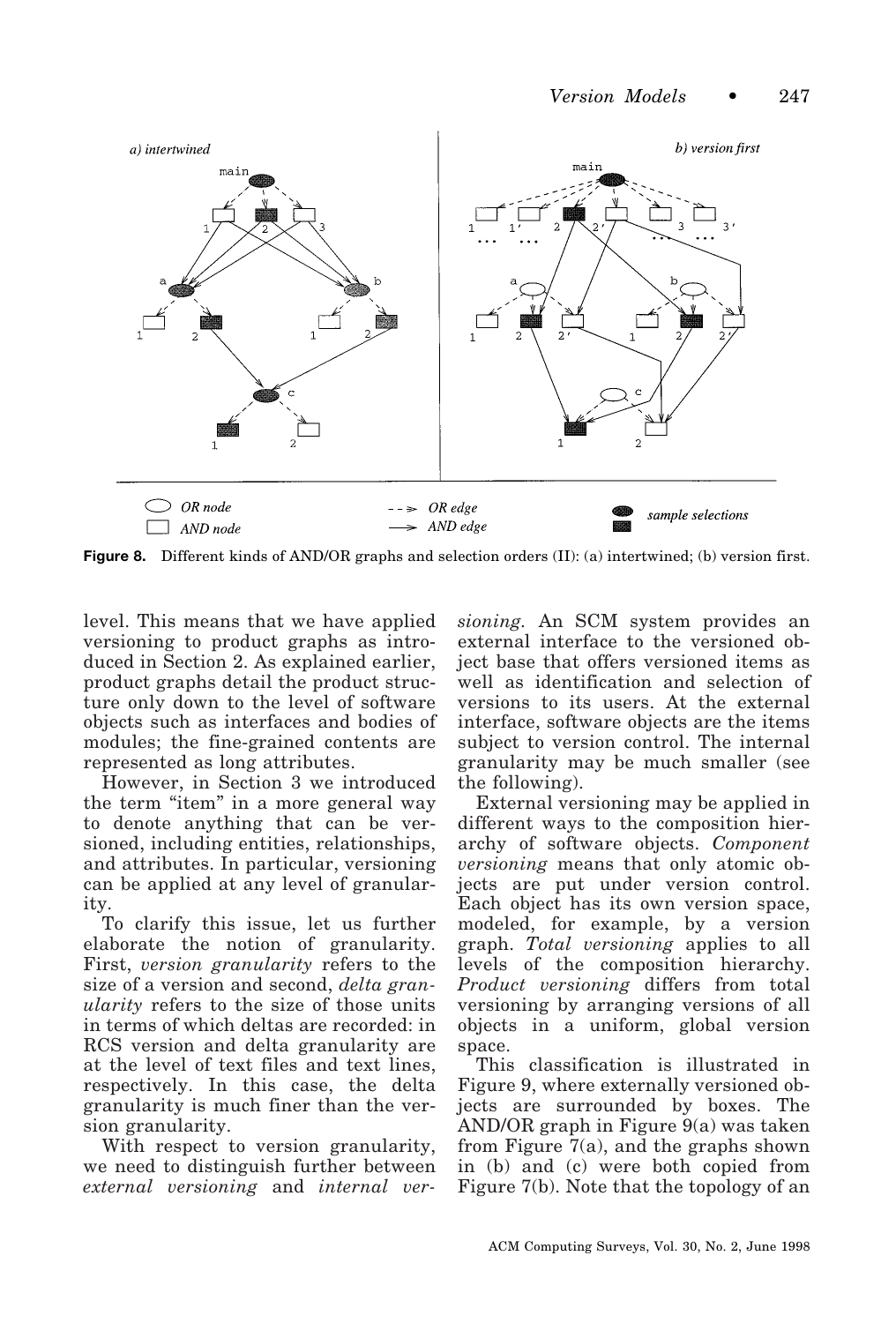

**Figure 9.** External versioning: (a) component versioning; (b) total versioning.

AND/OR graph shows which objects are versioned, but externally and internally versioned objects are not distinguished. Thus a given AND/OR graph can be accessed in different ways, depending on the version model presented to the user. In particular, in the case of product versioning the user may select versions of nonroot objects, but this is done in the version space attached to the whole product.

*Component Versioning.* In component versioning, the product structure is selected first. Typically, versions of components are organized into version graphs (see, e.g., RCS [Tichy 1985]). A configuration is constructed by assembling versions of components; this is called *composition model* in Feiler [1991a]. Note that the granularity of composition is an "atomic" software object (rather than fine-grained units such as statements or text lines).

Frequently, the version graphs of different components are related only weakly to each other. To illustrate this, Figure 10 shows a sample configuration whose components are located at different places in the respective version graphs.<sup>4</sup> The selection problem can be alleviated by tagging all components of some consistent configuration with the

same symbolic name (or more generally through configuration rules referring to revisions and variants). Thus a configuration is represented implicitly through an attribute value rather than as a first-class entity.

*Total Versioning.* Total versioning generalizes component versioning in that all objects are versioned rather than only the leaves of the composition hierarchy. In contrast to component versioning, versions of composite objects are represented explicitly as entities; atomic and composite objects are versioned uniformly. Whereas component versioning implies that the product structure is selected first, total versioning may be combined with both the "version first" and the "intertwined" selection order and can therefore express structural versioning. For example, PCTE [Oquendo et al. 1989] supports extensional versioning of composite objects ("version first"). In contrast, in ClearCase [Leblang 1994] AND/OR selections are intertwined: a version of a directory references a set of versioned files (or directories) rather than specific versions of these. A single-version view on the versioned file system is provided through dynamically evaluated configuration rules (intensional versioning with dynamic binding).

*Product Versioning.* Product versioning differs from total versioning by arranging versions of all objects in a

<sup>4</sup> AND nodes representing versions are placed inside the OR node representing the versioned component. Furthermore, the AND/OR graph is augmented with successor relationships.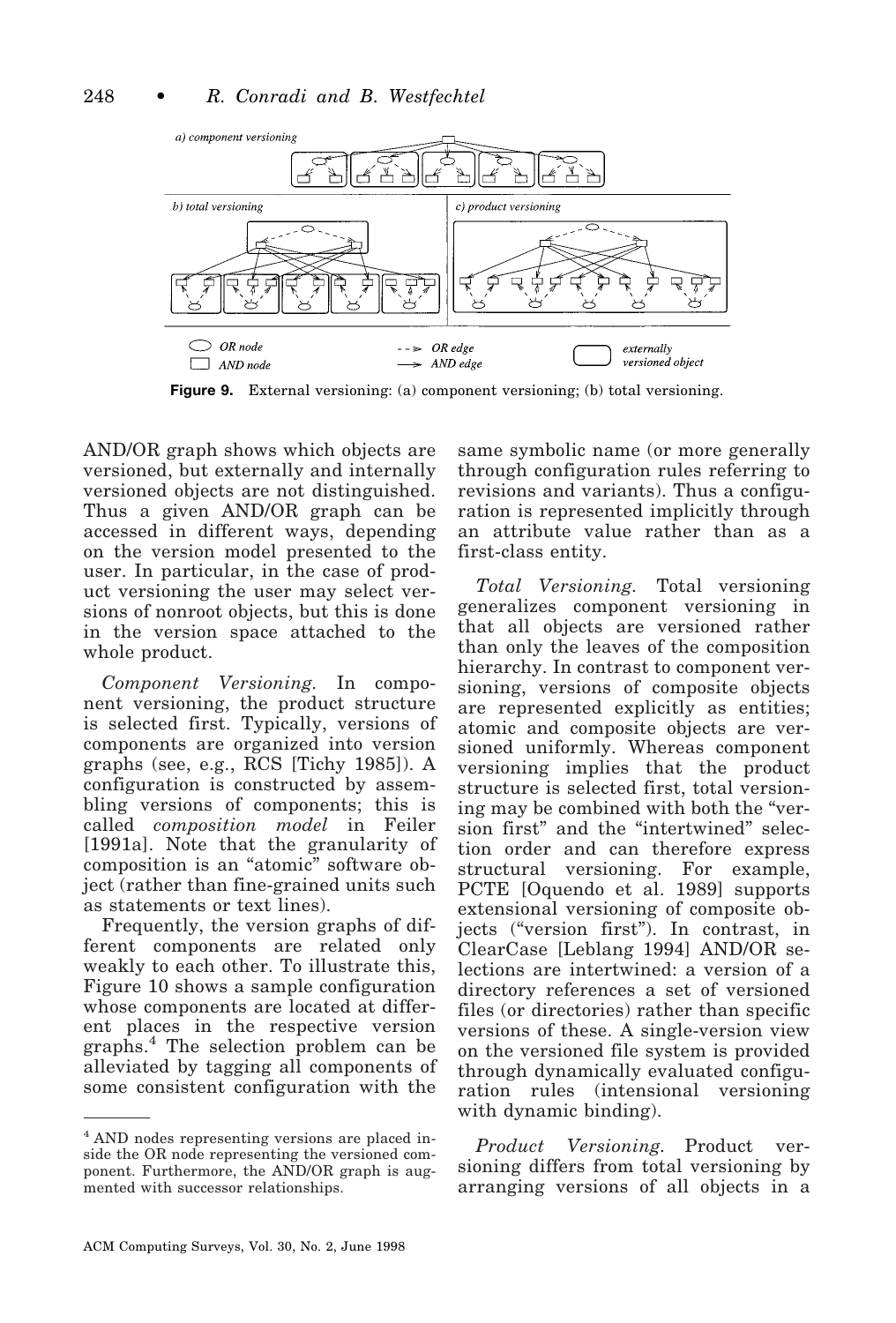

**Figure 10.** AND/OR graph augmented with successor relationships.

uniform, global version space. It may be regarded as a layer that simplifies selection against a versioned object base. Product versioning sets up a transparent single-version view that hides internally maintained versions of objects and relationships from users and tools. Product space and version space are orthogonal to each other: a given model of the product space can be combined with different models of the version space and vice versa. The integration of product space and version space in the state-based SCM system VOODOO [Reichenberger 1994] is illustrated in Figure 11, where versioned objects, revisions, and variants are organized into orthogonal dimensions.

All change-based systems (e.g., the COV system [Gulla et al. 1991], Aidede-Camp [Software Maintenance and Development Systems 1990], and DaSC [MacKay 1995]) support product versioning to overcome the limitations of component versioning. In general, a change to a software product may affect multiple components. Since the composition model falls short of recording these cross-dependencies, it is difficult to incorporate a change into a product version by selecting the respective component versions. Therefore in changebased approaches product versions are described in terms of global changes. Note that combination of changes operates at a finer granularity (e.g., text lines) than composition of components.

Product versioning has become more and more popular because of its global view on the software product. A potential problem consists of lacking modularity of the version space. All changes, revisions, and variants are global. For example, if there are two implementation variants of a procedure Sort (e.g., QuickSort and HeapSort), we must introduce an attribute at the global level in order to enable choices between these variants. An approach to structure the version space (in the COV system) is described in Munch [1996].

#### **4.3 Deltas**

To represent versions in the object base, deltas are used both at the coarsegrained and the fine-grained levels. The selection of an appropriate delta representation is driven by different requirements to be considered at the physical and logical level, respectively. Storage and run-time efficiency have to be achieved at the physical level. At the logical level, deltas are used to compare versions in such a way that the user is provided with a high-level description of differences. Furthermore, intensional versioning relies on deltas as well. By processing the deltas, a version is constructed that must meet the requirements stated in its intensional description. Accordingly, we distinguish between *physical* and *logical deltas.* Although many SCM systems use a single delta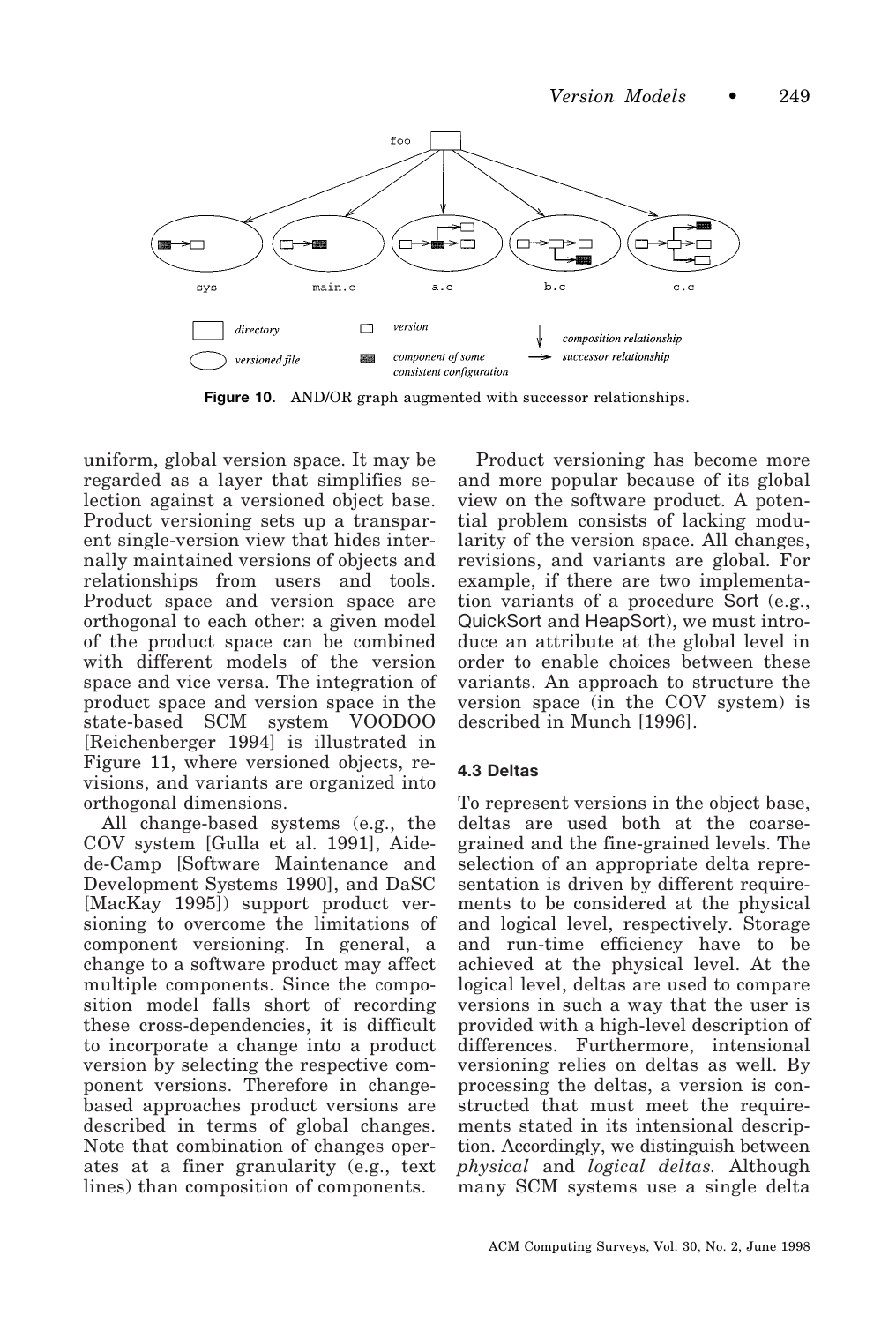

**Figure 11.** Product versioning.

representation for both purposes [Munch 1993], physical and logical deltas may also be separated (e.g., syntactic merging of program modules stored as text files [Buffenbarger 1995]).

The distinction between directed and symmetric deltas, as illustrated in Figure 2, can be transferred directly to the implementation level. Using *directed deltas* [Tichy 1982b], a version is constructed by applying a sequence of changes to some base version. In the case of *embedded deltas,* all versions are stored in an overlapping manner so that common fragments are shared. Either each version points to its fragments [Fraser and Myers 1986], or the fragments are decorated with *control expressions* for determining the versions in which they are visible (*interleaved deltas* [Rochkind 1975; Leblang and McLean 1985]).

Please note that the internal delta representation is orthogonal to the external version model. For example, interleaved deltas may be used to realize both extensional and intensional versioning as well as both state- and change-based versioning. In the following, the different types of delta representations are discussed in turn.

RCS [Tichy 1985], which is based on directed deltas, reconstructs versions of text files from the most recent version on the main trunk of the version graph

by applying backward deltas on the main trunk and forward deltas on the branches. RCS deltas are fine-grained, whereas change-based SCM systems such as PIE [Goldstein and Bobrow 1980] and DaSC [MacKay 1995] employ directed deltas at both the coarsegrained and the fine-grained level. In both systems, the modifications performed in a change are stored in a layer. A product version is composed of a sequence of layers that are stacked on top of each other. (For further details, see the description of PIE in Section 6, in particular, Figure 21.)

Since versions are stored in an overlapping manner, AND/OR graphs can be classified as embedded deltas. As described so far, versions can be combined freely to derive bound configurations from some generic configuration. This "combinability" can be constrained by control expressions (configuration rules) stating, for instance, that a certain version can be selected only when configuring a Unix variant.

Adding control expressions results in an interleaved delta scheme that is realized in SCCS [Rochkind 1975] and DSEE [Leblang and McLean 1985] among others. Note that both systems implement a version model similar to RCS, which is based on directed deltas. In SCCS and DSEE, fragments of text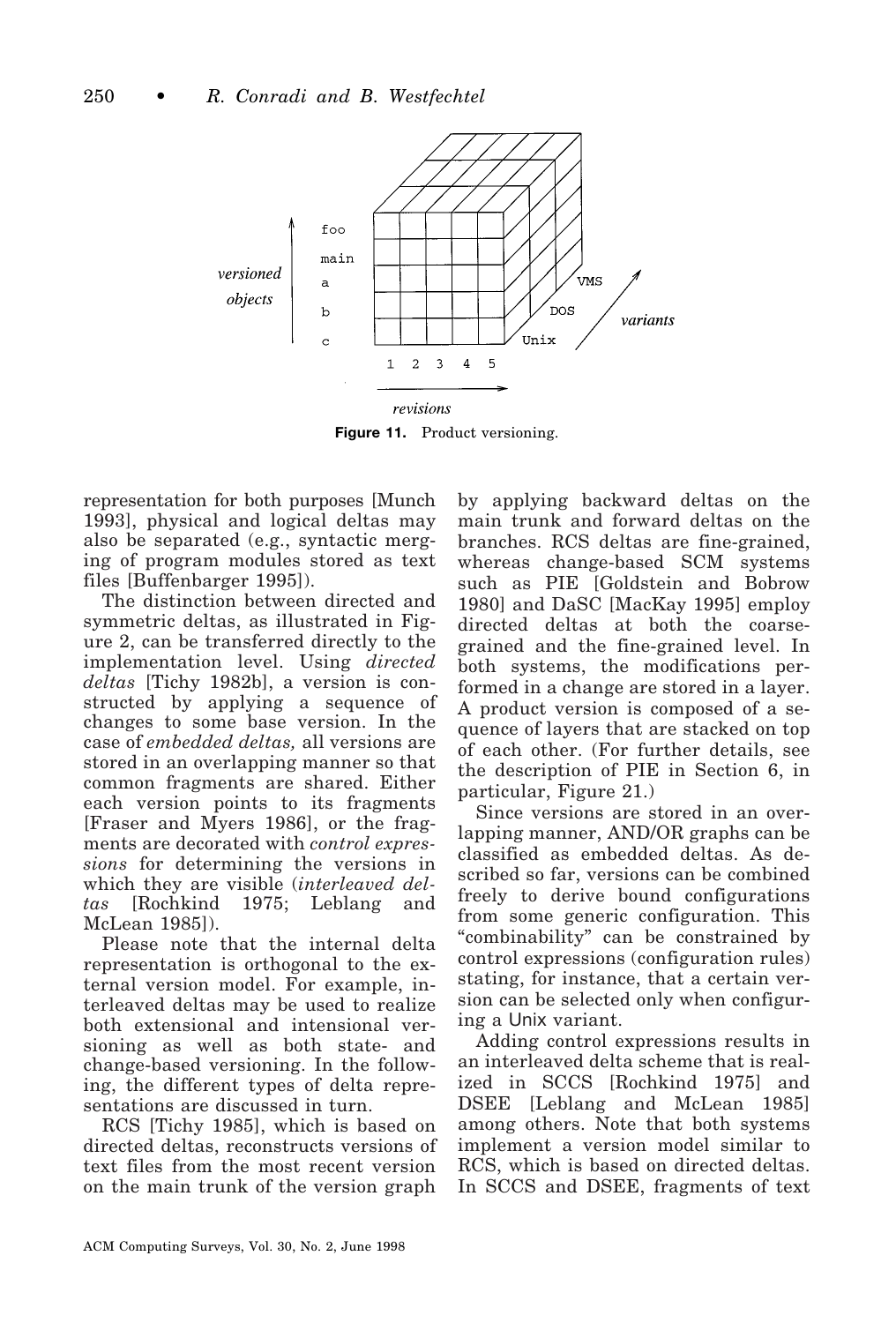```
family foo
\frac{1}{x} common parts \frac{1}{x}attributes os: (Unix, VMS, DOS);
                                                       \ddotsc/* dependent on operating system */end
#if (OS == Unix)narte
                                                          root => main;
\ldots#elif (OS == VMS)
                                                           files \Rightarrowif os = Unix then unix_fs
\sim \sim \simelsif os = VMS then vms_fs
#else
                                                               else dos_fs;
\sim \sim \sim#endif
\ldotsend
                                                   end
          a) fine-grained level
                                                              b) coarse-grained level
```
**Figure 12.** Interleaved deltas: (a) fine-grained level; (b) coarse-grained level.

lines are tagged with the set of versions in which they are included.

SCCS and DSEE support extensional versioning (of text files) but conditional compilation employs interleaved deltas for intensional versioning. For example, Figure 12(a) illustrates conditional compilation in a source file varying with respect to the operating system. Figure 12(b) demonstrates that conditional compilation can be applied at the coarse-grained level as well. The figure contains a cutout of a product description written in the Proteus Configuration Language (PCL [Tryggeseth et al. 1995]). The selected version of the files component depends on the value of the os attribute, which refers to the operating system. In contrast to conditional compilation (*single-source versioning*), different versions of this component are stored in separate files (*version segregation*) [Mahler 1994].

Version segregation is vulnerable to the *multiple maintenance problem* [Babich 1986]: a change to a common fragment must be applied to all versions in turn. This is even the case when the fragment is shared at the physical level (e.g., interleaved deltas in SCCS). Merge tools may reduce the multiple maintenance problem by partly automating change propagation. However, single-source versioning is a more elegant solution since the change needs to be performed only once for all versions, although it may still have to be tested in multiple versions.

On the other hand, editing of source files cluttered with control expressions may confuse the user. *Multiversion editors* overcome this problem by hiding control expressions (see, e.g., P-Edit [Kruskal 1984], MVPE [Sarnak et al. 1988], and COV [Gulla et al. 1991]). A *read filter* selects a single version, removing all control expressions; a *write filter* constrains the set of versions to which the change is applied. For example, a general change in common parts of the source file may be performed by setting up a universal write filter and selecting some arbitrary version by the read filter (e.g., the Unix version). If Unix is also selected for writing, the control expressions of all changed parts are set up so that all changes are specific to the Unix version.

#### **4.4 Relations Between Version Model and Data Model**

To conclude this section, we discuss the interplay between product space and version space in terms of its implications for database management. When designing a database management system for software engineering, the designer must decide how to support versioning. In particular, there are several alternatives concerning the relations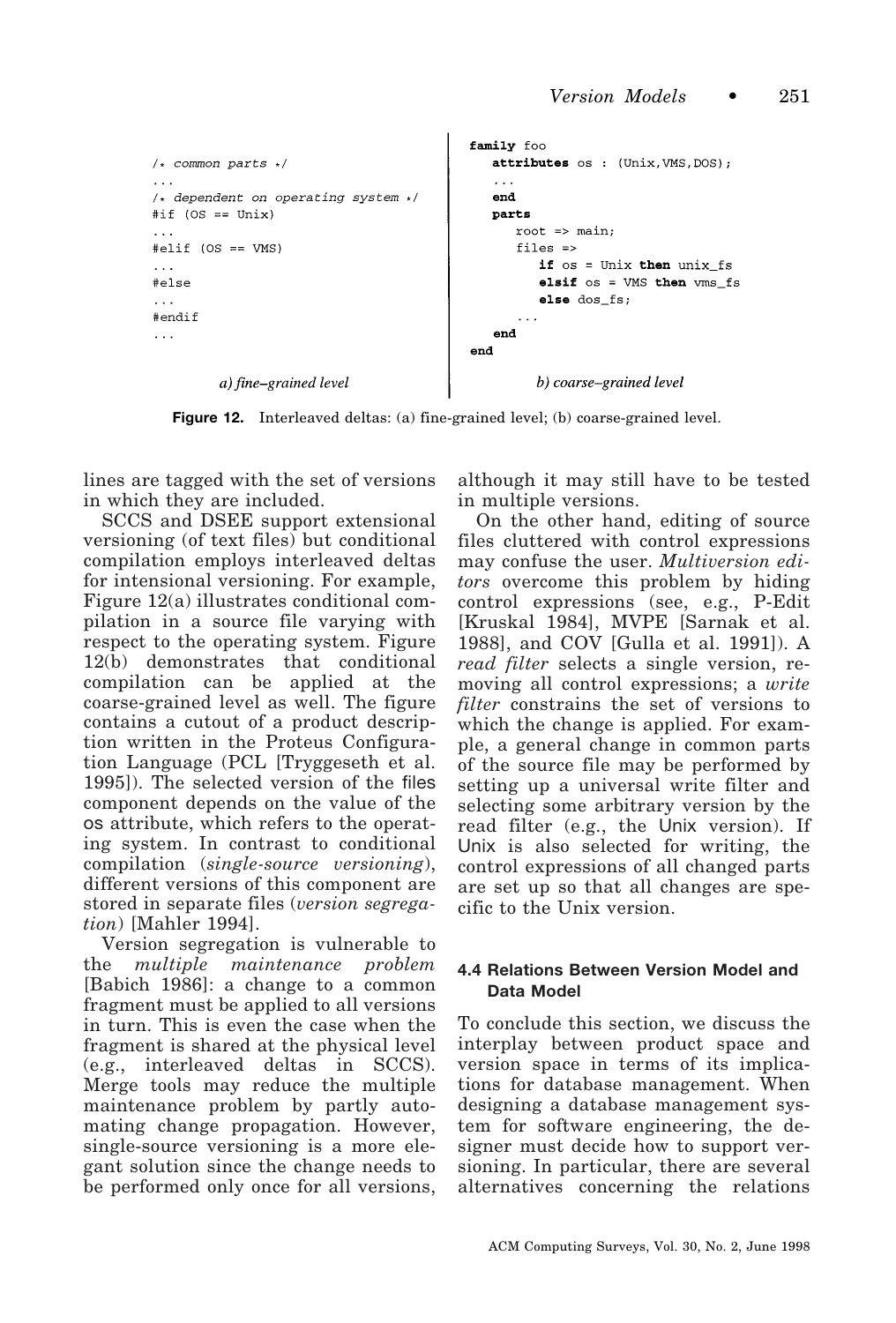```
TYPE Interface IS Object;
   COMMON (* shared by all revisions *)
      system : \{unix, hp, vms\};graphics: {X11, Open_win};
   MODIFIABLE (* revision-specific *)
      belong-to : Conf;
      bug-report : set_of Document;
   IMMUTABLE (* update creates new revision *)header : File;
      realization : VERSIONED Realization; (* realization variants *);
END;
```


between the data model and the version model.

*Version Model on Top of the Data Model.* In this case, version management is seen as an ordinary database application. Thus the version model is represented by a schema whose underlying data model is not aware of versioning. This solution has been adopted, for example, by PCTE [Oquendo et al. 1989] and CoMa [Westfechtel 1996], which are based on an EER and a graph data model, respectively. Its main advantage is that the data model is kept simple and potentially application-specific extensions are avoided (a widely accepted uniform version model does not yet exist).

However, implementing version management completely on top of a database management system has a number of limitations. For example, there is no support for storing versions efficiently, the transaction manager does not take versioning into account, and so on. Therefore several database management systems provide *predefined classes* for version management (e.g.,  $O_2$ ) [GOODSTEP 1995]). In this case, the data model is still not aware of versioning, but components of the database management system such as storage and transaction manager are modified to support version management efficiently.

*Version Model Built into the Data Model.* If the data model is extended with versioning, applications can be supported through a data-definition language that provides customized constructs for defining versioned object types. In addition, the query language is modified so that queries against a versioned database can be written in a convenient and natural way. DAMOKLES [Dittrich et al. 1986], EX-TRA-V [Sciore 1994], and Adele [Estublier and Casallas 1994] follow this approach.

If the version model is defined on top of the data model, different types are required for versioned objects and their versions. As argued in Estublier and Casallas [1994] and Sciore [1994], this distinction is awkward and complicates both schemata and queries. Figure 13 illustrates how this problem is solved in Adele. In this example, only one object type is defined for a versioned interface. Adele distinguishes between common attributes shared by all revisions, modifiable attributes whose values are revision-specific, and immutable attributes, where each update triggers the creation of a new revision. Furthermore, the attribute realization is declared as versioned, meaning that an interface revision may have multiple realization variants.

*Data Model on Top of the Version Model.* So far, the version model depends heavily on the data model, being either defined on top of or built into the data model. In a few SCM systems, such as ICE [Zeller and Snelting 1995] and COV [Munch 1996], the version model is completely orthogonal to the data model. This may be achieved through an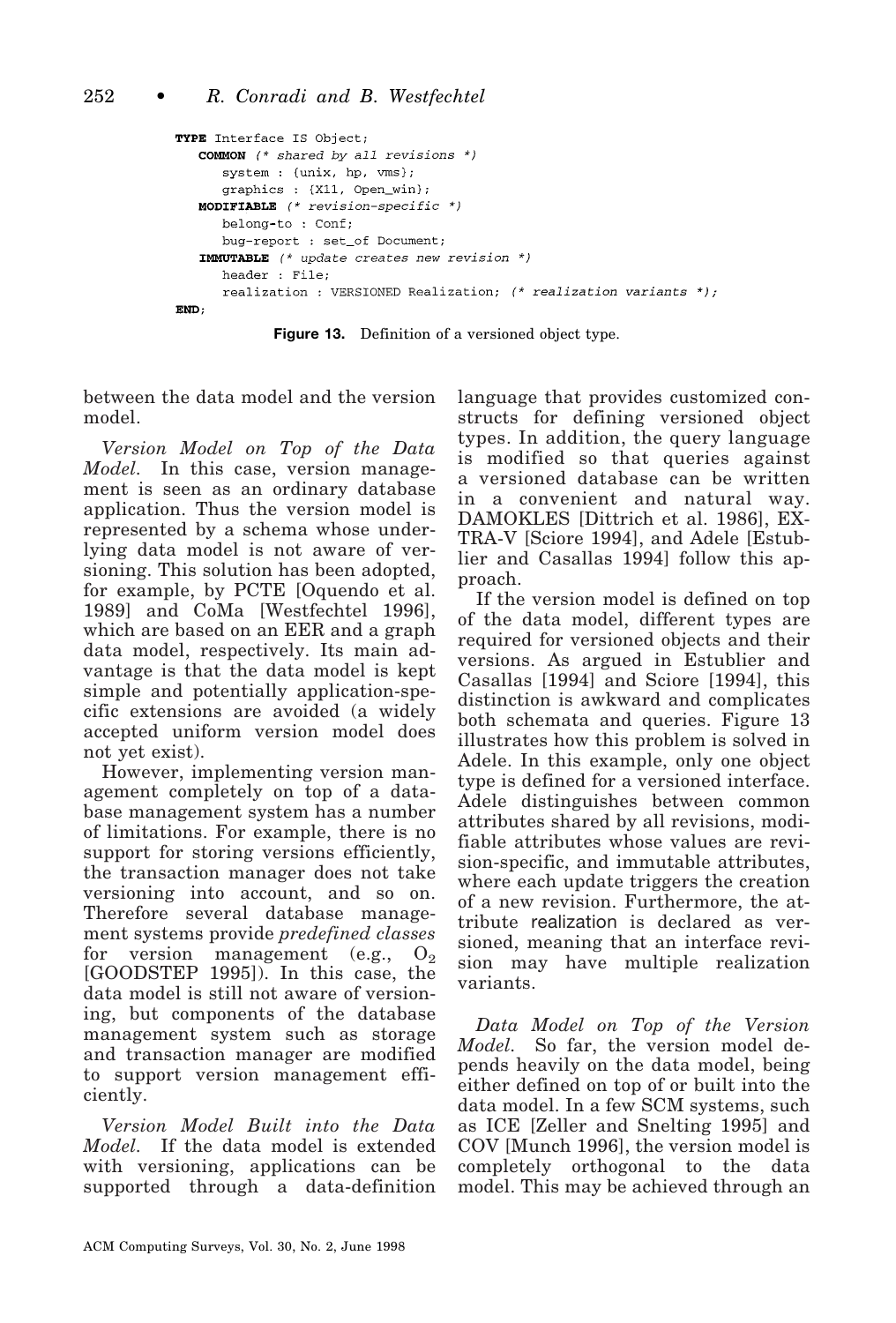*instrumentable version engine* that provides a basic delta storage and configuration rules by means of which specific version models may be expressed [Conradi and Westfechtel 1997]. The version engine is not aware of the data model and can thus be combined with any data model (e.g., EER, object-oriented, or simply files).

Both ICE and COV are based on interleaved deltas, but use different logics for control expressions. In ICE, versioning is applied to file-based data. The COV system applies versioning to an EER data model. To this end, a layer that takes care of the consistency constraints inherent in the data model is placed on top of the version engine (e.g., a relationship is visible only when both ends belong to the currently selected version). Thus this architecture differs considerably from the architecture of conventional database management systems where version model and data model are rather entangled.

#### **5. INTENSIONAL VERSIONING**

In Section 3.2 we distinguished between extensional and intensional versioning. Extensional versioning is concerned with the reconstruction of previously created versions and requires version identification, immutability, and efficient storage. On the other hand, intensional versioning deals with the construction of new versions from property-based descriptions. Intensional versioning is very important for large version spaces, where a software product evolves into many revisions and variants and many changes have to be combined.

In order to support intensional versioning, an SCM system must provide for both combinability—any version has to be constructed on demand—and consistency control—a constructed version must meet certain constraints. The construction of a version may be viewed as a selection against a versioned object base. The selection is directed by *configuration rules,* which constitute an essential part of a version model, and is

performed both in the product space and the version space. Having discussed the interplay between product space and version space in Section 4, we are now ready to elaborate on rule-based version construction, a topic that could have been addressed only partially in Section 3.

### **5.1 Problem: Combinability Versus Consistency Control and Manageability**

Configuration rules are used to configure consistent versions from a versioned object base. Rules are required to address the *combinability* problem. The number of potential versions explodes combinatorially; only a few are actually consistent or relevant. The combinability problem has to be solved in any version model.

For example, the (state-based) *composition model* [Feiler 1991a] applies extensional versioning at the component level; that is, previously constructed component versions are reused. Rulebased construction of configurations realizes intensional versioning at the configuration level; that is, new combinations of component versions are assembled into configurations. Without any constraints, the number of potential configurations is very large. For a product consisting of *m* modules existing in *v* versions, there exist *v<sup>m</sup>* potential configurations (i.e., the number of potential configurations grows polynomially in *v*).

On the one hand, change-based versioning reduces the combinability problem by grouping logically related modifications of multiple components. Thus we do not have to worry about which versions of components actually fit together. However, the selection problem has not disappeared. Rather, it has been moved from the product space to the version space [Munch 1996]. In the case of unconstrained combination of changes (each change may either be applied or skipped), there are 2*<sup>c</sup>* potential configurations for *c* changes; that is, the number of potential configurations grows exponentially in *c*.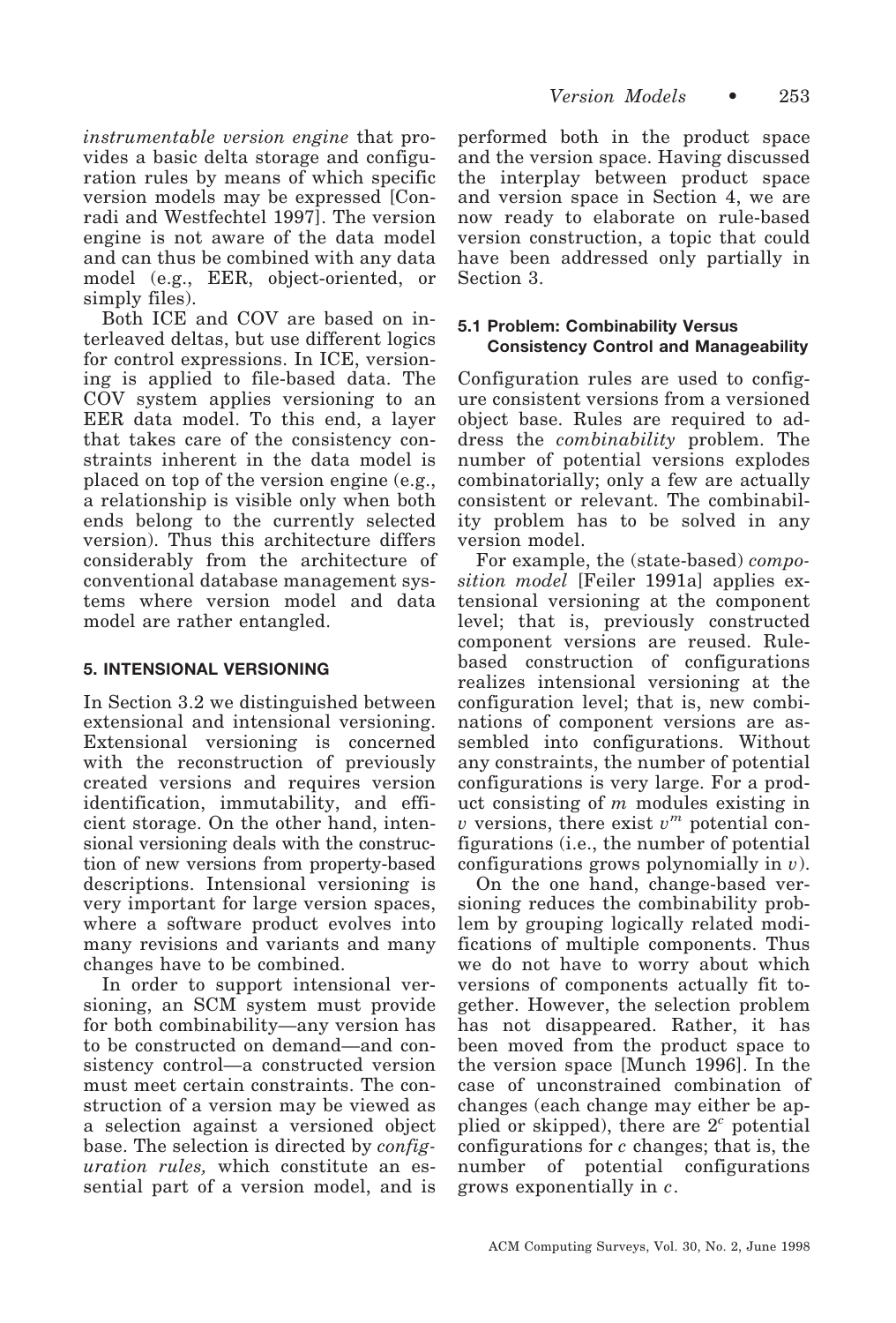

**Figure 14.** Intensional versioning.

The challenge of intensional versioning consists of providing for *consistency control* while still supporting combinability. The space of all potential versions is much larger than the space of consistent ones. The problem of consistency control can be addressed both in the version space and in the product space. In the version space, configuration rules are used to eliminate inconsistent combinations; in the product space, the knowledge about software objects, their contents, and their relationships is enriched in order to check and ensure product constraints. SCM systems tend to solve the problem in the version space because they frequently only have limited knowledge of the product space (typically, software objects are represented as text files).

Even if a sophisticated tool for constructing a version is employed, the user must be warned if a new version is created that has never before been configured. Although old versions can be assigned levels of "confidentiality" (e.g., tested or released), a new version cannot be trusted blindly. Therefore the configured version is subject to quality assurance (e.g., testing). Potentially, changes to the constructed version need to be performed (*correction delta*).

#### **5.2 Conceptual Framework for Intensional Versioning**

Figure 14 illustrates our conceptual

framework for intensional versioning. First let us define the central notion of *configuration rule:* a configuration rule guides or constrains version selection for a certain part of a software product. Thus a configuration rule consists of a *product part,* which determines its scope in the product space, and a *version part,* which performs a selection in the version space (see Section 5.3 for further details).

A *versioned object base* combines product space and version space and stores all versions of a software product, relying, for example, on interleaved deltas. The versioned object base is augmented with a *rule base* of stored configuration rules (e.g., control expressions as shown in Figure 12).

A *query* consists of a set of submitted configuration rules, each composed of a product part and a version part. A *configurator* is a tool that constructs a version by evaluating a query against a versioned object base and a rule base. The constructed version has to satisfy both *version constraints* (e.g., consistent selection of the Unix version) and *product constraints* (e.g., syntactic or semantic consistency). Configurators are discussed further in Sections 5.4 and 5.5.

The configuration process is concerned with the binding of generic references. Often, its result is a bound configuration, but it may also deliver a configuration that is partially generic.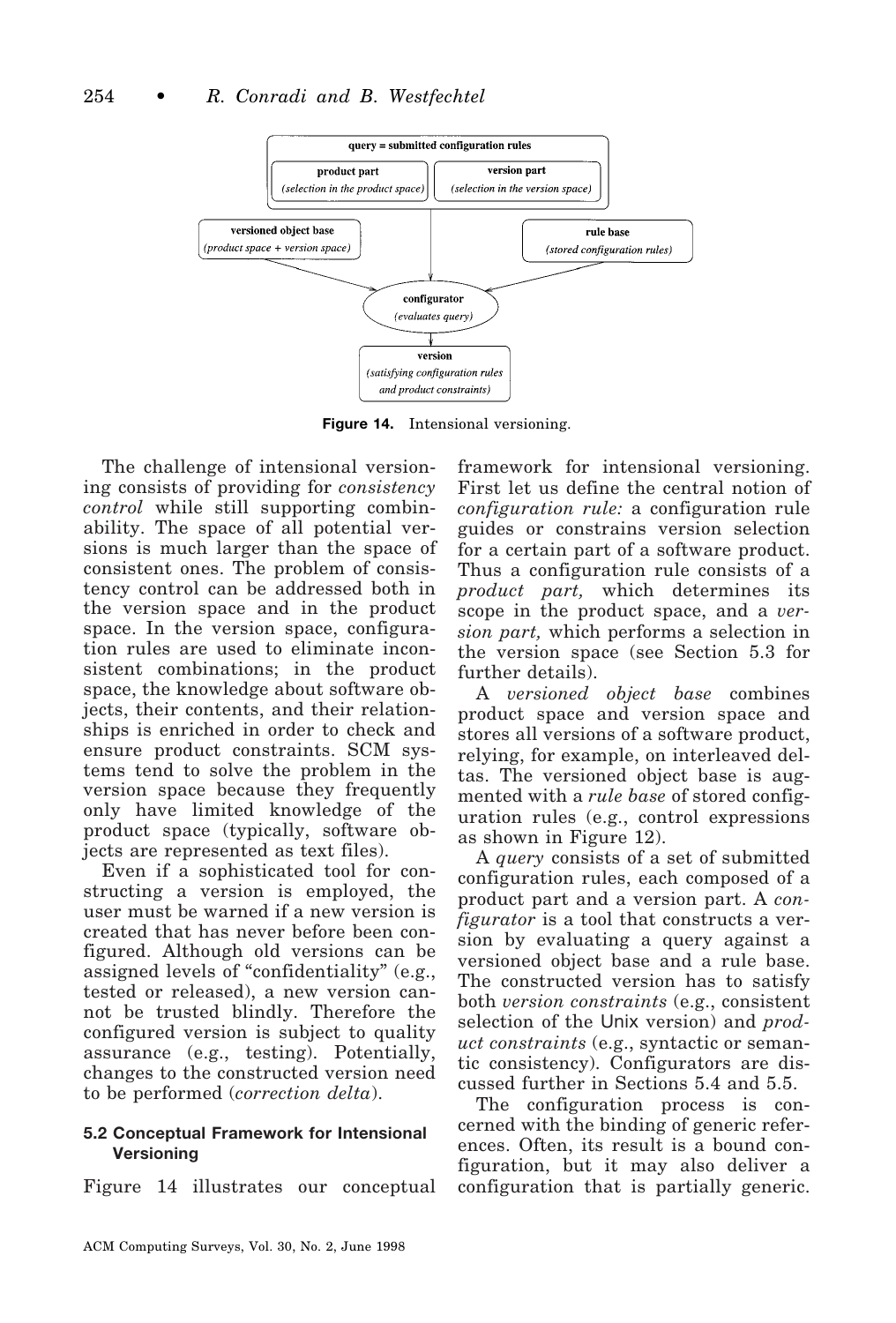The latter results in a *multistage configuration process.*

Binding can be performed at different points in time. *Static binding* means that the configurator resolves all unbound references before any component is accessed. To this end, the configurator constructs a table that maps each component name to a specific version. In *dynamic binding,* each reference is evaluated on demand only (e.g., when a source file is read by a compiler).

Binding may even be deferred until runtime. In this case, a program is configured dynamically without stopping its execution. A popular example is Java applets, which are loaded dynamically when they are activated through a Web browser. *Dynamic configuration* has been studied in the context of distributed systems (see Kramer [1993] for an overview). Up to now, the relations to SCM have not been investigated thoroughly. Only recently have a few approaches been proposed that apply version-selection techniques from SCM to dynamic configuration [Warren and Sommerville 1995; Schmerl and Marlin 1995]. However, elaborating on this topic goes beyond the scope of this article.

To sharpen the focus, we also refrain from discussing *system building* [Borison 1989]. Although the conceptual framework illustrated in Figure 14 can be applied to both source and derived objects, the problems to be considered are different in the following respects.

—In source version construction, we have a selection problem in both product and version space. The selection must be performed so that the outcome of the configuration process obeys all configuration rules and product constraints. Here nondeterminism may have to be taken into account and the configurator may have to backtrack from wrong selections.

—When constructing derived versions, we primarily have to consider the efficiency and accuracy of the build.

Mostly, build rules are deterministic with respect to the result of building. Nondeterminism deals only with the order in which build steps are executed (the build plan imposes only a partial order on the build steps). Some authors advertise the advantages of nondeterministic build rules (e.g., "build some sort program no matter what algorithm and which compiler is used" [Rich and Solomon 1991]). However in many situations it is crucial to control the details of a build without leaving the freedom for nondeterministic choices (e.g., even the functional behavior of a program may depend on whether it is compiled with or without optimization).

Finally, Figure 14 suggests that the rule base is not put under version control. On the other hand, versioning of the rule base is desirable as well because the configuration rules may evolve along with the software product. In the case of our sample software product foo the set of supported operating systems, window systems, and database systems may evolve, as may the constraints on combining these dimensions of variation. Currently, versioning of the rule base is handled at best in a rudimentary way, such as by storing configuration rules in text files that are subject to version control. As argued in Conradi and Westfechtel [1997], simple time-stamped revisions of the rule base may suffice to reconstruct not only old product versions, but also the configuration rules valid at that time. Some further remarks on this topic follow in Section 7.2.

## **5.3 Configuration Rules**

Intensional versioning is driven by configuration rules that are classified in the following. First, *built-in rules* are hardwired into the respective SCM system and cannot be changed by the user. For example, a built-in rule may enforce that at most one version of a software object is contained in any constructed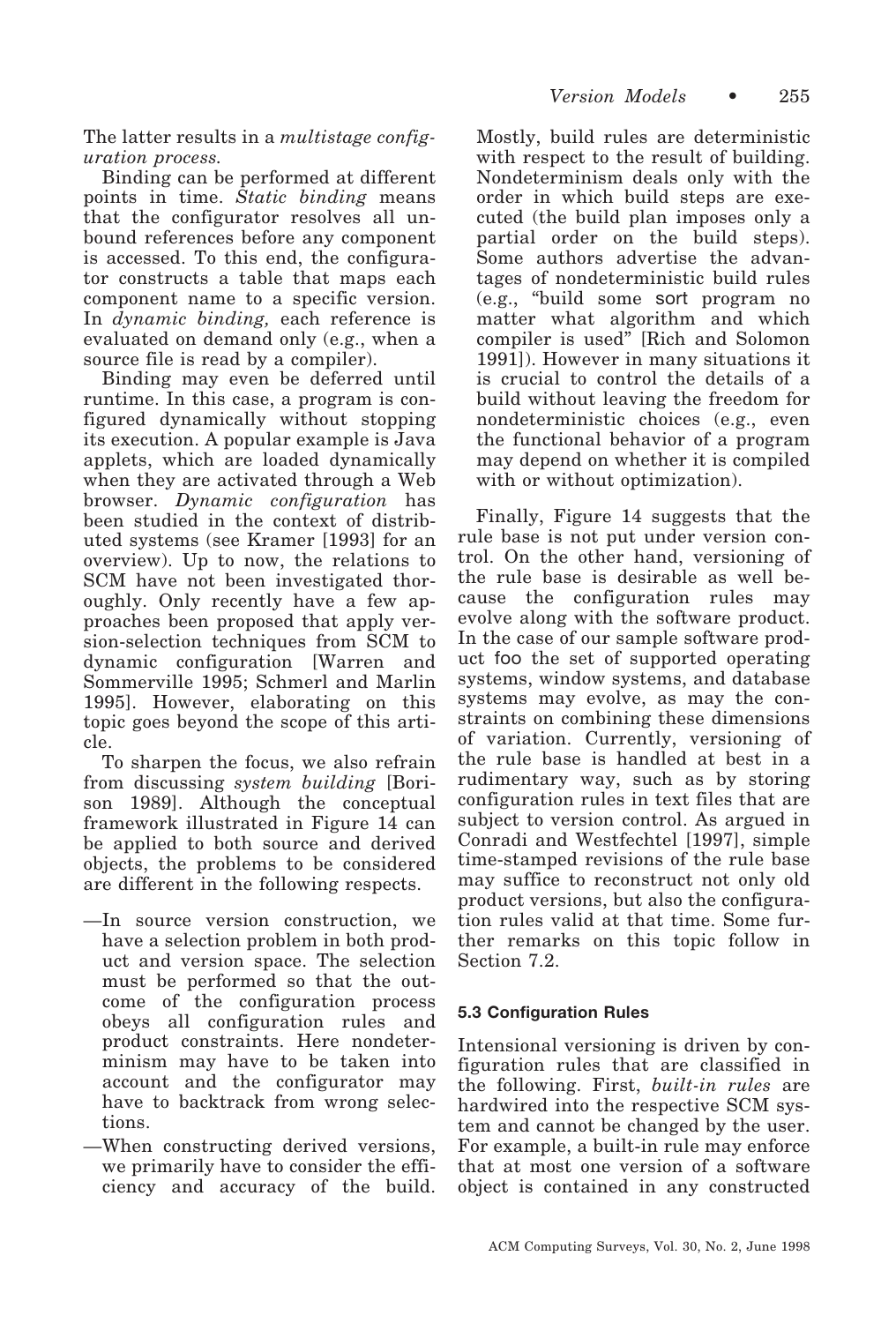revision space  $(1) t = max$  $(2)$  no = 1.1.1.1 variant space (3) os = Unix  $\land$  ws = X11  $\land$  db = Oracle  $(4)$   $\neg$  (os = DOS  $\land$  ws = X11) change space  $(5)$  c1 c2 c4  $(6) c2 \Rightarrow c1$  $(7)$  c1  $\otimes$  c2  $\otimes$  c3



configuration. *User-defined rules* are supplied by the user (e.g., "select the latest version before May 22nd").

*Version Parts of Configuration Rules.* Configuration rules take on different forms depending on how the version space is structured. Figure 15 provides some typical examples that refer to the revision, variant, and change space, respectively. Configuration rules are stated as logical formulas, abstracting from the actual syntax as implemented in different SCM systems.

In the *revision-space* category, configuration rules refer to the time dimension. Rule (1) selects the latest revision by the maximal time stamp. Rule (2) refers to a revision by its number.

In the *variant space,* configuration rules refer to values of variant attributes. Rule (3) identifies a variant by specifying operating system, window system, and database system. Rule (4) expresses a constraint on the combination of attribute values: the X11 window system is not available under the DOS operating system.

In the *change space,* Rule (5) specifies a version in terms of the changes to be applied. Rules (6) and (7) specify further relationships that describe consistent change combinations. Rule (6) states that inclusion of change c2 implies that c1 is included as well (c2 is based on c1). Rule (7) states that changes c1, c2, and c3 are mutually exclusive (operator  $\circledR$ ) (i.e., at most one of these changes may be applied).

- $(1)$  a : status = checked\_out
- os = Unix  $\land$  ws = X11  $\land$  db = Oracle  $(2) * :$
- $(3)$  b. Depends  $0n^*$  : name = alpha\_release
	- **Figure 16.** Scoping of configuration rules.

*Product Parts of Configuration Rules.* So far we have discussed only the version parts of configuration rules. The product part describes the scope of a configuration rule in the product space. In Figure 16, a configuration rule is written in the form *p* : *v*, where *p* and *v* denote product part and version part, respectively. Rule (1) applies to a single module a (local rule) and selects the version checked out by the current user. The star in Rule (2) indicates global application to all modules so that the same variant is selected throughout the whole product. The product part of Rule (3) denotes all modules reachable from b by a reflective and transitive closure over relationships of type DependsOn; that is, the rule applies to b and to all modules on which b depends transitively.

*Ordering of Configuration Rules.* Configuration rules can be ordered in *strictness classes.* A *constraint* is a mandatory rule that must be satisfied. Any violation of a constraint indicates an inconsistency. For example, Rule (1) in Figure 17 ensures that all selected versions belong to a given variant. A *preference* is an optional rule that is applied only when it can be satisfied. For example, Rule (2) states that a checked-out version is selected provided it is available. Finally, a *default* is also an optional rule, but is weaker than a preference: a default rule is applied only when no unique selection could be performed otherwise. For example, Rule (3) selects the most recent version as the default.

Strictness classes determine the order in which configuration rules are evaluated (constraints  $\rightarrow$  preferences  $\rightarrow$  defaults). In addition, rules may be given *priorities*. Rules with high priorities are considered before low-priority rules. A priority may be assigned explicitly or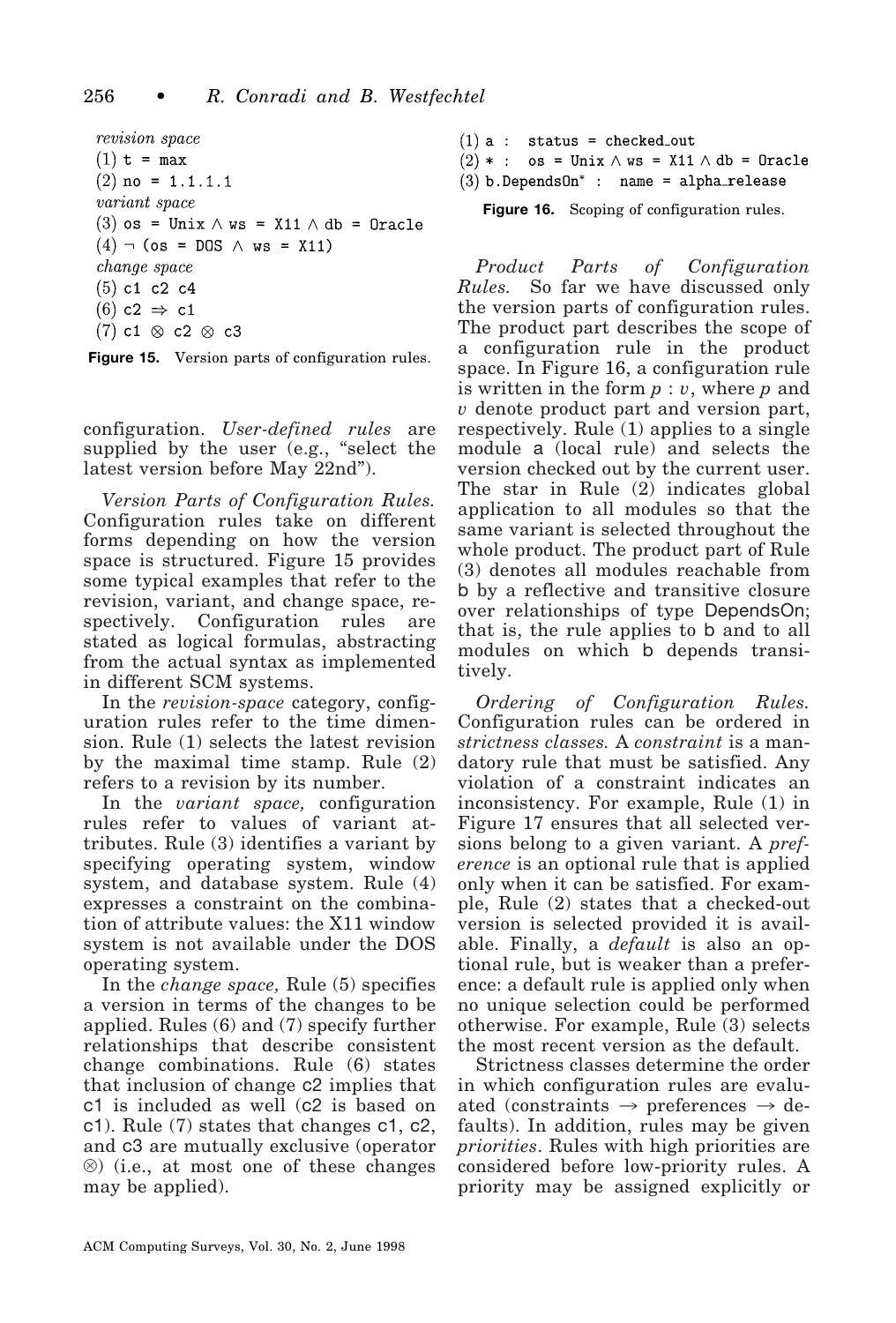```
constant(1) * : os = Unix \wedge ws = X11 \wedge db = Oracle
preference(2) * :status = checked_out
default(3) * : t = max
```
**Figure 17.** Strictness classes.

may be defined implicitly by textual ordering. Priorities may be combined with strictness classes such as by assigning priorities to preferences [Lavency and Vanhoedenaghe 1988]. However they can also be used without strictness classes. For example, in ClearCase [Leblang 1994] rules are evaluated according to their textual order until a (unique) match is found.

Finally, we may distinguish between *stored* and *submitted* configuration rules. The rules given in Figure 17 would typically be submitted in a query in order to specify properties requested by the user. Rule (4) in Figure 15 is an example of a stored configuration rule expressing a constraint that must be fulfilled by all configured versions.

*Relations Between Version Graphs and Configuration Rules.* To conclude this section, we discuss briefly how version graphs and configuration rules are related in different SCM systems:

—*Configuration rules on top of version graphs.* This is the classical solution, called *composition model* in Feiler [1991a]. Version graphs are maintained for components (extensional versioning); configurations are constructed by selecting component versions with the help of configuration rules (intensional versioning). The composition model is realized, for example, in DSEE [Leblang and McLean 1985] and ClearCase [Leblang 1994].

—*Version graphs on top of configuration rules.* This inverted approach is followed by a few research prototypes such as ICE [Zeller 1995] and COV [Munch 1996]. Both systems rely on a flexible and powerful base layer providing for delta storage (interleaved deltas) and configuration rules. Any desired version model may be realized on top of configuration rules. In the case of version graphs, revision chains and branches may be expressed by implication and mutual exclusion, respectively (see Rules (6) and (7) in Figure 15).

## **5.4 Configurators: Tools for Evaluating Configuration Rules**

A configurator constructs a version by evaluating configuration rules against a versioned object base. Construction can be performed in different computational frameworks. In a *functional framework,* intensional versioning is modeled by applying a (potentially partial) function *q* (query) to its arguments  $a_1 \ldots a_n$ ; that is, a version *v* is constructed by evaluating the expression  $q(a_1, \ldots, a_n)$ . This approach assumes that version construction delivers a deterministic result (i.e., version selection is unique).

In a *rule-based framework,* version construction is modeled as the evaluation of a query against a *deductive database* [Ramamohanarao and Harland 1994; Ramakrishnan and Ullman 1995]. The deductive database consists of a versioned object base and a rule base containing stored configuration rules. Since a query may not specify the version to be constructed in a unique way, a rule-based configurator has to cope with nondeterminism. Ambiguous choices can be resolved either automatically or interactively. In any case, the configurator needs to explore a search space of potential solutions. To this end, it may use different search strategies such as "depth-first" or "breadth-first."

Configurators may be classified not only with respect to the computational paradigm (functional, rule-based) but also with respect to the underlying version model (state- or change-based). This results in four combinations, as described in the following.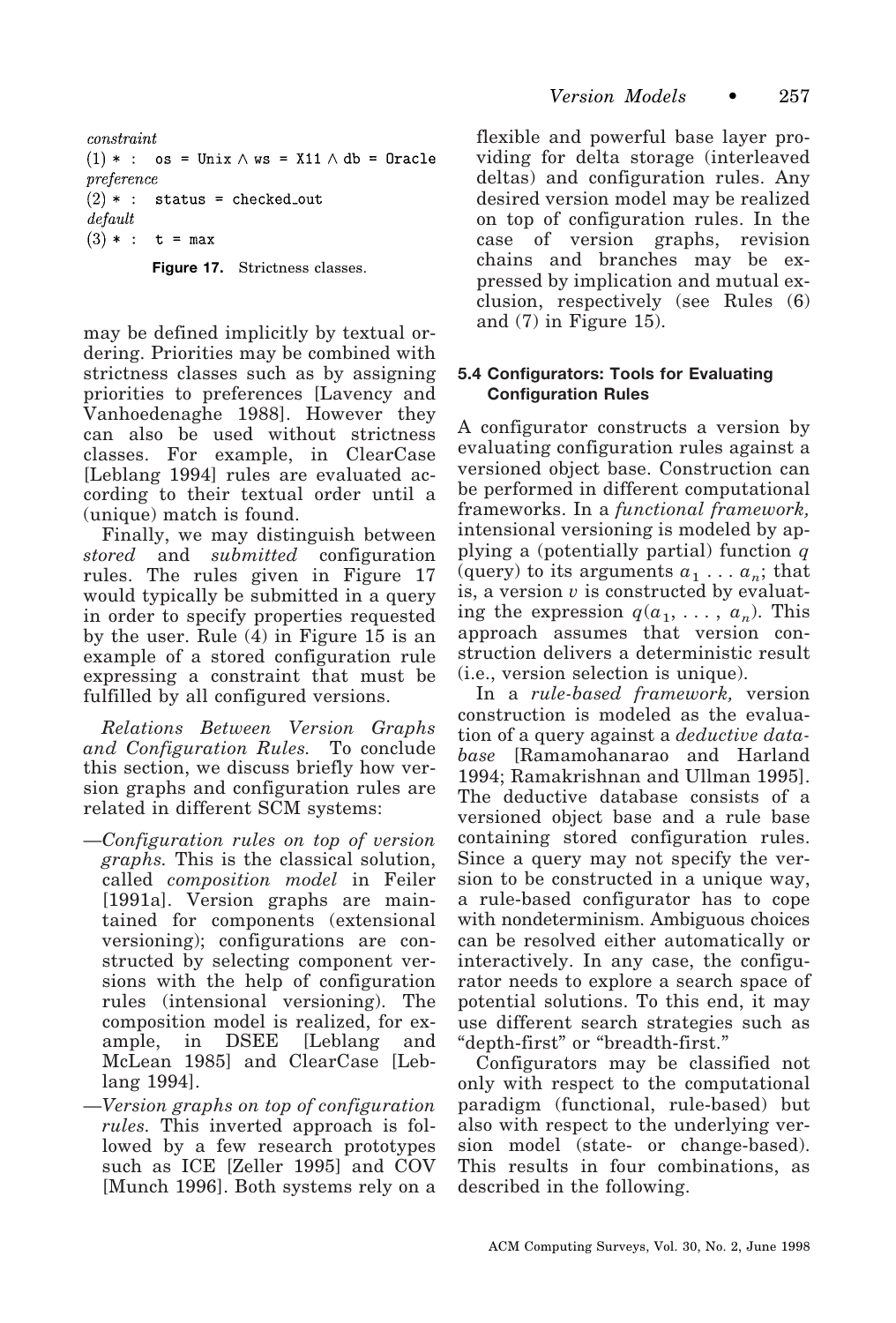*State-Based Functional Configurators.* A state-based functional configurator operates on a versioned object base typically represented by interleaved deltas. Conditional compilation in C [Kernighan and Ritchie 1978] and configuration construction at the coarse-grained level in PCL [Tryggeseth et al. 1995] may be cited as examples.<sup>5</sup> The versioned object base is usually traversed in a "context-free" manner (e.g., sequences of text lines in conditional compilation and trees of components in PCL). Configuration rules take the form of control expressions as shown, for example, in Figure 12. The configurator is supplied with a tuple of attribute values  $(a_1, \ldots, a_n)$  and constructs some version *v*. Control expressions are evaluated against this tuple to select the relevant components of *v*. When applied to a composite object *co*, expressions may also be used to transform  $(a_1, \ldots, a_n)$  $a_n$ ) into a new tuple  $(a'_1, \ldots, a'_m)$ , which is then employed recursively to configure *co*. This means that attribute values are transformed and propagated through the composition hierarchy. In this way, it is possible to enforce certain constraints (e.g., selection of the same variant throughout the whole configuration process). However rule-based configurators are in general more powerful in enforcing constraints or detecting inconsistencies.

*State- and Rule-Based Configurators.* A state- and rule-based configurator supports nondeterminism through an appropriate search strategy (e.g., depth-first search with backtracking). It typically operates on some AND/OR graph that is traversed along "contextsensitive" relationships (e.g., dependencies between modules in Adele [Estublier 1985]; see also Figure 8). For each OR node reached in the course of the configuration process, a successor is selected with the help of configuration

<sup>5</sup> Please recall that conditional compilation can be used for change-based versioning as well (see Section 3.5).

rules. As version selections are performed, constraints are added that narrow down further choices. For example, if version uniqueness is required, we may not select a different successor each time a certain OR node is visited. Variant selection serves as another example: after having selected a certain variant of an operating system, we must ensure that this selection is performed consistently for all further nodes reached in the course of the configuration process. If this turns out to be impossible, the configurator has to backtrack from the wrong selection.

A simple example is given in Figure 18(a) which shows an AND/OR graph whose AND nodes (versions) are annotated with configuration rules.<sup>6</sup> For each version, a triple of attribute values denotes the variants to which it belongs; \* stands for any value. a depends on the window system, b on the database system, and c on the file system; main can be used with any variant. Figure 18(b) shows a query that leaves all attribute values unspecified. Below, a sample trace of the configuration process is given. After selection of a.1, the os attribute is bound to Unix. Thus the Unix version of c is selected. However, selection of b fails and triggers backtracking.

*Change-Based Functional Configurators.* A change-based functional configurator is supplied with a sequence of changes. Internally, the object base may be stored using either interleaved or directed deltas (e.g., Aide-de-Camp [Software Maintenance and Development Systems 1990] and PIE [Goldstein and Bobrow 1980], respectively). Conceptually, the changes are applied in order to some baseline. Inconsistencies are detected when a change operation fails, for example, insertion of a text line at an undefined location.

*Change- and Rule-based Configurators.* A change- and rule-based con-

<sup>&</sup>lt;sup>6</sup> Note that only variants are considered in this example (no revisions).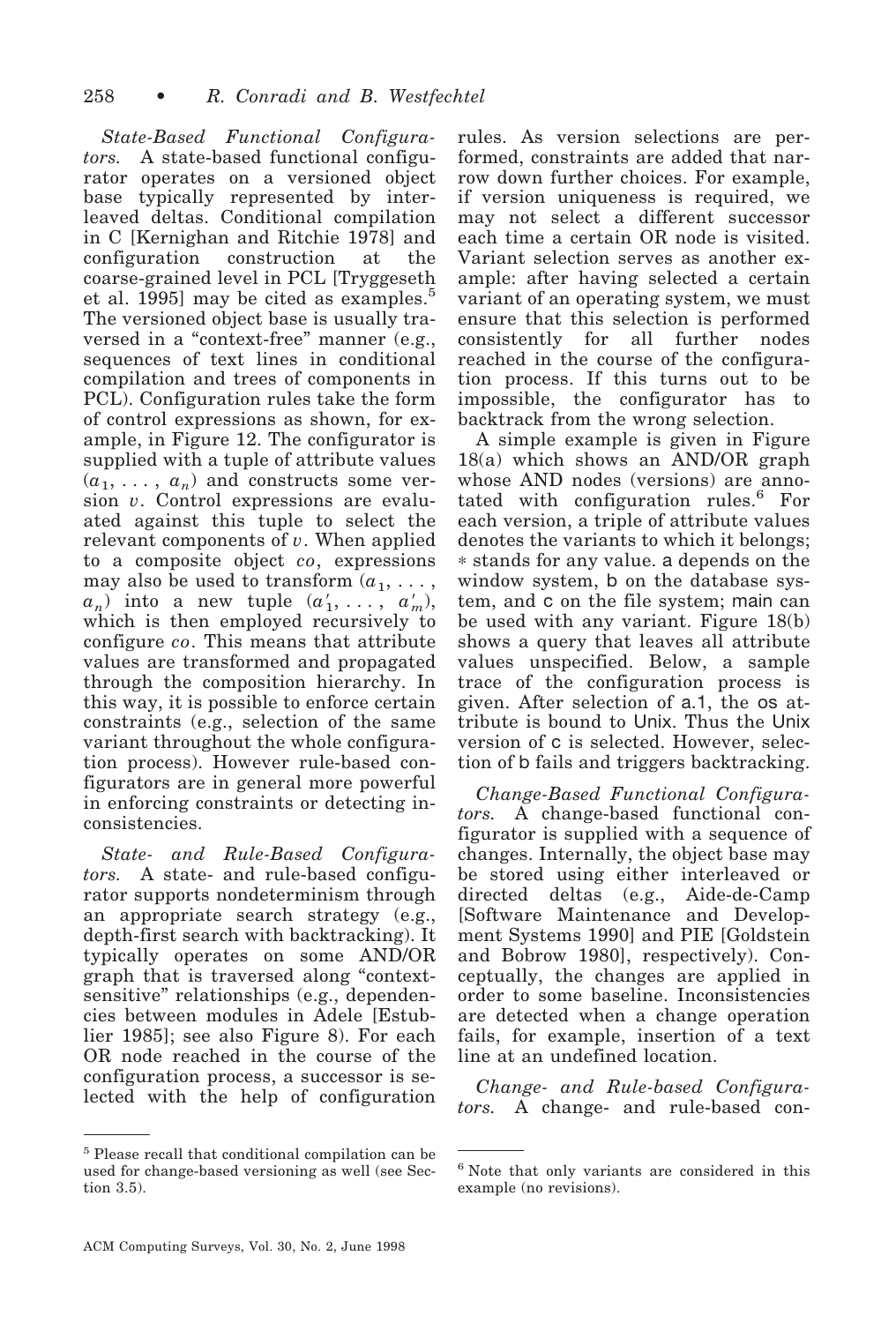

**Figure 18.** Rule-based construction of a configuration: (a) AND/OR graph with configuration rules; (b) construction of a configuration.

figurator differs from its functional counterpart by considering stored configuration rules constraining change combinations. Configuration rules can be used to detect inconsistent change combinations; furthermore, they can be employed in a constructive manner to complete a partial specification. This is done, for example, in the COV system [Munch 1996]. Consider the mutual exclusion rule (7) in Figure 15. If the user insists on applying both c1 and c2, the configurator reports an inconsistency. Alternatively, the configurator may automatically disable change c2 (and c3) after c1 has been selected.

#### **5.5 Merge Tools**

So far, we have distinguished between state-based and change-based configurators. Although state- and changebased SCM systems may differ considerably at first glance, the borderline is in

fact rather fuzzy.<sup>7</sup> In particular, statebased SCM systems often offer merge tools [Buffenbarger 1995] to combine versions/changes. Although mostly used in state-based systems, they have been applied in change-based systems as well.

Merge tools combine versions or changes. They may be classified as follows (Figure 19).

—*Raw merging* simply applies a change in a different context. For example, in Figure 19(a) change c2 was originally performed independently of change c1 and is later combined with c1 to produce version v4. Raw merging is supported by SCCS [Rochkind 1975] among others. It was later generalized in change-based SCM systems such as Aide-de-Camp [Software Maintenance and Development Sys-

<sup>7</sup> This was already demonstrated in the discussion of the relationships between version graphs and change-based versioning (Section 3; see Figure 6).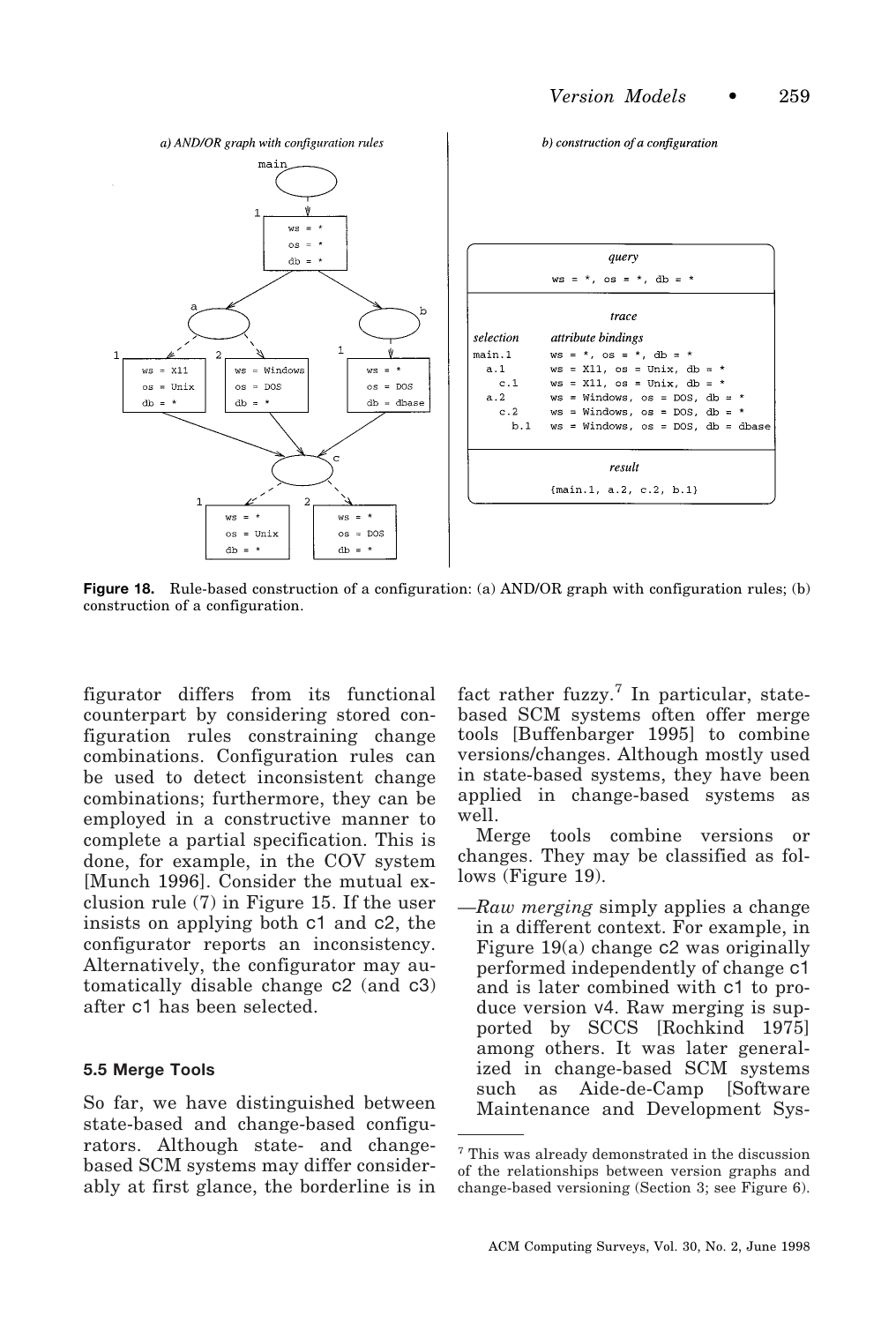

**Figure 19.** Types of merging: (a) raw merging; (b) two-way merging; (c) three-way merging.

tems 1990] and the COV system [Munch et al. 1993].

- —A *two-way merge tool* (Figure 19(b)) compares two alternative versions a1 and a2 and merges them into a single version m. To this end, it displays the differences to the user who has to select the appropriate alternative. A two-way merge tool can merely detect differences, and cannot resolve them automatically.
- —To reduce the number of decisions to be performed by the user, a *three-way merge tool* (Figure 19(c)) consults a common baseline b if a difference is detected. If a change has been applied in only one version, this change is incorporated automatically. Otherwise, a conflict is detected that can be resolved either manually or automatically (the latter is not recommended). Notably, the change-based system Aide-de-Camp offers a three-way merge tool in addition to raw merging.

In comparing raw merging and threeway merging, we have to distinguish between inconsistencies and conflicts:

- —In raw merging, a change *c* is applied in a different context. A change is a sequence of change operations, say  $op_1$  ...  $op_m$ . If any  $op_i$  fails (e.g., because it is applied to a nonexistent object), there is an *inconsistency.*
- —In addition to inconsistencies, threeway merging can detect *conflicts,* that is contradictory changes. Three-way merging attempts to combine two se-

quences of change operations. A conflict arises if two operations do not commute (e.g., contradictory changes to the name of a procedure). In raw merging, one change wins and the other is overridden.

Merge tools can be characterized by the semantic level at which merging is performed (i.e., their knowledge about the product space):

- —*Textual merging* is applied to text files [Adams et al. 1986]. Almost all commercial SCM systems support textual merging [Rigg et al. 1995]. Although we can expect only an arbitrary text file as the result of the merge (and, e.g., not a legal C program) and only physical conflicts can be detected, textual merging seems to yield good results in practice [Leblang 1994]. In particular, it works well when small, local changes to large well-structured programs are combined and changes have been coordinated beforehand so that semantic conflicts are unlikely to occur.
- —*Syntactic merging* exploits the context-free (or even context-sensitive) syntax of the versions to be merged. Therefore, it can guarantee a syntactically correct result and can perform more intelligent merge decisions. However, syntactic merging has been realized only in a few research prototypes [Buffenbarger 1995; Westfechtel 1991].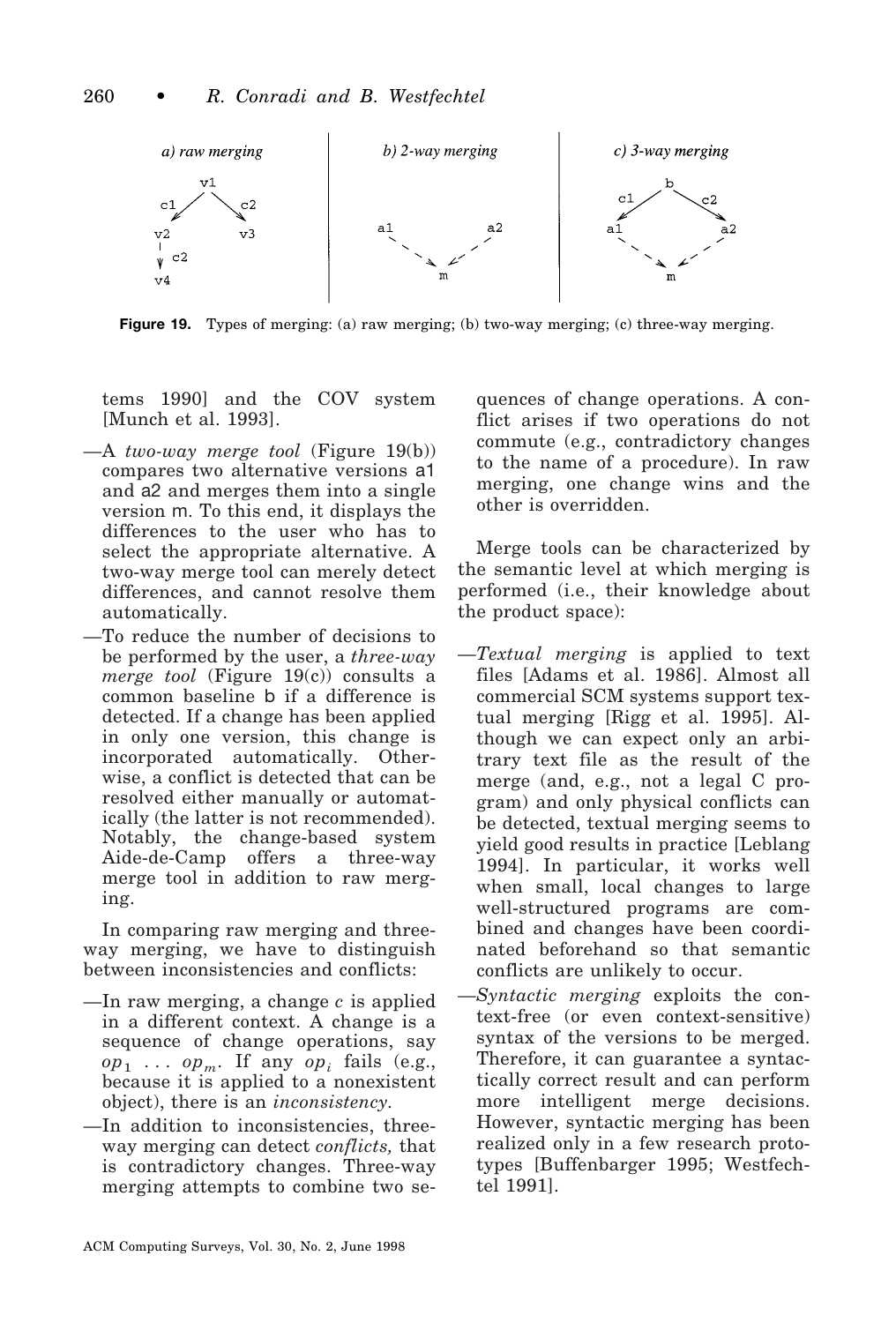—*Semantic merging* takes the semantics of programs into account [Berzins 1994, 1995; Binkley et al. 1995; Horwitz et al. 1989]. Semantic merge tools perform sophisticated analyses in order to detect conflicts between changes. However, it is a hard problem to come up with a definition of semantic conflict that is neither too strong nor too weak (and is decidable). Furthermore, the merge algorithms developed so far are applicable only to simple programming languages (not C or  $C_{++}$ ). For these reasons, semantic merge tools have not (yet?) made their way into practice.

Finally, *operation-based merging* [Lippe and van Oosterom 1992] comes up with a general algorithm that makes no assumptions about the product space. The algorithm takes two sequences of change operations and combines them into a single sequence, detecting both inconsistencies and conflicts. However, the application of this algorithm is complex because a huge search space of potential merged operation sequences must be considered. Because of its generality, the merge tool cannot rely on any hints as to which operation should be appended next and where conflicting operations are positioned in the input sequences.

Note that merge tools try to detect conflicts in the product space (by detecting noncommuting operations). Alternatively, conflict detection can be performed in the version space to some extent. This approach is followed in the COV system [Munch 1996], where configuration rules are used to constrain change combinations. Conflicting merges can be excluded by constraints of the form  $c_1 \otimes c_2$  (mutual exclusion of  $c_1$  and  $c_2$ ). Once such a constraint has been set up, attempts to combine  $c_1$  and *c*<sup>2</sup> can be detected as erroneous before performing the actual merge. However, before  $c_1$  and  $c_2$  are known to conflict, it is frequently necessary to combine them (by raw merging) and test the result.

#### **6. VERSION MODELS IN SCM SYSTEMS**

After having characterized version models in general, we now take a look at concrete systems. We draw a picture of the SCM landscape by describing the contributions of a representative selection of influential SCM systems. These descriptions are based primarily on the published scientific literature. Although the following survey includes commercial systems in addition to research prototypes, we do not provide a comprehensive overview of SCM systems available in the commercial marketplace (see Rigg et al. [1995] for such an overview). Furthermore, our main goal is to illustrate different version models rather than to evaluate the functionalities provided by SCM systems.

The survey focuses on the core issues of versioning discussed in Sections 2 through 5. Further topics such as system building, cooperation support, workspace management, and distribution are mentioned briefly at best. As a consequence, influential systems whose main merits lie in these fields are not included. For example, Make [Feldman 1979], Odin [Clemm 1995], and CAPITL [Adams and Solomon 1995] are concerned with system building, and NSE [Adams et al. 1989] has contributed to workspace management (hierarchy of workspaces) and cooperation support (optimistic concurrency control).

#### **6.1 Overview**

We have selected more than 20 SCM systems that vary widely in their underlying version models. The evolution graph in Figure 20 illustrates the evolution of SCM since the early '70s. Each node corresponds to a specific system and briefly describes its original contribution(s). Incoming edges express the most important influences of previous systems.

Before delving into the details, let us make some global remarks.

—Initially, SCM was supported through isolated tools covering specific aspects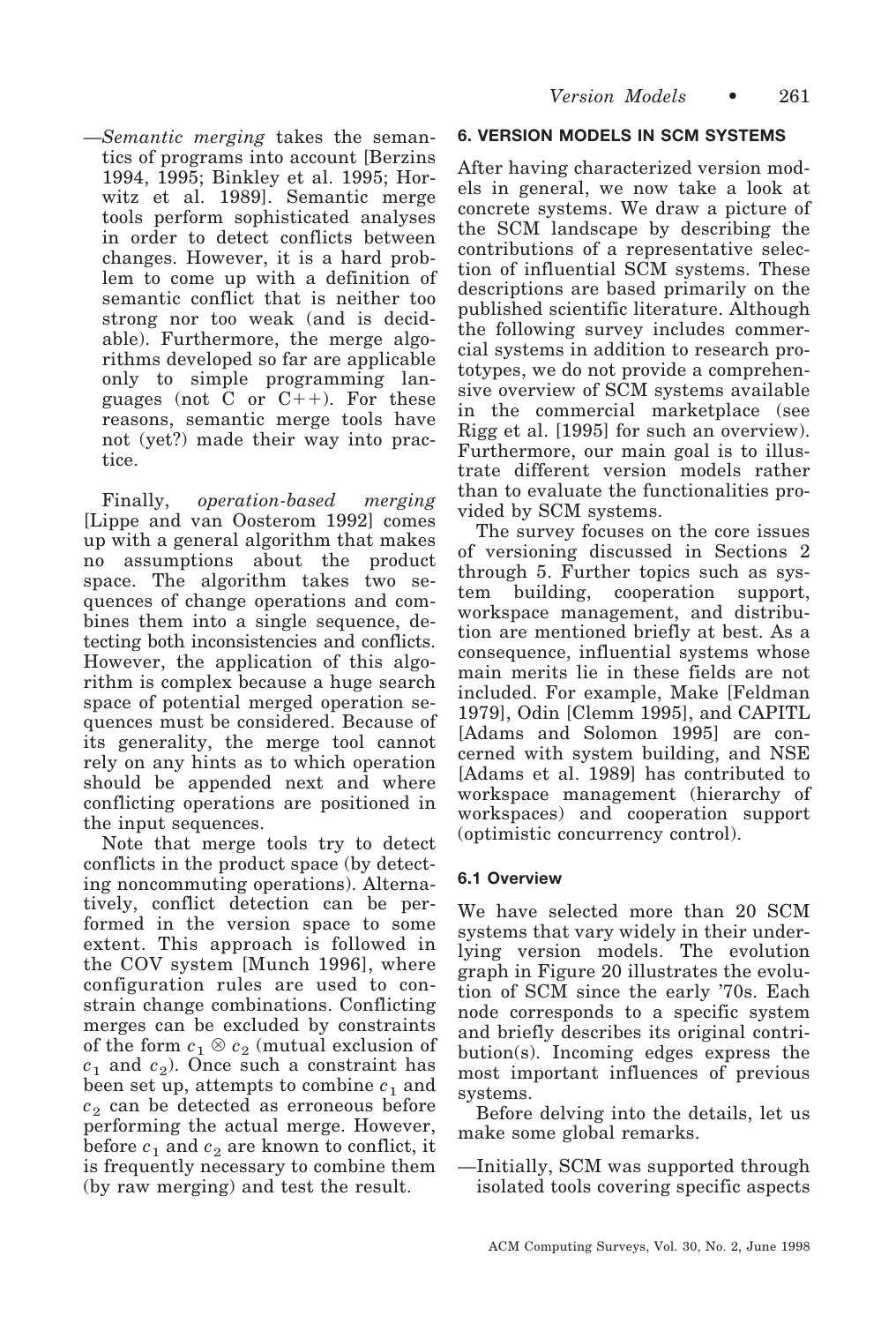

**Figure 20.** Evolution graph of SCM systems.

(e.g., SCCS [Rochkind 1975] for versioning of source objects). Later on, integrated systems were developed that combined the functionalities of individual tools into a coherent environment (e.g., DSEE [Leblang and McLean 1985] or ClearCase [Leblang 1994]).

- —The pioneers addressed many problems in an ad hoc manner. Subsequent systems addressed topics such as intensional versioning in a more systematic and general way (e.g., compare version selection by checkout options to full-fledged logic-based approaches such as ICE [Zeller 1995]).
- —Many fundamental ideas are rather old. For example, although changebased versioning has been attracting significant attention only recently, the idea can be traced back at least to the PIE system (change-based versioning of Smalltalk programs [Goldstein and Bobrow 1980]), which was already developed in the late '70s.
- —Although early systems/tools were implemented on top of the file system,

more recent systems increasingly use database technology. This is demonstrated by the Adele system, for example, which evolved from a filebased system with an ad hoc hardwired data model [Estublier 1985] into an active object-oriented database system supporting historical, logical, and cooperative versioning (revisions, variants, and workspaces, respectively) [Estublier and Casallas 1994].

The evolution graph is traversed in chronological order in Section 6.3. Instead of reading all system descriptions sequentially, the reader may focus on specific systems. Furthermore, the edges of the evolution graph may serve as "hypertext links."

To ease orientation, we have clustered SCM systems into families such as "version graphs," "conditional compilation," "change-based versioning," and "programming-in-the-large" (systems for configuring modular programs). These families should be viewed just as examples. They are neither disjoint (e.g., Asgard supports change-based versioning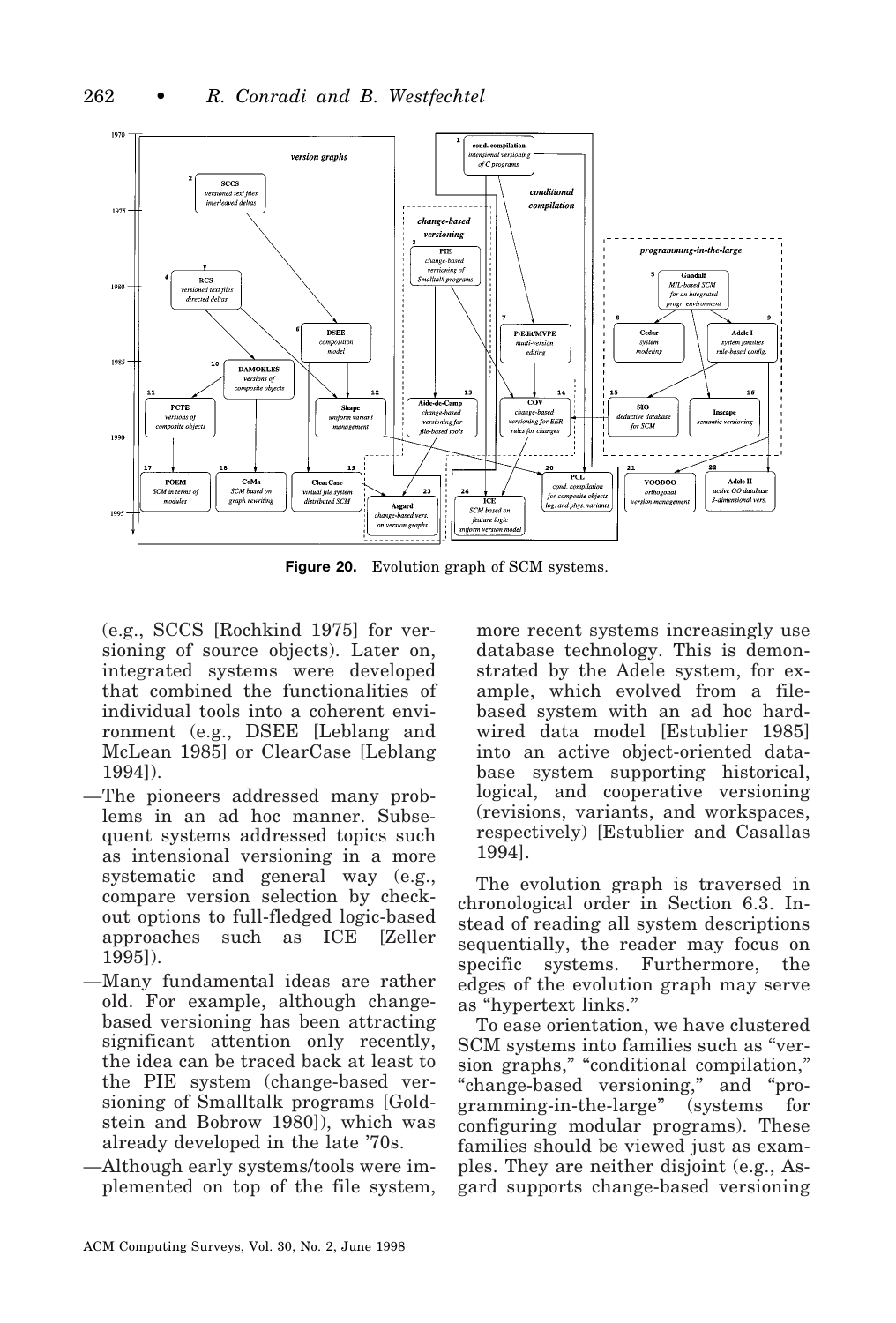|                         |                     |                           |                |                          |                                   |                        |               |              |              |           |                                            |                        | version space    |           |                      |                  |                           |                 |  |
|-------------------------|---------------------|---------------------------|----------------|--------------------------|-----------------------------------|------------------------|---------------|--------------|--------------|-----------|--------------------------------------------|------------------------|------------------|-----------|----------------------|------------------|---------------------------|-----------------|--|
|                         |                     | general                   |                |                          |                                   |                        | product space |              |              |           |                                            |                        |                  |           |                      |                  |                           |                 |  |
|                         |                     | $environment \otimes$     |                |                          | object<br>$m$ anagement $\otimes$ |                        | domain        |              | granularity* |           | (coarse gr.)<br>relationships <sup>*</sup> |                        | structure*       |           | version set $*$      |                  | version<br>specification* |                 |  |
|                         |                     | tool<br>kit               | lang.<br>based | struct.<br>ori-<br>ented | file<br>system                    | data<br>base<br>system | spe-<br>cific | gen-<br>eral | coarse       | fine      | con-<br>posi-<br>tion                      | depen-<br>den-<br>cies | version<br>graph | grid      | exten-<br>sional     | inten-<br>sional | state-<br>based           | change<br>based |  |
|                         | cond. comp.         | x                         |                |                          | x                                 |                        | $\mathbf{x}$  |              |              | $\ddot{}$ |                                            |                        |                  | $\ddot{}$ |                      | $+$              | $+$                       | $\ddot{}$       |  |
| 2                       | <b>SCCS</b>         | X                         |                |                          | $\boldsymbol{x}$                  |                        |               | $\mathbf{x}$ | $+$          | $+$       | $\ddot{}$                                  |                        | $\ddot{}$        |           | $\ddot{}$            |                  | $+$                       |                 |  |
| 3                       | <b>PIE</b>          |                           | $\mathbf{x}$   |                          | $\mathbf x$                       |                        | $\mathbf{x}$  |              | $+$          | $+$       | $\ddot{}$                                  | $\ddot{}$              |                  | $\ddot{}$ | $\ddot{}$            | $\ddot{}$        |                           | $+$             |  |
| 4                       | <b>RCS</b>          | x                         |                |                          | $\boldsymbol{\mathsf{x}}$         |                        |               | $\mathbf{x}$ | ÷            | $+$       | $\ddot{}$                                  |                        | $\ddot{}$        |           | $\ddot{}$            | $\ddot{}$        | $+$                       |                 |  |
| 5                       | Gandalf             |                           |                | x                        |                                   | $\mathbf x$            | $\mathbf{x}$  |              | $+$          | $\ddot{}$ | $\ddot{}$                                  | $+$                    | ÷                | $\ddot{}$ | $\ddot{}$            | $\div$           | $\div$                    |                 |  |
|                         | $6$ DSEE            | $\boldsymbol{\mathsf{x}}$ |                |                          | $\boldsymbol{\mathsf{x}}$         |                        |               | $\mathbf{x}$ | ÷            | $+$       | $\ddot{}$                                  | $\ddot{}$              | $+$              |           | $\ddot{\phantom{1}}$ | $\ddot{}$        | $+$                       |                 |  |
| 7                       | P Edit/MVPE         | x                         |                |                          | $\boldsymbol{\mathsf{x}}$         |                        |               | $\mathbf{x}$ |              | $+$       |                                            |                        |                  | $+$       |                      | $+$              | $\pm$                     | $+$             |  |
| $\overline{\mathbf{g}}$ | Cedar               |                           | $\mathbf{x}$   |                          | $\boldsymbol{\mathsf{x}}$         |                        | $\mathbf{x}$  |              | ÷            |           | $\ddot{}$                                  | $\ddot{}$              |                  | ÷         | $+$                  |                  | $+$                       |                 |  |
| 9                       | Adele I             | x                         |                |                          | $\boldsymbol{\mathsf{x}}$         |                        | X             |              | ÷            |           | $\ddot{}$                                  | $\ddot{}$              | $\div$           | $\ddot{}$ | $\ddot{}$            | $_{+}$           | $+$                       |                 |  |
| 10                      | <b>DAMOKLES</b>     |                           |                | x                        |                                   | x                      |               | $\mathbf{x}$ | $+$          | $+$       | $\ddot{}$                                  | $\ddot{}$              | $\ddot{}$        |           | $\ddot{}$            |                  | $\div$                    |                 |  |
| 11                      | <b>PCTE</b>         | x                         |                |                          |                                   | x                      |               | x            | $+$          |           | $+$                                        | $\ddot{}$              | ÷                |           | $\ddot{}$            |                  | $+$                       |                 |  |
| 12                      | Shape               | $\mathbf{x}$              |                |                          | x                                 |                        |               | $\mathbf{x}$ | $+$          | $\ddot{}$ | $\ddot{}$                                  | $\ddot{}$              | $\div$           |           | ÷                    | $+$              | $+$                       |                 |  |
| 13                      | Aide de Camp        | x                         |                |                          | x                                 |                        |               | $\mathbf{x}$ | $\ddot{}$    | $+$       | $+$                                        | $\ddot{}$              |                  | $+$       | $\ddot{}$            | $\ddot{+}$       |                           | $+$             |  |
| $\overline{14}$         | cov                 | x                         |                |                          |                                   | $\mathbf{x}$           |               | $\mathbf{x}$ | $\ddot{}$    | $\ddot{}$ | $+$                                        | $+$                    |                  | $+$       | ÷                    | $+$              | $+$                       | $\ddot{}$       |  |
| 15                      | <b>SIO</b>          | x                         |                |                          |                                   | $\boldsymbol{x}$       | $\mathbf{x}$  |              | $\ddot{}$    |           | $+$                                        | $\ddot{}$              |                  | $\ddot{}$ | $+$                  | $\ddot{+}$       | $+$                       |                 |  |
| 16                      | Inscape             |                           | x              |                          | x                                 |                        | $\bf x$       |              | $+$          | $\ddot{}$ | $+$                                        | $+$                    |                  | $+$       | ÷                    |                  | $+$                       |                 |  |
| -17                     | <b>POEM</b>         |                           | x              |                          |                                   | $\mathbf x$            | $\mathbf{x}$  |              | $\ddot{}$    |           | $+$                                        | ÷                      | $+$              |           | $^{+}$               |                  | $\ddot{}$                 |                 |  |
| 18                      | CoMa                |                           |                | $\mathbf x$              |                                   | $\mathbf{x}$           |               | $\mathbf{x}$ | $+$          | $\ddot{}$ | $+$                                        | $\ddot{}$              | ÷                |           | $\ddot{}$            |                  | $+$                       |                 |  |
| $\overline{19}$         | <b>ClearCase</b>    | $\mathbf{x}$              |                |                          | $\mathbf x$                       |                        |               | $\mathbf{x}$ | $+$          | $\ddot{}$ | $\ddot{}$                                  | $+$                    | $\ddot{}$        |           | ÷                    | $+$              | $+$                       |                 |  |
| 20                      | PCL                 | $\mathbf{x}$              |                |                          | $\mathbf x$                       |                        |               | $\mathbf{x}$ | $+$          |           | $+$                                        |                        |                  | $\ddot{}$ | $\ddot{}$            | $+$              | $+$                       |                 |  |
| 21                      | <b>VOODOO</b>       | x                         |                |                          | $\boldsymbol{\mathsf{x}}$         |                        |               | $\mathbf{x}$ | $+$          | $\ddot{}$ | $\ddot{}$                                  |                        |                  | $\ddot{}$ | $\ddot{}$            |                  | $+$                       |                 |  |
| 22                      | Adele <sub>II</sub> | x                         |                |                          |                                   | $\mathbf{x}$           |               | $\mathbf{x}$ | $\ddot{}$    | $+$       | $\ddot{}$                                  | $\ddot{}$              | $+$              | $+$       | $\ddotmark$          | $+$              | $+$                       |                 |  |
| 23                      | Asgard              | x                         |                |                          | $\boldsymbol{\mathsf{x}}$         |                        |               | X            | $\ddot{}$    |           | $+$                                        |                        | ÷                | 4         | $+$                  | $\ddot{}$        | ÷                         | $+$             |  |
| 24                      | ICE                 | x                         |                |                          | $\mathbf x$                       |                        |               | $\mathbf{x}$ | $+$          | $+$       | $\ddot{}$                                  | ÷                      |                  | $\div$    | ÷                    | ÷                | $+$                       | $\ddot{}$       |  |

**Table I**. Classification of SCM Systems (I)

on top of version graphs), nor do they cover all SCM systems.

#### **6.2 Taxonomy-Based Classification**

In this section, we classify SCM systems according to a taxonomy derived from Sections 2 through 5. This taxonomy provides a much more detailed and systematic classification than the categories introduced in the previous section. Furthermore, we claim that this classification is orthogonal. Indeed, an important contribution of this article is to distinguish among different aspects that used to be mingled together.

For example, according to our definition, change-based versioning just means that versions are described in terms of changes relative to some baseline. On the other hand, the term has other connotations, resulting from the models actually realized in change-based systems:

—Intensional versioning: as explained in Section 3.5, change-based versioning is not necessarily intensional (see the discussion of change packages). The converse is also not true (see, e.g., the classical composition model, which is state-based).

—Product versioning: although all change-based systems happen to support global changes, there is no inherent reason why change-based versioning could not be applied at the component level. Conversely, there are state-based systems (e.g., VOO-<br>DOO [Reichenberger 1994]) that DOO [Reichenberger maintain versions at the product level.

SCM systems are classified in Tables I and II. These tables may be crossreferenced while reading the system descriptions in the next section. For each system, there is a corresponding row in the table. The columns are organized in a three-level hierarchy. The first level defines *categories* ("general," "product space," etc.). Each category serves to group multiple *features* each of which corresponds to one dimension of the classification scheme ("environment," "object management," etc.).

A feature may have *values* from some enumeration type (e.g., "tool-kit," "language-based," "structure-oriented"). Each feature is either *single*- or *multivalued*. In the first case, the feature is annotated with  $\otimes$  and its value is indicated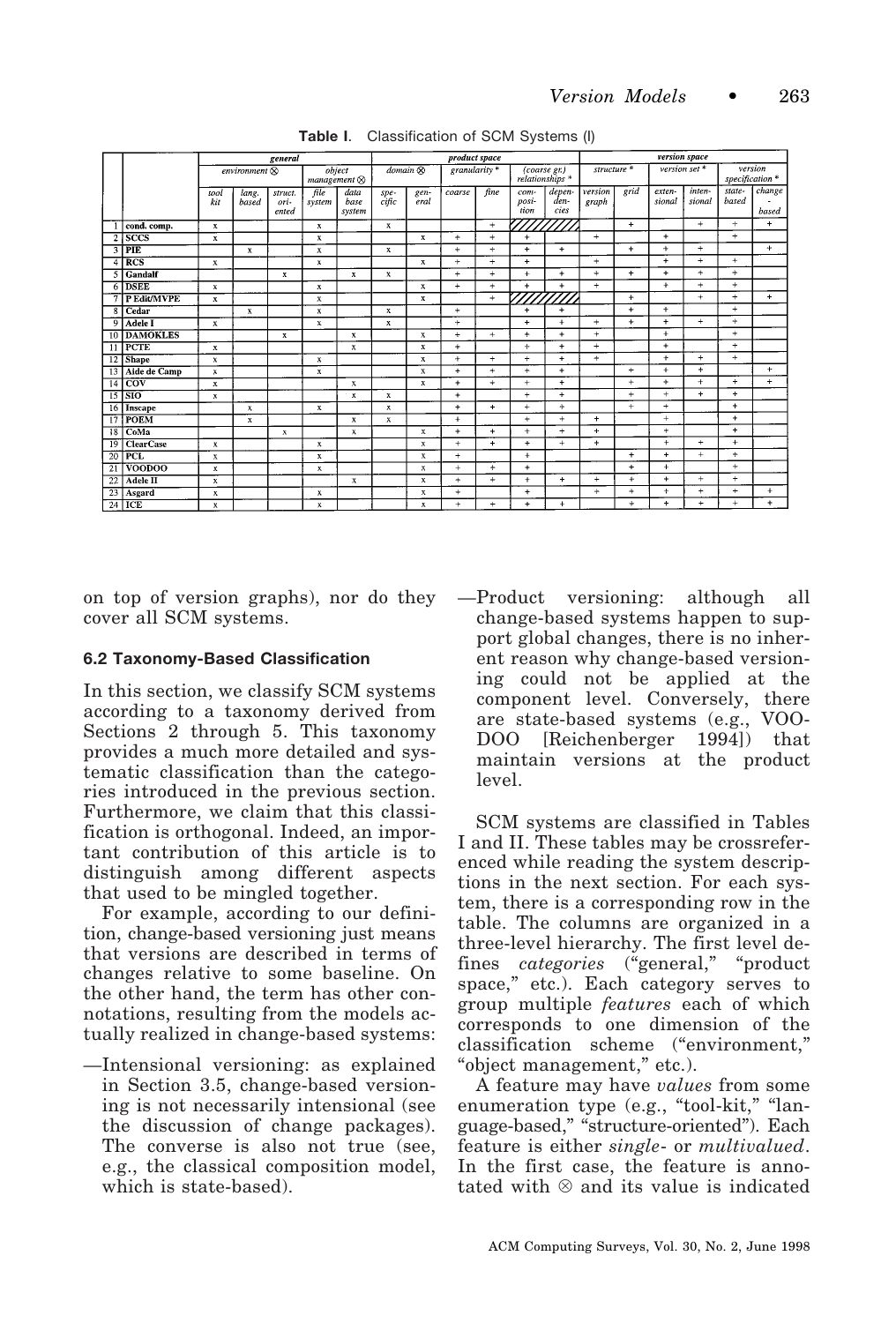|                 |                     |                  |                                       |                  | interplay of product and version space          |                           |              | intensional versioning    |                                              |                           |                           |                                     |                 |           |                |                  |
|-----------------|---------------------|------------------|---------------------------------------|------------------|-------------------------------------------------|---------------------------|--------------|---------------------------|----------------------------------------------|---------------------------|---------------------------|-------------------------------------|-----------------|-----------|----------------|------------------|
|                 |                     |                  | selection order<br>in AND/OR graphs * |                  | external granularity<br>of versioning $\otimes$ |                           |              |                           | $(\text{fine-grained})$<br>$delta$ $\otimes$ | computational<br>paradigm |                           | classes of<br>configuration rules * |                 |           | configurator * |                  |
|                 |                     | product<br>first | version<br>first                      | inter-<br>twined | product                                         | compo-<br>nent            | total        | embed-<br>ded             | directed                                     | functio-<br>nal           | rule-<br>based            | con-<br>straint                     | prefe-<br>rence | default   | automa-<br>tic | interac-<br>tive |
|                 | cond. comp.         |                  |                                       |                  |                                                 | x                         |              | x                         |                                              | x                         |                           |                                     |                 |           | $+$            |                  |
|                 | $2$ SCCS            | $\ddot{}$        |                                       |                  |                                                 | x                         |              | x                         |                                              |                           |                           |                                     |                 |           |                |                  |
| 3 <sub>1</sub>  | <b>PIE</b>          |                  |                                       |                  | $\mathbf x$                                     |                           |              |                           | $\mathbf{x}$                                 | $\boldsymbol{x}$          |                           |                                     |                 |           | $\ddot{}$      |                  |
| Δ               | <b>RCS</b>          | $+$              |                                       |                  |                                                 | x                         |              |                           | x                                            |                           | x                         |                                     |                 |           | $+$            |                  |
| 5.              | Gandalf             |                  |                                       | $+$              |                                                 |                           | x            |                           |                                              |                           | x                         | $\ddot{}$                           | $\ddot{}$       | ÷         | $+$            |                  |
| 6               | <b>DSEE</b>         | $+$              |                                       |                  |                                                 |                           | x            | x                         |                                              |                           | x                         |                                     |                 |           | $+$            |                  |
|                 | P Edit/MVPE         |                  |                                       |                  |                                                 | x                         |              | $\boldsymbol{\mathrm{x}}$ |                                              | x                         |                           |                                     |                 |           | $+$            |                  |
| 8               | Cedar               |                  | $\ddot{}$                             |                  |                                                 |                           | x            |                           |                                              |                           |                           |                                     |                 |           |                |                  |
| 9               | Adele I             |                  |                                       | $+$              |                                                 |                           | $\mathbf{x}$ |                           |                                              |                           | $\boldsymbol{\mathsf{x}}$ | $\ddotmark$                         | $\ddot{}$       | $\ddot{}$ | $+$            | ÷.               |
| 10              | <b>DAMOKLES</b>     | $+$              | $+$                                   | $+$              |                                                 |                           | x            | x                         |                                              |                           |                           |                                     |                 |           |                |                  |
|                 | $11$ PCTE           |                  | $+$                                   |                  |                                                 |                           | x            |                           |                                              |                           |                           |                                     |                 |           |                |                  |
| 12              | Shape               |                  |                                       | $\ddot{}$        |                                                 |                           | x            |                           | $\mathbf x$                                  |                           | $\bf{x}$                  |                                     | $\ddot{}$       | $+$       | $+$            |                  |
| 13              | Aide de Camp        |                  |                                       |                  | $\boldsymbol{\mathsf{x}}$                       |                           |              | x                         |                                              | $\mathbf{x}$              |                           |                                     |                 |           | $+$            |                  |
| 14              | <b>COV</b>          |                  |                                       |                  | x                                               |                           |              | X                         |                                              |                           | x                         | $\ddot{}$                           | $\div$          | $\ddot{}$ | $+$            | $+$              |
| 15              | <b>SIO</b>          | $+$              |                                       |                  |                                                 | x                         |              |                           |                                              |                           | x                         | $+$                                 | $+$             |           | $+$            |                  |
| 16              | Inscape             |                  |                                       | $+$              |                                                 | $\boldsymbol{\mathsf{x}}$ |              |                           |                                              |                           |                           |                                     |                 |           |                |                  |
| 17              | <b>POEM</b>         |                  | ÷                                     |                  |                                                 |                           | $\mathbf x$  |                           |                                              |                           |                           |                                     |                 |           |                |                  |
| 18              | CoMa                |                  | $+$                                   |                  |                                                 |                           | x            |                           | X                                            |                           |                           |                                     |                 |           |                |                  |
| 19              | <b>ClearCase</b>    |                  |                                       | ÷                |                                                 |                           | $\mathbf{x}$ | x                         |                                              |                           | x                         |                                     |                 |           | $\ddot{}$      |                  |
| 20              | <b>PCL</b>          |                  |                                       |                  |                                                 |                           | x            |                           |                                              | x                         |                           |                                     |                 |           | $\ddot{}$      | $+$              |
| $\overline{21}$ | <b>VOODOO</b>       |                  |                                       |                  | x                                               |                           |              |                           | x                                            |                           |                           |                                     |                 |           |                |                  |
| 22              | Adele <sub>II</sub> | ÷                | ÷                                     | $+$              |                                                 |                           | x            |                           | x                                            |                           | x                         | $\ddot{}$                           | $+$             | $+$       | $+$            | ÷.               |
| 23              | Asgard              |                  |                                       | ÷                |                                                 |                           | x            |                           |                                              |                           | x                         |                                     |                 |           | $\ddot{}$      |                  |
|                 | $24$   ICE          |                  |                                       |                  |                                                 |                           | x            | x                         |                                              |                           | $\mathbf{x}$              | ÷.                                  | $+$             |           | $+$            | $+$              |

**Table II**. Classification of SCM Systems (II)

by an x sign in the respective column. In the second case, we use \* to annotate the feature and  $a + for$  each of its values.

Some features are defined only *partially*; they are not applicable to all SCM systems. For example, "selection order" is only meaningful for systems based on AND/OR graphs, and not all systems support intensional versioning. Undefined values are indicated by hatched entries.

The tables are explained briefly in the following, ordered by categories.

*General.* Following Dart et al. [1987], we distinguish among tool-kit, language-based, and structure-oriented *environments*; most SCM systems belong to the first class. For *object management* of the versioned object base, a file system or a database system may be used.

*Product Space.* The *domain* is specific if the SCM system deals with specific types of software objects; otherwise, it is general. All systems classified as specific deal with certain kinds of programs; however the underlying concepts may still be fairly general (e.g., conditional compilation). Concerning *granularity*, there are some systems

that do not deal with the fine-grained level (e.g., PCTE), and a few that do not consider the coarse-grained level (e.g., the multiversion text editor MVPE). The latter have undefined entries for *coarse-grained relationships*. All other systems support composition relationships, but some of them do not take dependencies into account.

*Version Space.* The *structure* feature refers to the way the version space is modeled. In some cases (e.g., Gandalf), both version graphs and grids are suitable for representing the version space. Similarly, extensional and intensional versioning are nonexclusive (*version set*). Virtually all systems support extensional versioning (i.e., reconstruction of old versions, conditional compilation being a remarkable exception), but some do not consider intensional versioning. Finally, most SCM systems are state- rather than change-based (*version specification*). A few systems provide base mechanisms for both paradigms (e.g., ICE and COV).

*Interplay of Product and Version Space.* The *selection order* (during the configuration process) can be applied only to SCM systems based on AND/OR graphs; in particular, it is not applied to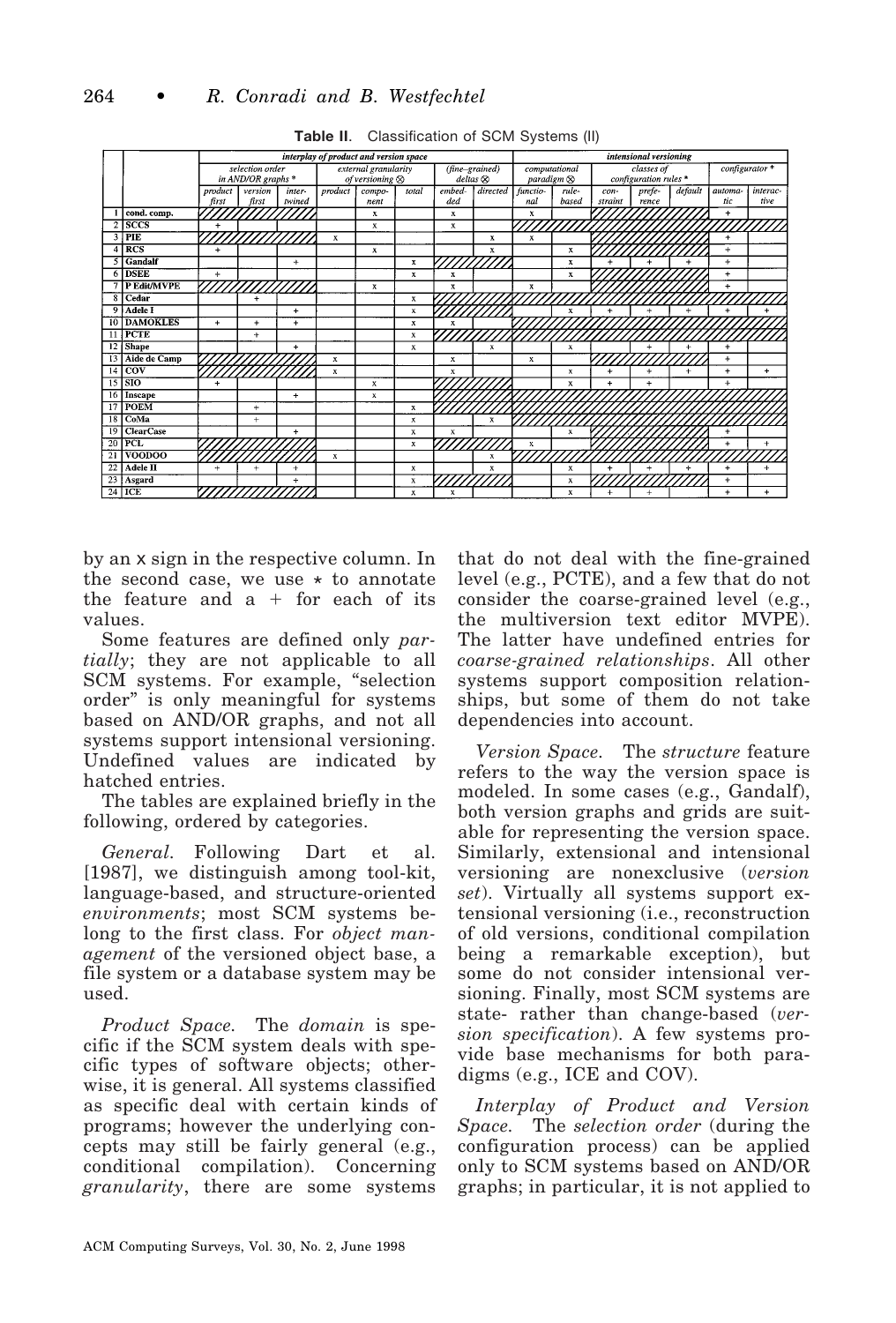systems derived from conditional compilation. Note that the selection order follows from the topology of AND/OR graphs, which can be defined freely in some systems (e.g., DAMOKLES). The *external granularity* is classified into product, component, and total versioning. Finally, the *deltas* feature refers to the efficient representation of atomic software objects only, that is, sharing at the coarse-grained level is not considered.

*Intensional Versioning.*<sup>8</sup> With respect to the underlying computational paradigm, we distinguish between *functional* configurators (e.g., conditional compilation) and *rule-based* configurators (e.g., DSEE or ClearCase). *Classes of configuration rules* refer to the strictness classes constraints, preferences, and defaults and are applied only if the SCM system distinguishes among different strictness classes. Finally, all SCM systems supporting intensional versioning (must) provide *automatic* configurators. In some systems, the configurator may also be used in *interactive* mode (e.g., ICE or Adele).

#### **6.3 Descriptions of SCM Systems**

In the following, each system is described briefly in turn. The system descriptions are not organized according to the tables presented in the previous section (proceeding through the table entries would be rather boring). Instead, we focus on the specific contributions of each system and its relations to other systems.

6.3.1 *Conditional Compilation.* Conditional compilation supports intensional versioning at the fine-grained level and has become popular particularly in conjunction with the C programming language [Kernighan and Ritchie 1978]. Although it was originally developed for a specific domain, the underlying idea is fairly general. The source

text is interspersed with *preprocessor directives* that refer to the values of preprocessor variables (see Figure 12). Thus conditional compilation uses interleaved deltas with visible control expressions. A specific source version is constructed by the preprocessor by filtering out all fragments whose control expressions evaluate to false. Source version construction follows a functional paradigm (no nondeterminism/backtracking). Note that conditional compilation is a low-level and general mechanism on top of which different version models can be implemented (both stateand change-based ones).

6.3.2 *SCCS.* SCCS [Rochkind 1975] manages *versions* of *text files*. (Binaries can also be stored, but delta storage is not supported.) Versions are arranged in a tree. To work on a version, it is physically copied into a workspace (directory). When the user is done with his or her changes, the modified version is checked back into the SCCS repository. SCCS uses *interleaved deltas* to store versions in a space-efficient manner. However, in contrast to conditional compilation, this data structure is hidden. Thus there are interleaved deltas at two levels when a C file with preprocessor directives is stored under SCCS control. Although SCCS primarily supports state-based versioning, it does provide some low-level commands for controlling delta applications (and even fixing deltas) in a change-based fashion.

6.3.3 *PIE.* An early approach to change-based versioning has been developed at XEROX PARC [Goldstein and Bobrow 1980]. PIE manages configurations of Smalltalk programs that are internally represented by graph-like data structures. Changes are considered global and may affect multiple components of a software product (product versioning). Each change is placed in a *layer*, and layers are aggregated into *contexts* that act as search paths through the layers. (DaSC [MacKay 1995] is based on a similar approach.)

<sup>8</sup> Note that merge tools (Section 5.5) were not taken into account here.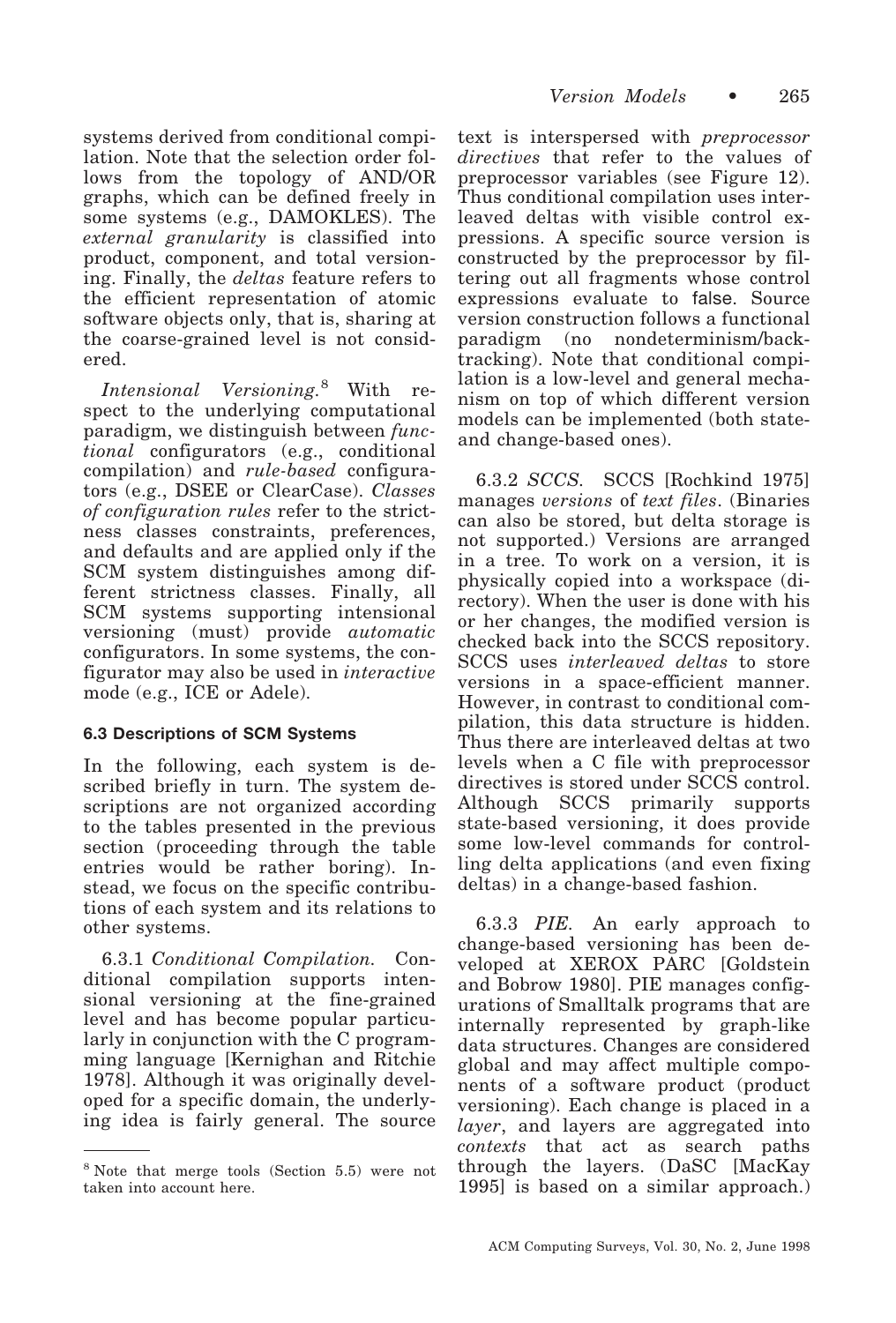

**Figure 21.** Layers and contexts in PIE.

This is illustrated in Figure 21, where layers contain different implementations of methods m1, m2, m3 exported by some class c.

When constructing a context, there are two degrees of freedom: each layer may either be included or omitted; and the included layers can be arranged in any sequential order. PIE provides relationships to document conditions for the combination of layers. For example, A depends\_on B implies that each context containing A should include B as well. However PIE does not enforce any constraints. Rather, the documented relationships are merely used to warn the user of possible inconsistencies.

6.3.4 *RCS.* RCS [Tichy 1982b, 1985] differs from its predecessor SCCS in several ways. RCS stores versions of text files using *directed deltas*. The latest revision on the main trunk can be accessed directly (and therefore efficiently), whereas all other revisions are reconstructed by applying backward and forward deltas. Furthermore, RCS provides a set of built-in attributes such as version status and symbolic name. In particular, symbolic names may be attached to all components belonging to a consistent configuration. In this way, symbolic names define threads through the version graphs and make reconstruction of configurations easier (see Figure 10). However, support for intensional versioning is rather limited (options of checkout commands referring to

version attributes); in particular, the product structure is selected first so that structural versioning cannot be modeled.

6.3.5 *Gandalf.* The Gandalf project [Habermann and Notkin 1986] was dedicated to the generation of structureoriented software development environments based on *abstract syntax trees*. Gandalf C is an environment instance that supports C at the programming-inthe-small level. Programming-in-thelarge and version control are handled by the SVCE subsystem [Kaiser and Habermann 1983], which is based on the Intercol *module interconnection language* [Tichy 1979]. Each module has a unique and immutable interface and potentially multiple realization variants, each of which evolves into a sequence of revisions. Thus revisions and variants are separated rather than intermixed (SCCS, RCS). A realization of an interface can be provided either by writing C code, or can be composed of other modules that jointly provide the resources listed in the export interface (compositions). Gandalf enforces syntactic consistency of all interfaces and realizations deposited into the public database. Therefore it can guarantee syntactic consistency of all constructed configurations.

Gandalf supports intensional construction of source configurations through a configurator that performs intertwined AND/OR selections. The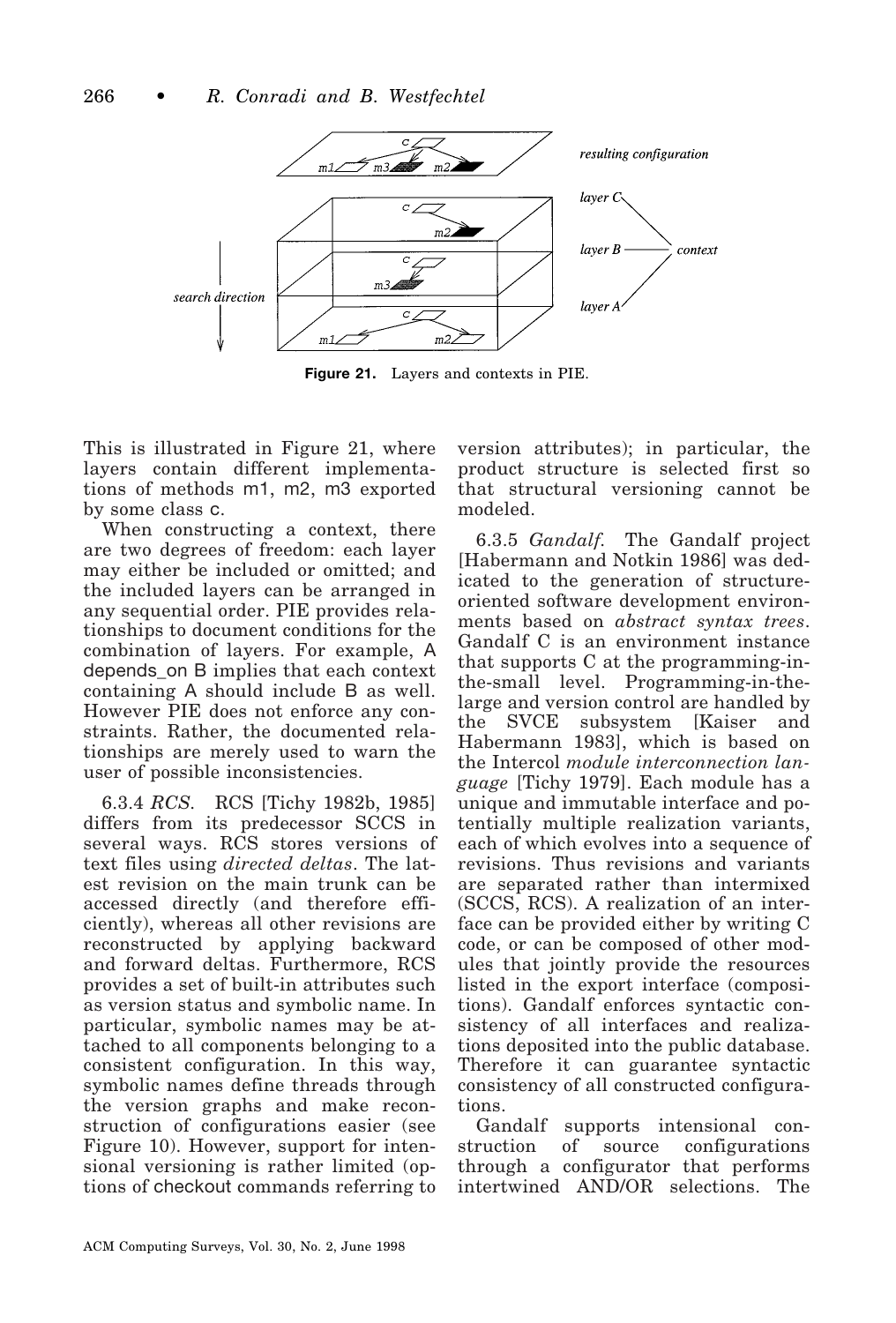

configurator is driven by simple *configuration rules* that are classified into constraints, preferences, and defaults. Constraints and preferences are attached to imports or compositions and select specific variants/revisions. If no selection rules are given, the standard variant/revision is selected by default.

6.3.6 *DSEE.* DSEE [Leblang and McLean 1985; Leblang and Chase 1984; Leblang et al. 1988] integrates functions that were previously provided independently by tools such as Make and SCCS/RCS. Furthermore, DSEE supports rule-based construction of source configurations and improves system building by maintaining a cache of derived objects, using more accurate difference predicates than Make and parallelizing builds over a network of workstations.

Source code versions are arranged in version graphs as shown in Figure 4. A configuration is specified by a system model and a thread through the version graphs of components (Figure 22). The *system model* describes a software system in terms of source objects and their relationships; furthermore, it also contains build rules. Versions are not referenced in the system model. Rather, they are selected by configuration rules in the *configuration thread*. Rules are ordered sequentially according to their priorities. The DSEE configurator selects the product structure first,  $9$  which is described in the system model, and adds version bindings, resulting in a *bound configuration thread* that is used for system building.

6.3.7 *P-Edit/MVPE.* P-Edit [Kruskal 1984] and its successor MVPE [Sarnak et al. 1988] support *simultaneous editing* of *multiple versions* of a text file. A text file is composed of fragments (sequences of words). As in conditional compilation, control expressions are used to determine the visibilities of fragments. Unlike conditional compilation, P-Edit and MVPE hide these control expressions when the text file is displayed. Furthermore, control expressions are maintained automatically. A write filter (*edit set*) controls which versions will be affected by a change, a read filter (*view*) selects a single version to be displayed to the user. The version space is modeled as a grid.

In Figure 23, the table on the lefthand side lists all versions determined by the attributes os, ws, and db. A view corresponds to a single row of the table, and an edit set is specified in a queryby-example style with the help of regular expressions (e.g., the edit set in Fig-

<sup>&</sup>lt;sup>9</sup> However, it should be noted that the system model itself is version-controlled: thus, a version of the system model is selected in an initial step not shown in Figure 22.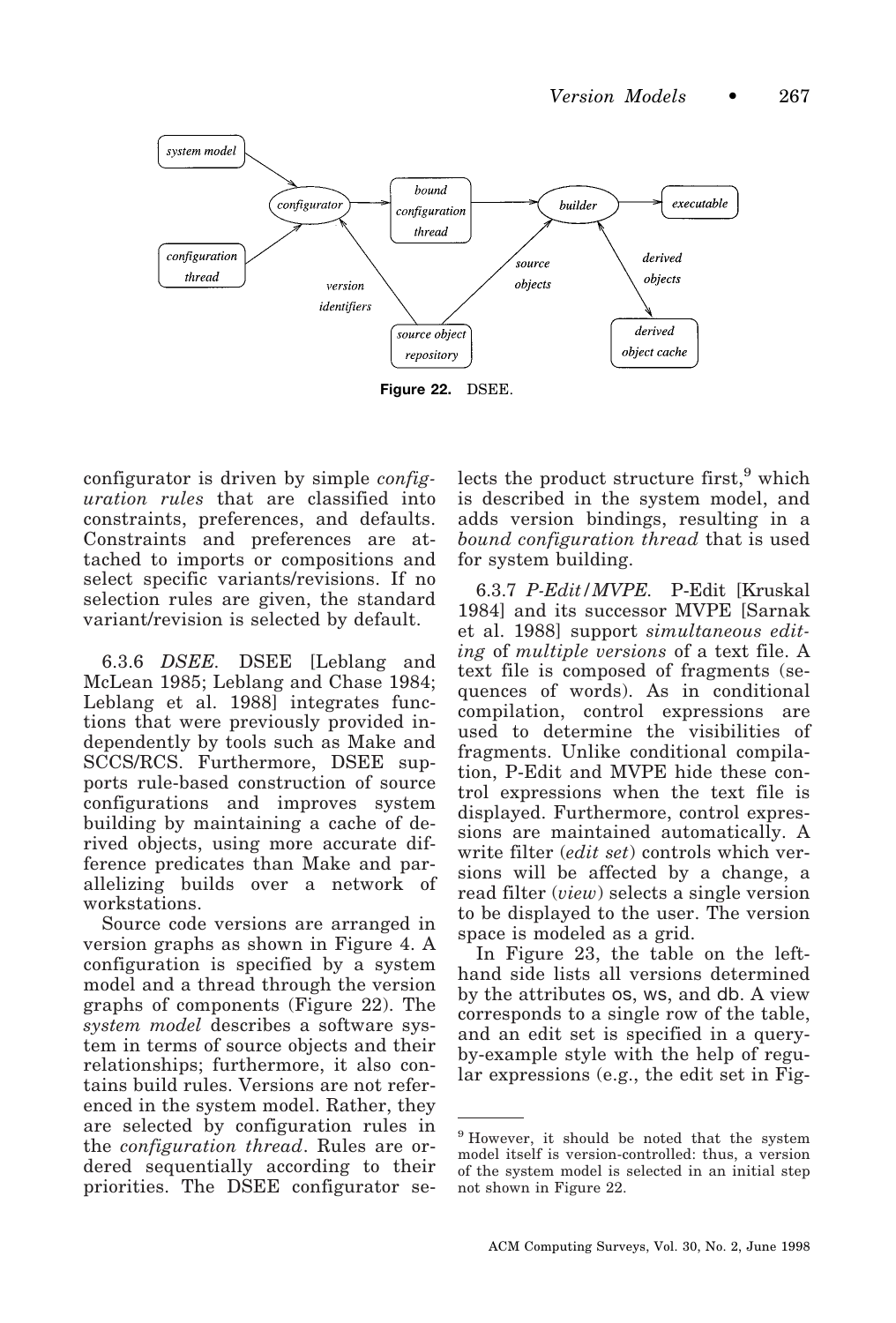

**Figure 23.** MVPE.

ure 23 denotes all Unix versions). When displaying a view, the editor highlights fragments belonging to all versions in the edit set (a change should be confined to these fragments).

6.3.8 *Cedar.* The Cedar environment [Teitelman 1984] supports programming in Cedar, a modular language developed at XEROX PARC. Modules of Cedar programs contain generic references to other modules. Notably, a client module may use multiple realization versions of an imported interface simultaneously. The Cedar System Modeler [Lampson and Schmidt 1983b, 1983a] takes care of compiling and linking Cedar programs. A *system model* in Cedar differs considerably from what is also called system model in DSEE. In particular, a Cedar system model binds generic references to specific versions. System models describe configuration versions in terms of immutable source files and therefore roughly correspond to bound configuration threads in DSEE (extensional versioning, "version-first" selection).

6.3.9 *Adele I.* In contrast to Gandalf, Adele I [Estublier 1985; Belkhatir and Estublier 1986] was developed in the mid-'80s for *tool-kit environments* (a posteriori integration of file-based tools). Adele generalizes Gandalf's approach to configuring modular programs in several ways. Whereas each Gandalf module has a unique interface, an Adele *family* may have multiple versions of its interface. Each interface version and its realization variants and revisions correspond to a module in Gandalf. Like

Gandalf, Adele explicitly distinguishes three different classes of rules, namely, *constraints*, *preferences*, and *defaults*. However, the configuration rules are more sophisticated and allow attributebased version selection. Using these rules, short intensional descriptions can be given for large and complex configurations.

6.3.10 *DAMOKLES.* DAMOKLES [Dittrich et al. 1986; Gotthard 1988] was among the first systems applying database technology to SCM. DAMOKLES is based on an *EER data model* featuring composite objects, structural inheritance at both type and instance level, versioning, and database hierarchies. *Composite objects* may overlap at the instance level (acyclic graphs), and they may be defined recursively at the type level. Objects may carry both short and long attributes, and the smallest granularity (leaves of the composition hierarchy) may be chosen as desired (e.g., coarse-grained objects such as modules or fine-grained objects such as statements).

The version model, which is built into the data model rather than defined on top of it, is partly influenced by SCCS/ RCS. Versions of one object are arranged in a *version graph,* which may be defined as a sequence, tree, or DAG in the database schema (see also Figure 3). Any object type may be defined as versioned (i.e., total versioning of objects at all levels of the composition hierarchy). Versions may even have versions themselves (recursive versioning). Any structure of an AND/OR graph may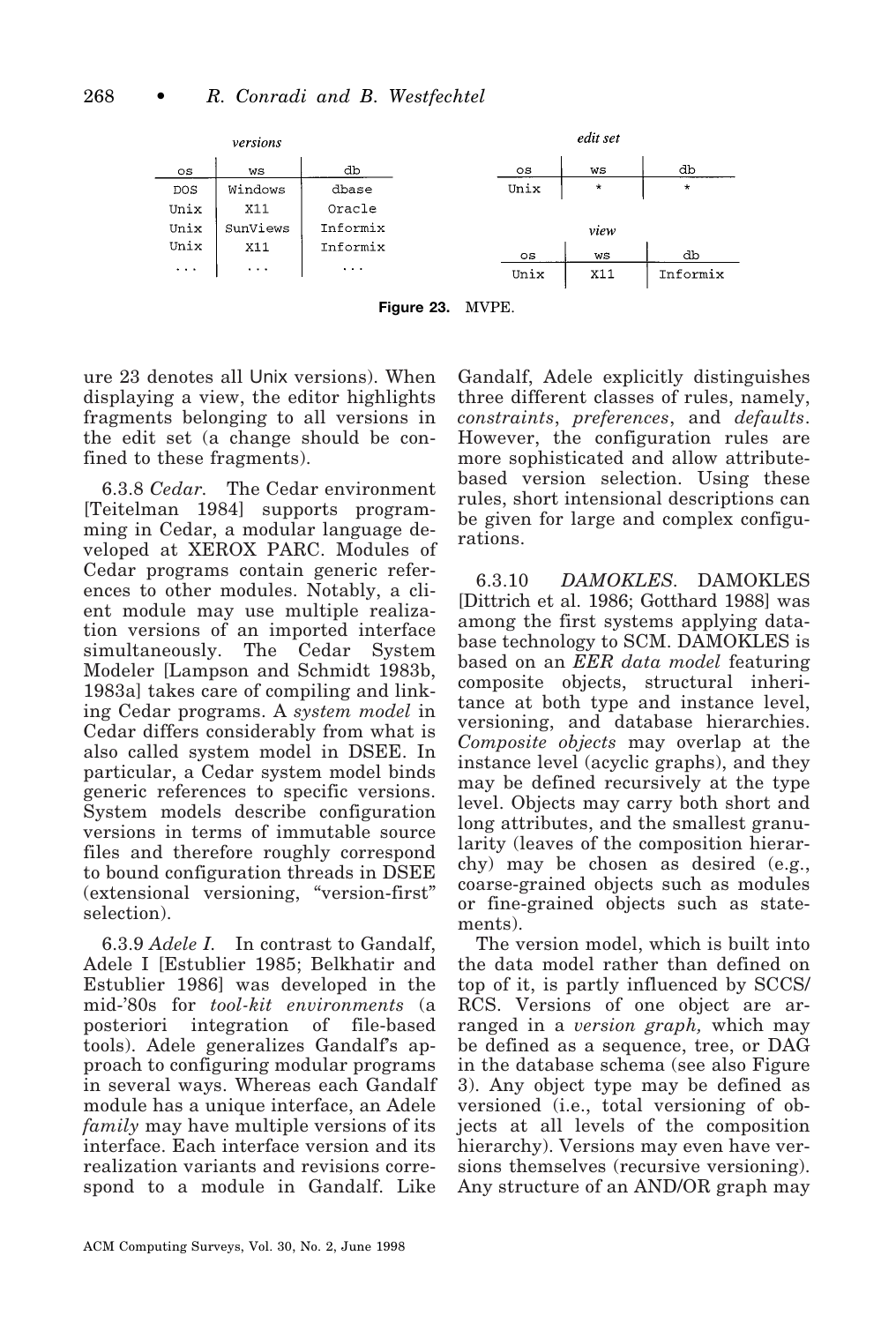be represented (product first, version first, intertwined). A version inherits from its generic object all attributes and components (delegation).

6.3.11 *PCTE.* PCTE [Wakeman and Jowett 1993] is a standard for open repositories that provides an interface for implementing software engineering tools. PCTE is based on a data model combining concepts from the *EER model* and the UNIX file system. Each object may have at most one long attribute for which UNIX-like file operations are provided. Links between objects are classified into predefined categories, including composition links for representing composite objects.

PCTE offers basic versioning facilities [Oquendo et al. 1989]. Unlike DAMOKLES, the version model is defined on top of the data model. *Versions* of *composite objects* represent bound configurations ("version-first" selection). A new version is created by recursively copying the whole composition hierarchy and establishing successor relationships between all components. Incoming and outgoing links are copied selectively (depending on link categories and cardinalities).

6.3.12 *Shape.* Shape [Lampen and Mahler 1988; Mahler and Lampen 1988] is an SCM system that combines ideas drawn from Make, DSEE, and RCS. An attributed file system stores versioned files using directed deltas [Obst 1987]. A Shape file consists of both version selection rules and build rules and roughly corresponds to a Make file plus a DSEE configuration thread. Derived objects are stored in a cache.

The original contribution of Shape lies in its *integrated variant management* [Mahler 1994]. Variant attributes are used in version selection rules. Furthermore, a set of bindings is attached to each variant. Each binding associates the name of an attribute with a value. Bindings control in which order directories are searched for source objects (variant segregation), which set of files

is passed to a compiler or linker (structural variation), which options are passed to a preprocessor (single-source variation, conditional compilation), and which flags are passed to a compiler or linker (derivation variations). In this way, Shape integrates a blend of heterogeneous mechanisms previously handled separately from each other.

6.3.13 *Aide-de-Camp.* Aide-de-Camp [Cronk 1992; Software Maintenance and Development Systems 1990] describes versions of products in terms of change sets relative to a baseline. A *change set* describes logically related, global changes that may affect multiple files. The finest grain of change is a text line. In contrast to layers in PIE, change sets are totally ordered according to their creation times. If change set  $c_1$  was created before  $c_2$ ,  $c_1$  will be applied before  $c_2$  when both change sets are included in some product version. In the case of overlaps,  $c_2$  overrides the changes in  $c_1$ .

Each change set may be viewed as a switch that can be turned either on or off (see Figure 6). Aide-de-Camp detects inconsistencies when reconstructing a product version from a baseline and a sequence of change sets (e.g., modifications to nonexisting text lines). Furthermore, Aide-de-Camp provides a threeway merge tool for conflict detection. Unlike PIE, Aide-de-Camp does not support relationships that can be used to detect inconsistent combinations of change sets.

6.3.14 *COV.* COV [Lie et al. 1989; Munch et al. 1993] denotes the version model underlying the SCM subsystem of the EPOS software engineering environment [Conradi et al. 1994]. EPOS is based on an *EER data model*, where files are represented by entities with long attributes. A versioned database consists of fragments corresponding, for example, to groups of attributes or sequences of text lines. Similarly to conditional compilation, each fragment is annotated with a control expression called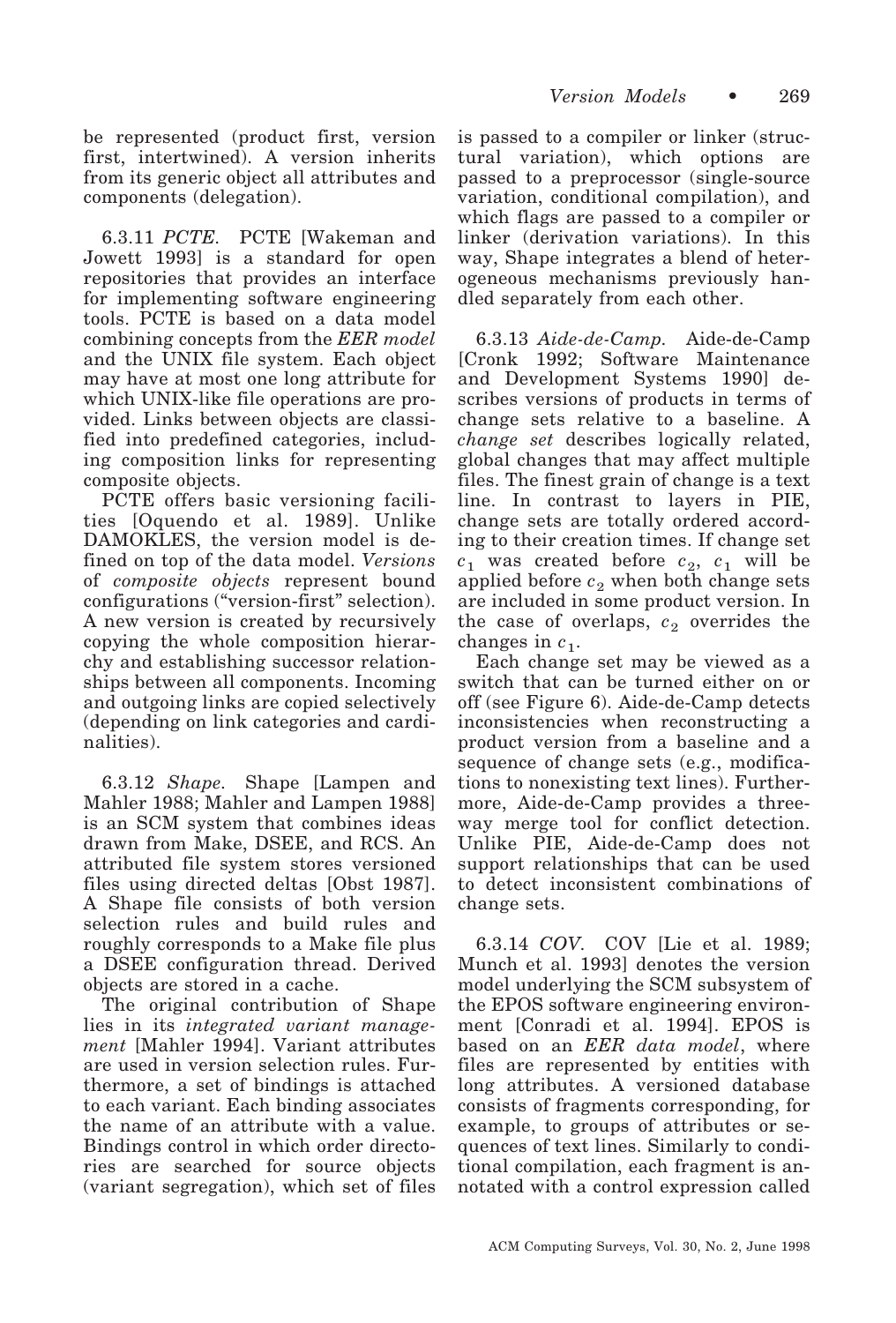*visibility.* Visibilities refer to global Boolean options that constitute an *n*dimensional version grid. Like MVPE, COV distinguishes between read and write filters, called *ambition* and *choice,* respectively. A choice is a complete set of option bindings (single version). An ambition contains a subset of the option bindings of the choice and corresponds to some region of the version space. The ambition defines the versions to be affected by a change, and the choice determines the version presented to the user.

COV stands for *change-oriented versioning,* which suggests a specific interpretation of options: each option corresponds to a global change that can be either included or omitted when configuring a product version. In fact, both state- and change-based version models can be expressed with options [Conradi and Westfechtel 1997]. For example, version graphs may be represented with the help of *configuration rules* [Gulla et al. 1991] that constrain delta application (e.g., implication for revision chains and mutual exclusion for branches). In particular, these configuration rules distinguish COV from change-based systems, such as Aide-de-Camp or PIE, which provide little support for excluding inconsistent change combinations [Conradi and Westfechtel 1996].

In COV, configuration rules are not only used passively for detecting inconsistent selections. In Munch [1996], a version-selection tool is presented that actively supports the user in setting up consistent ambitions and choices by automatically deducing option bindings from configuration rules.

6.3.15 *SIO.* SIO [Bernard et al. 1987; Lavency and Vanhoedenaghe 1988] extends *relational database technology* with *deductive rules* for version selection. In SIO, a software product consists of a set of modules each of which is represented by a relation. Each tuple of a relation corresponds to a single version characterized by a set of attributes used for version selection.

Configurations are described in an

SQL-like manner. Configuration rules in queries are classified into *constraints* and *preferences*, the latter of which can be ordered sequentially. Preferences act as filters that are applied only if the resulting set of versions is not empty.

In addition, the rule base contains constraints specified by *compatibility rules.* A compatibility rule is an assertion in a restricted first-order predicate calculus. The conditions under which two versions from different modules are compatible are stated in terms of version attributes. Due to the restricted form of constraints, SIO can efficiently check for contradictions between them.

6.3.16 *Inscape.* Inscape [Perry 1989] goes beyond Gandalf and Adele in addressing *semantic* rather than syntactic *consistency*. Operations exported by a module are annotated with Hoare-like *pre*- and *postconditions*. The Inscape environment assists the user in constructing semantically consistent programs in various ways (inference of pre- and postconditions from the implementation of an operation, detection of unsatisfied preconditions at call sites of operations, etc.).

Version control [Perry 1987] is performed at a semantic level and addresses *substitutability* of operation versions. To this end, Inscape defines (and checks) various compatibility predicates (between versions  $v_1$  and  $v_2$ ) that ensure either global or local substitutability. In the global case,  $v_1$  can be substituted for  $v_2$  without having to inspect the call sites. In contrast, local substitutability refers to specific call sites.

6.3.17 *POEM.* POEM [Lin and Reiss 1995, 1996] is an environment for programming in  $C/C++$  that strives to simplify SCM at the user interface. To this end, SCM is provided in terms of *modules*; that is, SCM matches the logical abstractions made by programmers. All components of a module (including source code, object code, and documentation) are aggregated into a single object called a *software unit.* Software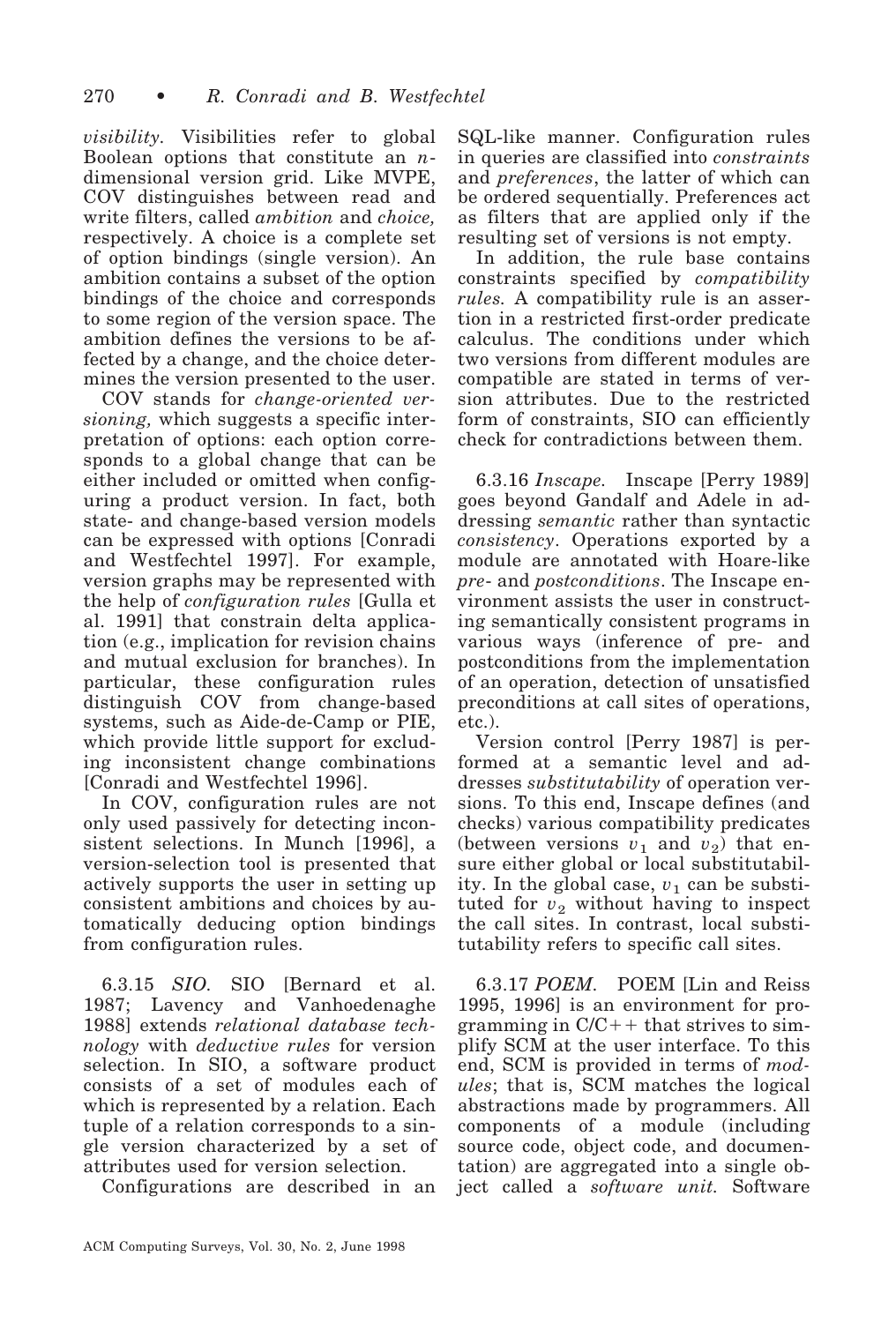units are connected by relationships that represent dependencies between source objects (see Figure 1(d)).

For each software unit, a set of operations is provided for editing, building, and version control. Versions of one software unit are arranged in a version tree. A version of a software unit uniquely determines all versions of units on which it depends ("versionfirst" selection, see Figure 8(b)).

6.3.18 *CoMa.* CoMa [Westfechtel 1994, 1996] manages configurations of *engineering design documents* and has been applied to both software engineering and mechanical engineering. The CoMa model integrates composition hierarchies, dependencies, and versions into a coherent framework based on a small set of concepts. Configurations are versioned objects whose components are connected by dependencies. Version graphs are maintained for both documents and configurations.

CoMa is based on *attributed graphs*. The underlying model was defined by a programmed graph rewriting system using the PROGRES specification language [Schürr et al. 1995]. At the implementation level, the database system GRAS [Kiesel et al. 1995] is used, which offers primitives for version control (*graph deltas*) but does not introduce a version model (this is done on top of the data model).

Finally, for software engineering applications, a *structure-oriented merge tool* [Westfechtel 1991] provides for three-way merging of versions of software documents (e.g., requirements definitions, software architectures, module implementations) that are internally represented as abstract syntax graphs. The merge tool preserves context-free correctness and detects certain kinds of context-sensitive conflicts by analyzing bindings of identifiers to their declarations.

6.3.19 *ClearCase.* ClearCase [Leblang 1994] differs from its predecessor DSEE in several aspects. DSEE versions only files; however, ClearCase manages versions of directories as well. All kinds of versioned objects are uniformly denoted as *elements*. The versioned file system may be accessed through a single-version view (configuration thread) defined by a configuration description. The view is a filter that provides tools with the illusion of working in a single-version environment (*virtual file system*).

In contrast to DSEE, generic references to elements are bound dynamically only when an element is accessed (there is no precomputed version map). Furthermore, in ClearCase the system model is accessed in the same way as any other element (whereas in DSEE it is used for constructing a bound configuration thread; see also Figure 22).

Configuration rules are similar to those offered by DSEE and are used to establish workspaces for developers and to control change propagation between these workspaces. A stable work environment may be set up by *static rules* (referring to specific versions). *Dynamic rules* are used to see recent changes performed by other developers.

To support *distributed SCM*, ClearCase assigns ownerships to branches in version graphs [Allen et al. 1995]. Each site appends revisions to its allocated branch. After having imported new revisions from another site, three-way merging is used to combine local and remote changes.

6.3.20 *PCL.* PCL [Tryggeseth et al. 1995], the configuration language developed in the PROTEUS project, is influenced by *conditional compilation* and *module interconnection languages* (in particular, SySL [Sommerville and Thomson 1989]). PCL is designed to manage different types of variants at the coarse-grained level. Variation of the logical structure refers to the decomposition of a system into logical components (an example was given in part (b) of Figure 12). Variation of the physical structure means that a logical component may be mapped in different ways into physical components (files re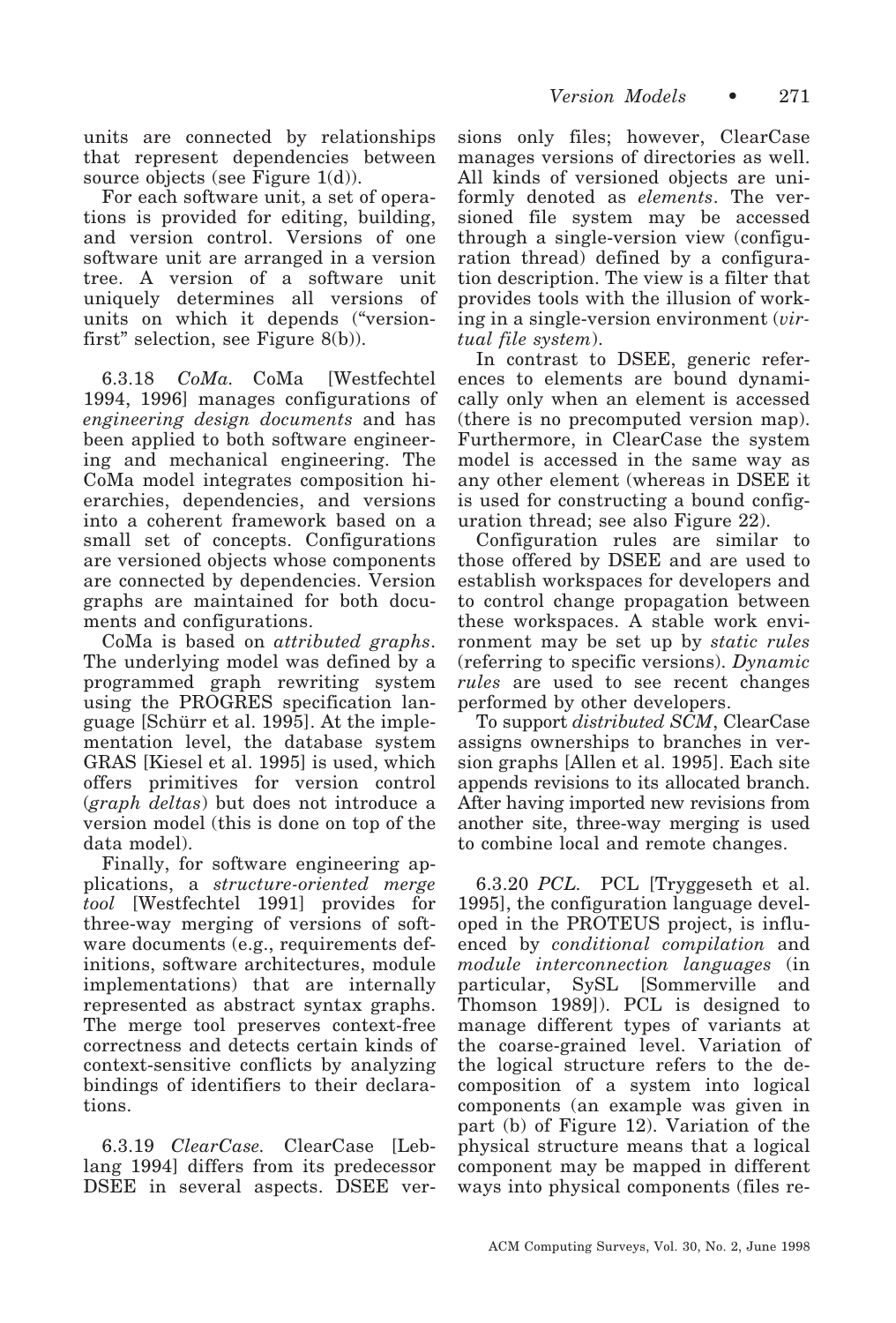siding in directories). Finally, variation of system building occurs when a source object is compiled in different ways with different compilation switches.

All kinds of variations are controlled with a single mechanism, namely, *attributes*. In a configuration description, some of these attributes are assigned specific values. The configuration process then proceeds top-down, resolving logical and physical variation by means of attributes (functional configurator). When all physical components have been determined, a Make file is generated as a final step.

6.3.21 *VOODOO.* VOODOO [Reichenberger 1994, 1995] is a file-based SCM system that supports *orthogonal version management*. Similarly to Gandalf and Adele, revisions and variants are separated from each other rather than intermixed in version graphs. However, VOODOO inverts the selection order and selects the revision first. Furthermore, versioning is applied at the product level rather than the component level. Through a carefully designed user interface, VOODOO tries to make version management as simple as possible.

For a given revision, software objects are organized hierarchically in a *project tree* whose leaves represent versioned components. A set of globally defined variants is associated with each version. Based on the three-dimensional model shown in Figure 11, VOODOO provides different views on a software product. For example, when the user first selects a product revision and then a variant, a project tree is displayed that is purged from all components not belonging to this variant.

6.3.22 *Adele II.* Adele II, the current version of Adele [Estublier and Casallas 1994, 1995; Estublier 1996], differs considerably from the initial version described earlier in this section. In particular, the data-modeling capabilities have been improved and generalized. Now Adele may be viewed as an *active object-oriented database* system with

general facilities for composite objects, versioning, workspaces, and process management. On top of these, dedicated SCM tools may be built (e.g., the Adele configurator described earlier).

Adele distinguishes between three orthogonal dimensions of versioning [Estublier and Casallas 1995]. *Historical versioning* refers to the time dimension and introduces temporal database support. A versioned object evolves linearly along the time axis. Attributes are divided into three classes: common attributes shared by all versions, versionspecific mutable attributes, and versionspecific immutable attributes (see also Figure 13). Updates to immutable attributes result in creating a new version. *Logical versioning* (variants) is supported through set-valued attributes (e.g., a module may have multiple realization variants coexisting at a given time). *Cooperative versioning* is realized with the help of typed workspaces [Estublier 1996]. A workspace type defines the types of objects and relationships it contains, as well as propagation policies for exchange of versions between neighbors (both vertically and horizontally).

6.3.23 *Asgard.* Asgard [Micallef and Clemm 1996], which has been realized on top of ClearCase, provides *changebased versioning* on top of *version graphs*. Thus it inverts the approach followed by COV, where version graphs may be introduced on top of changebased versioning by defining constraints on the combination of changes. In Asgard, these constraints are derived from the version graphs of components.

Each component version is tagged with the name of the *activity* (Asgard's term for change) that created it. A workspace is defined by a baseline and a set of activities *A*, one of which is designated as the current activity. If a version was created by some activity  $a \in A$ , all versions on the path from the baseline must have been created by some other activity  $a' \in A$  (complete selection). Furthermore, there must be a unique maximal element (unique se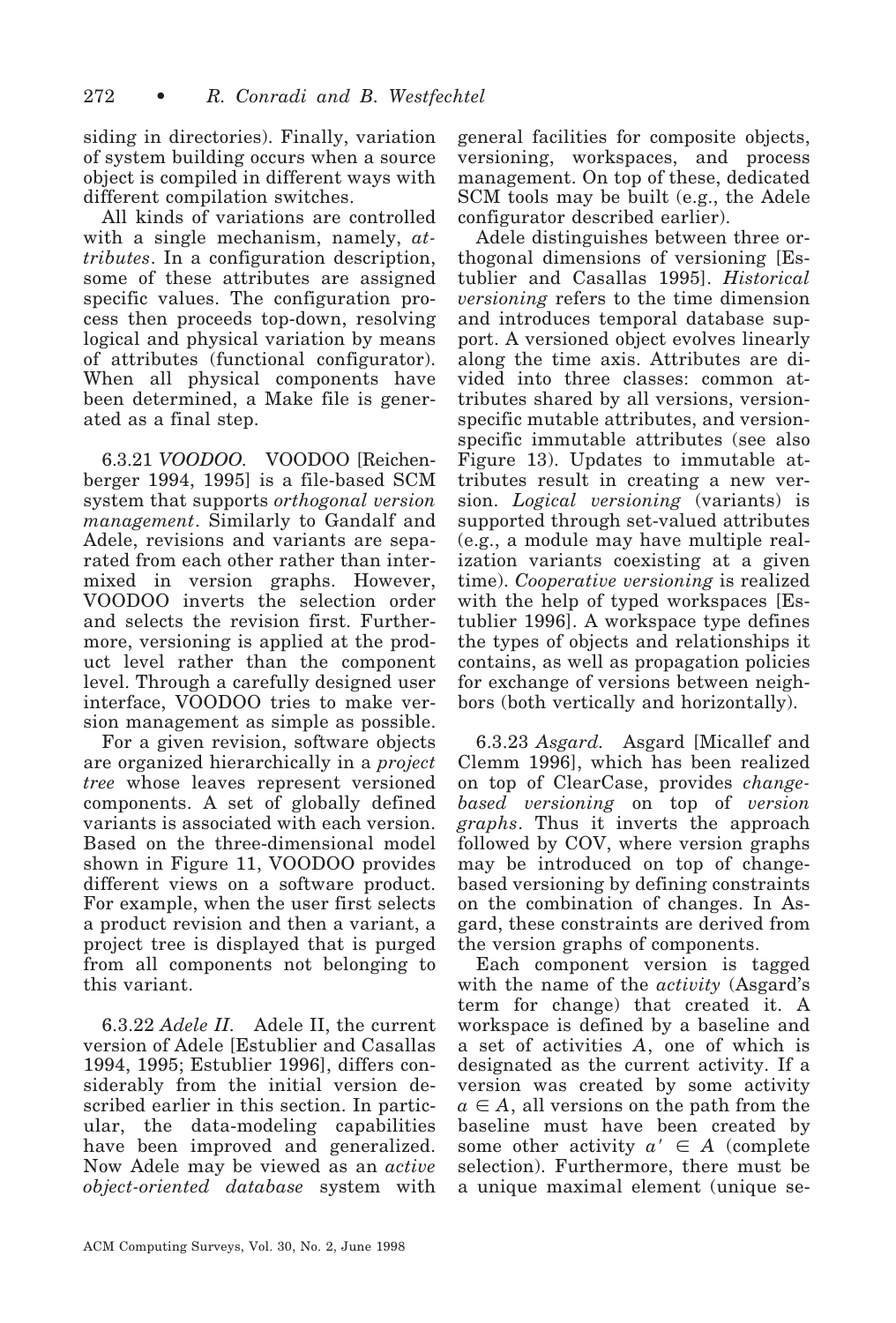lection). In the case of a selection error, the user must either add further activities to *A* or apply a merge tool to resolve an ambiguity.

6.3.24 *ICE.* Like COV, ICE [Zeller and Snelting 1995] is derived from conditional compilation and represents a versioned object base as a set of fragments that are tagged with control expressions. COV and ICE differ with respect to their underlying logic calculus. ICE is based on *feature logic:* a feature corresponds to an attribute whose value is defined by a feature term. For example, [ws : X11] means that the ws feature has the value X11. In general, a feature term denotes a set of potential values and may be composed by a wide range of operators such as unification, subsumption, negation, and the like [Zeller 1996]. Probably the most important of these is unification, which is used to compose configurations (the feature terms of component versions are unified). A configuration is inconsistent if unification fails (empty intersection of value sets as, e.g., in [ws :  $X11$ ]  $\sqcap$  [ws : Windows]).

Feature logic may be employed as a base mechanism on top of which different version models may be realized (*uniform version model*). In Zeller [1995] and Zeller and Snelting [1997], feature logic is used to realize the checkout/checkin model, the composition model, the long transaction model, and the change set model as introduced by Feiler [1991a] (see also Section 7.1).

Like COV, ICE supports multiversion editing. However, there is no distinction between read and write filters. Rather, ICE presents all versions to be edited to the user, using the syntax of conditional compilation. To this end, feature terms are mapped onto preprocessor directives [Zeller 1996]. *Partial evaluation* is used to remove all fragments whose feature terms cannot be unified with the submitted query. Like ClearCase, ICE supports a *virtual file system* to enable smooth tool integration.

#### **7. RELATED WORK**

We have given a comprehensive description of the current state of the art of version models for SCM. We have focused mainly on the organization of the version space and the flexible construction of consistent configurations from intensional specifications. Furthermore, we have described and classified a significant number of representative SCM systems. In Section 7.1, we discuss related surveys conducted earlier (1988 through 1991). Subsequently, we point out how the work presented here is related to other disciplines.

#### **7.1 Related Work on Version Models**

Two overviews were presented in 1988 at the first SCM workshop [Winkler 1988], which has launched a (still ongoing) series of follow-ups.<sup>10</sup> Tichy's [1988] paper introduces basic notions such as software object, source and derived object, and the like, and discusses version graphs, system building, and version selection based on AND/OR graphs. Furthermore, the paper attempts to unify the terminology in the SCM field by means of a glossary. Estublier [1988] complements Tichy's presentation by focusing on the construction of consistent configurations. In combination, these papers reflect the state of the art as of 1988.

The Software Engineering Institute (SEI) has published several papers that review and survey the state of the art in SCM [Brown et al. 1991; Dart 1991, 1992b]. Perhaps the most influential of these was written in 1991 by Feiler [1991a], who classified the models underlying SCM systems into four categories corresponding to different ways in which a user interacts with an SCM system. In the *checkout/checkin model,* component versions are transferred individually between repository and workspace. The *composition model* supports

<sup>10</sup> Please see Tichy [1989], Feiler [1991b], Feldman [1993], Estublier [1995], Sommerville [1996], and Conradi [1997].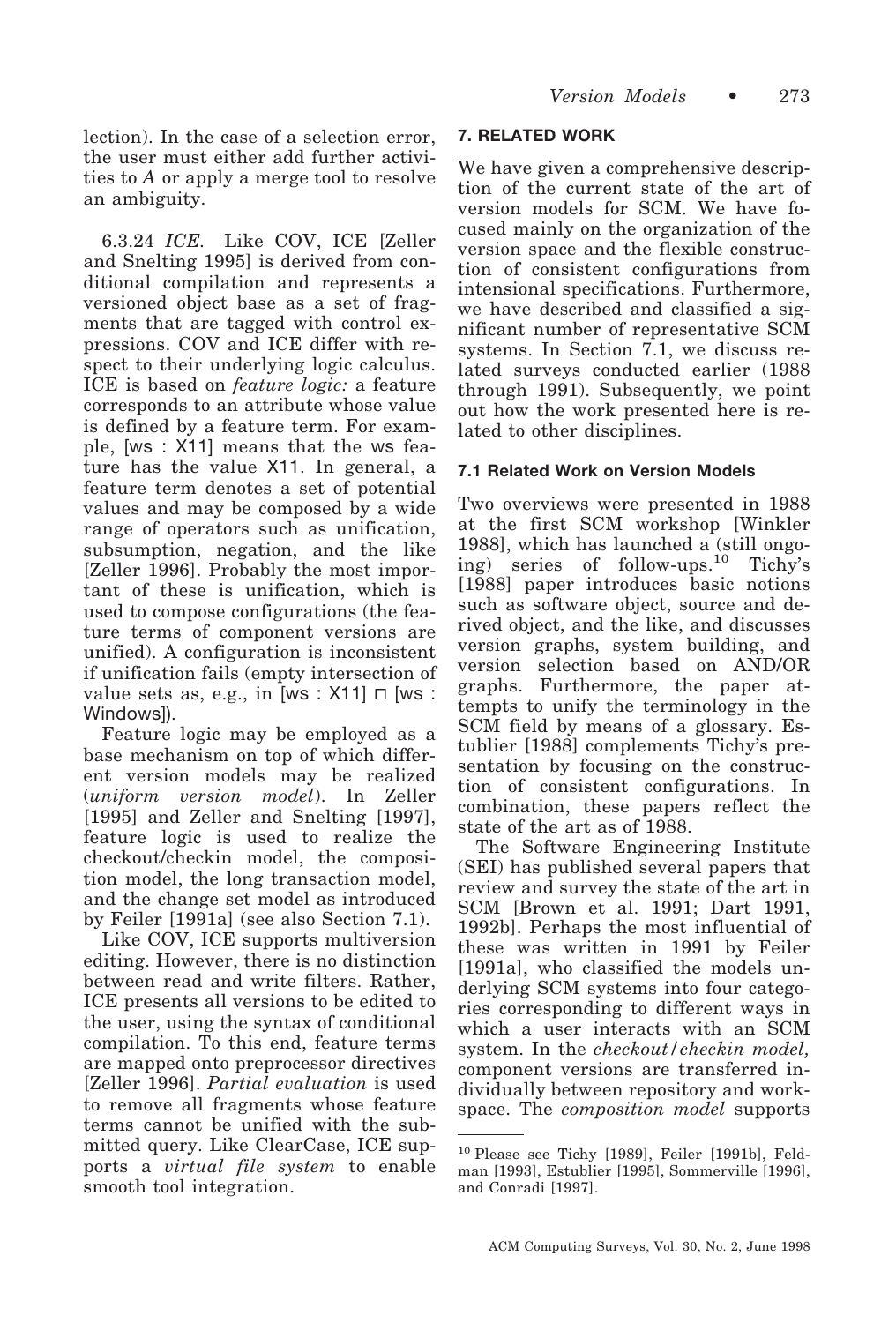version selection through rules and assists the user in selecting consistent combinations of component versions ("product first"). In the *long transaction model,* a user connects to a long transaction and operates on a configuration version ("version first"). Finally, in the *change set model* a configuration is described in terms of change sets each of which aggregates all modifications performed in response to some change request.

The classification proposed by Feiler helps in understanding different paradigms underlying SCM systems. Furthermore, the models are evaluated by discussing their merits and shortcomings. Unfortunately, the classification is not orthogonal. The composition model and the checkout/checkin model are not alternatives; rather, the former is built on top of the latter. Furthermore, long transactions can be used in combination with any approach to specifying a configuration.

In 1990, Katz [1990] surveyed version models for *engineering databases*. Katz primarily considers electrical engineering (CAD) and only mentions a few software engineering approaches. Although both domains have evolved almost independently for a long time, many parallels do exist [Dart 1992a]. Katz introduces the following concepts: organizing the version set (histories), dynamic configuration mechanisms (binding of generic references), hierarchical compositions (versions of composite objects), version-grouping mechanisms (to represent variants), instances versus definitions (instances of component versions may have properties that depend on the respective contexts in configurations), change notification and propagation (when and where to propagate changes), and object sharing mechanisms (workspaces).

In several aspects, our view of version models goes beyond the work presented by Katz. His paper focuses on approaches based on version graphs and restricted to extensional versioning at the component level. Intensional versioning is provided only at the configuration level, resulting in the composition model introduced by Feiler. As we have shown, there are radically different approaches such as conditional compilation that are not based on version graphs at all. Furthermore, Katz primarily discusses state-based versioning. In contrast, this article covers change-based versioning as well and investigates the relations among these complementary approaches. Finally, configuration rules and the consistency problems of intensional versioning are discussed only briefly by Katz.

## **7.2 Related Disciplines**

Version management is related to many other disciplines of computer science. In the following, these relations are described briefly. A major challenge of future research consists of clarifying the relations to these disciplines.

*Temporal databases* [Tansel et al. 1993; Snodgrass 1992] record the evolution history of data such that previous states can be retrieved in addition to the current state. Temporal databases focus solely on the time dimension and cover neither variants nor change-based versioning. Furthermore, they often distinguish between valid time (time in the real world) and transaction time (time of recording a fact in the database). This distinction is not relevant for SCM because software objects do not represent real-world objects existing independently of the database.

Different approaches have been developed to accommodate changes to the database schema. In the case of *schema evolution,* only the current version of the schema is valid, and all data must be converted (in lazy or eager mode) in order to maintain the consistency of the database. In contrast, *schema versioning* [Roddick 1995] makes it possible to view the data under different versions of the schema. In SCM systems, versioning of the schema (and other metadata such as configuration rules) is rarely considered seriously. On the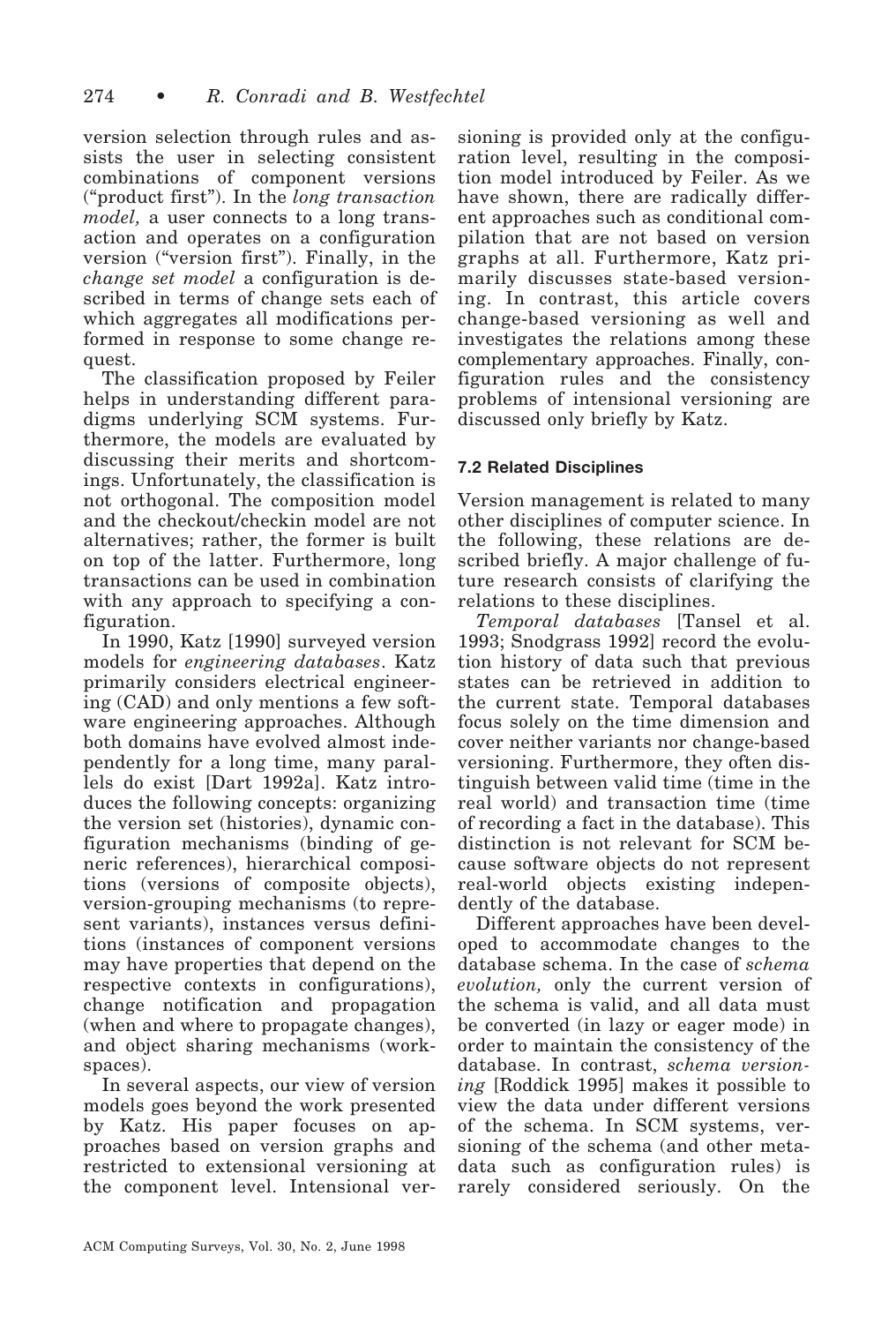other hand, schema versioning often does not take the versioning of instance data into account.

*Deductive databases* [Das 1992; Ramamohanarao and Harland 1994; Ramakrishnan and Ullman 1995] provide for persistent storage of facts and rules and are usually based on a Prolog-like data model. Deductive capabilities are urgently needed for intensional versioning. On the other hand, deductive databases have been employed only rarely in SCM [Zeller 1995; Bernard et al. 1987; Lavency and Vanhoedenaghe 1988]. Rather, many SCM systems incorporate home-grown deductive components that have been developed in an ad hoc manner.

It has been recognized for a long time that the ACID principle cannot be transferred from short to *long transactions* [Barghouti and Kaiser 1991; Kaiser 1995; Feiler 1991a]. Rather, precommit cooperation is required in order to coordinate long-lasting development and maintenance tasks. Customizable policies have been developed to control cooperation. Many approaches to long transactions do not take versioning into account [Barghouti and Kaiser 1991]. This is a severe restriction since versions play a crucial role in cooperation control [Estublier and Casallas 1995]. So far, only a few SCM systems support long transactions [Conradi and Malm 1991; Godart et al. 1995]. Many others merely provide workspaces and mechanisms for controlling change propagation between them [Estublier 1996].

*Software process modeling* [Finkelstein et al. 1994; Curtis et al. 1992; Rombach and Verlage 1995] is concerned with the definition, analysis, and enactment of models of real-world software processes. Many different paradigms have been applied to process modeling [Conradi et al. 1991], including active databases [Estublier and Casallas 1994], rules [Kaiser et al. 1988; Peuschel and Schäfer 1992], nets [Deiters and Gruhn 1990; Bandinelli et al. 1993; Jaccheri and Conradi 1993; Heimann et al. 1996], imperative programming [Sutton et al. 1995], and hybrids of these. In order to integrate SCM and process modeling, functional overlap has to be considered (e.g., between build tools and rule-based process engines such as Marvel [Kaiser et al. 1988]). Furthermore, the definition of "product space" must be widened and must cover process models as well. Finally, dynamic interactions between product and process need to be taken into account (e.g., replanning of task nets after changes to the product structure [Liu and Conradi 1993]).

*Tool integration* [Wasserman 1990] is provided by SCM systems through workspaces that hide versioning from the tools. Workspaces can be separated physically from the versioned database [Rochkind 1975], or be realized as updatable database views (virtual workspaces, e.g., virtual file systems [Leblang 1994; Fowler et al. 1994]). Current SCM systems focus on integration of file-based tools and offer poor support for integrating tools operating on databases (e.g., CASE tools [Wallnau 1992]). The problem of integrating heterogeneous database systems without sacrificing their autonomy is addressed by federated database systems [Sheth and Larson 1990] and data warehouses [Hammer et al. 1995]. Furthermore, different kinds of platforms or frameworks offer plug-in interfaces for tool integration, for example, broadcast message servers [Reiss 1990] and object request brokers [Soley and Kent 1995]. Future generations of SCM systems need to interface with these frameworks.

Current SCM systems are severely limited with respect to managing dependencies between software objects. First, they are mainly concerned with dependencies between source code modules rather than with dependencies among any kinds of software objects produced in the software lifecycle. Second, they are not capable of representing finegrained dependencies, which is crucial to provide for detailed traceability throughout the whole lifecycle. These problems can partly be addressed by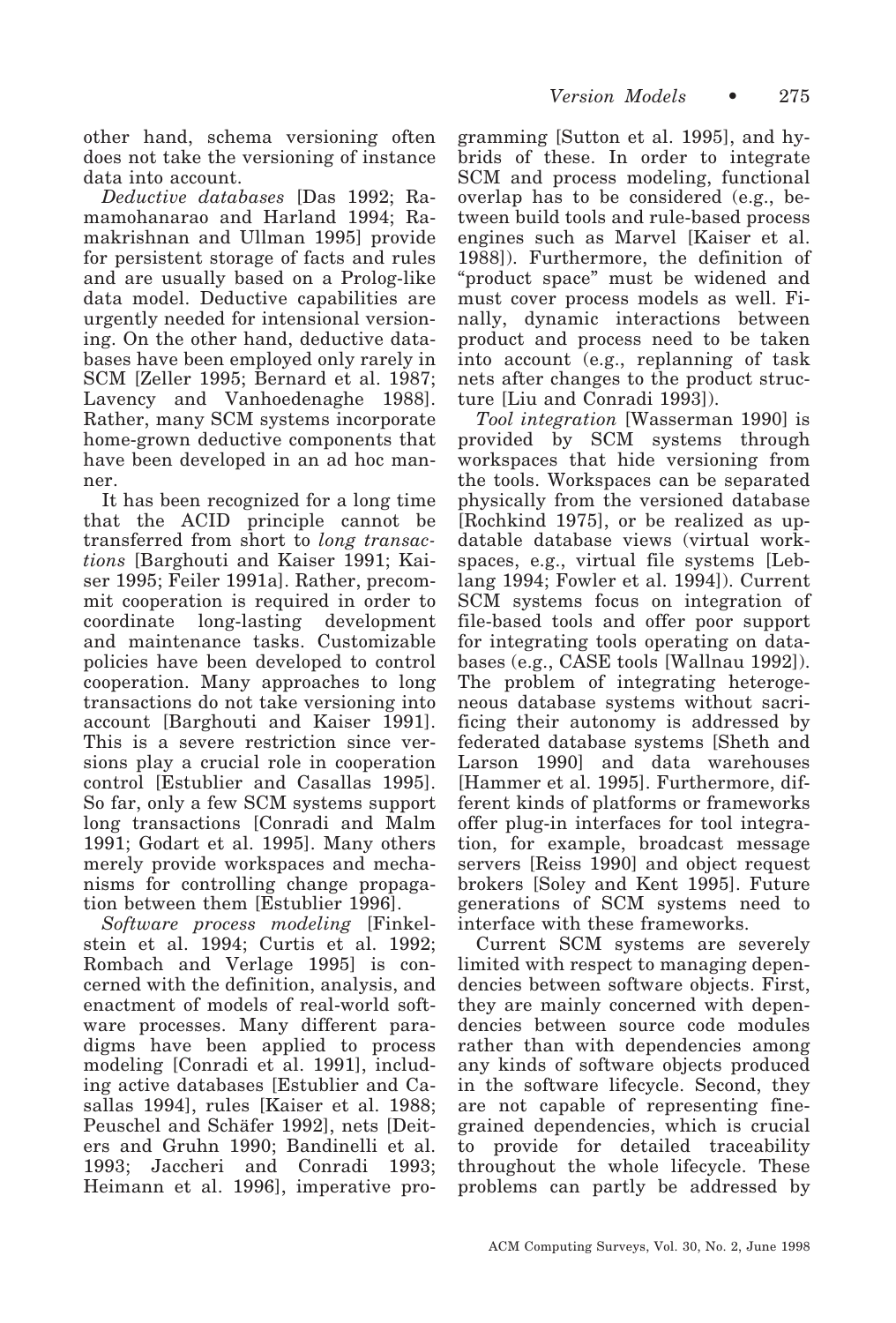applying the concepts of *hypertext systems* [Conklin 1987] to the software engineering domain.

The emerging discipline of *software architectures* [Shaw and Garlan 1996] stresses the importance of a high-level description of software products above the source code level. The software architecture acts as a central document for impact analysis, planning of development and maintenance activities, division of labor, understanding the interfaces between different components, and so on [Nagl 1990]. SCM may benefit from software architectures in some ways. First, SCM systems focus primarily on source code and represent the product structure by rather low-level system models that are mainly used to drive system building. Architecture-oriented SCM will improve the software process through a high-level product description. Second, the architecture of the SCM system is a major research challenge as well. In order to design an appropriate architecture, a clear understanding of the relations among an SCM system and other software components (e.g., process management systems, broadcast message servers, object request brokers) needs to be developed.

## **8. CONCLUSION**

Over the past 20 years, many approaches to versioning have been developed. Now we have gained a sufficient level of understanding to classify these approaches. Initial attempts to develop a uniform model have been undertaken [Zeller 1995; Zeller and Snelting 1997]. Furthermore, the recent evolution of SCM systems shows that their underlying version models are converging to an increasing extent. For example, changebased versioning has been realized on top of version graphs and vice versa.

Based on the material presented in this article, we believe that a version model can be developed that integrates extensional and intensional versioning, state-based and change-based versioning, revisions and variants, construction of source and derived versions, as well as workspaces and long transactions into a coherent framework [Conradi and Westfechtel 1997]. This framework is not expected to provide "the" model; rather, it must be customizable to suit the needs of a specific application.

In the future, we expect that more and more SCM systems will be built with the help of database technology. Having gained a better understanding of version models, versioning can be pulled out of SCM systems and moved into database systems. In particular, intensional versioning will benefit from the powerful facilities of an underlying deductive database system.

#### **ACKNOWLEDGMENTS**

Many thanks go to the EPOS team in Trondheim and to the IPSEN team in Aachen. Furthermore, we would like to acknowledge the competent and comprehensive comments of the unknown reviewers. Finally, the references were prepared partly using the bibliography of Hal Render, University of Colorado at Boulder.

#### **REFERENCES**

- ADAMS E., GRAMLICH, W., MUCHNICK, S., AND TIRF-ING, S. 1986. SunPro: Engineering a practical program development environment. In *Proceedings of the International Workshop on Advanced Programming Environments* (Trondheim, June) R. Conradi, T. M. Didriksen, and D. H. Wanvik, Eds., LNCS 244, Springer-Verlag, 86–96.
- ADAMS, E. W., HONDA, M., AND MILLER, T. C. 1989. Object management in a CASE environment. In *Proceedings of the Eleventh International Conference on Software Engineering* (Pittsburgh, PA, May), IEEE Computer Society Press, Los Alamitos, CA, 154–163.
- ADAMS, P. AND SOLOMON, M. 1995. An overview of the CAPITL software development environment. In *Software Configuration Management: Selected Papers SCM-4 and SCM-5* (Seattle, WA, April), J. Estublier, Ed., LNCS 1005, Springer-Verlag, 1–34.
- ALLEN, L., FERNANDEZ, G., KANE, K., LEBLANG, D., MINARD, D., AND POSNER, J. 1995. ClearCase MultiSite: Supporting geographically-distributed software development. In *Software Configuration Management: Selected Papers SCM-4 and SCM-5,* (Seattle, WA, April), J. Estublier, Ed., LNCS 1005, Springer-Verlag, 194–214.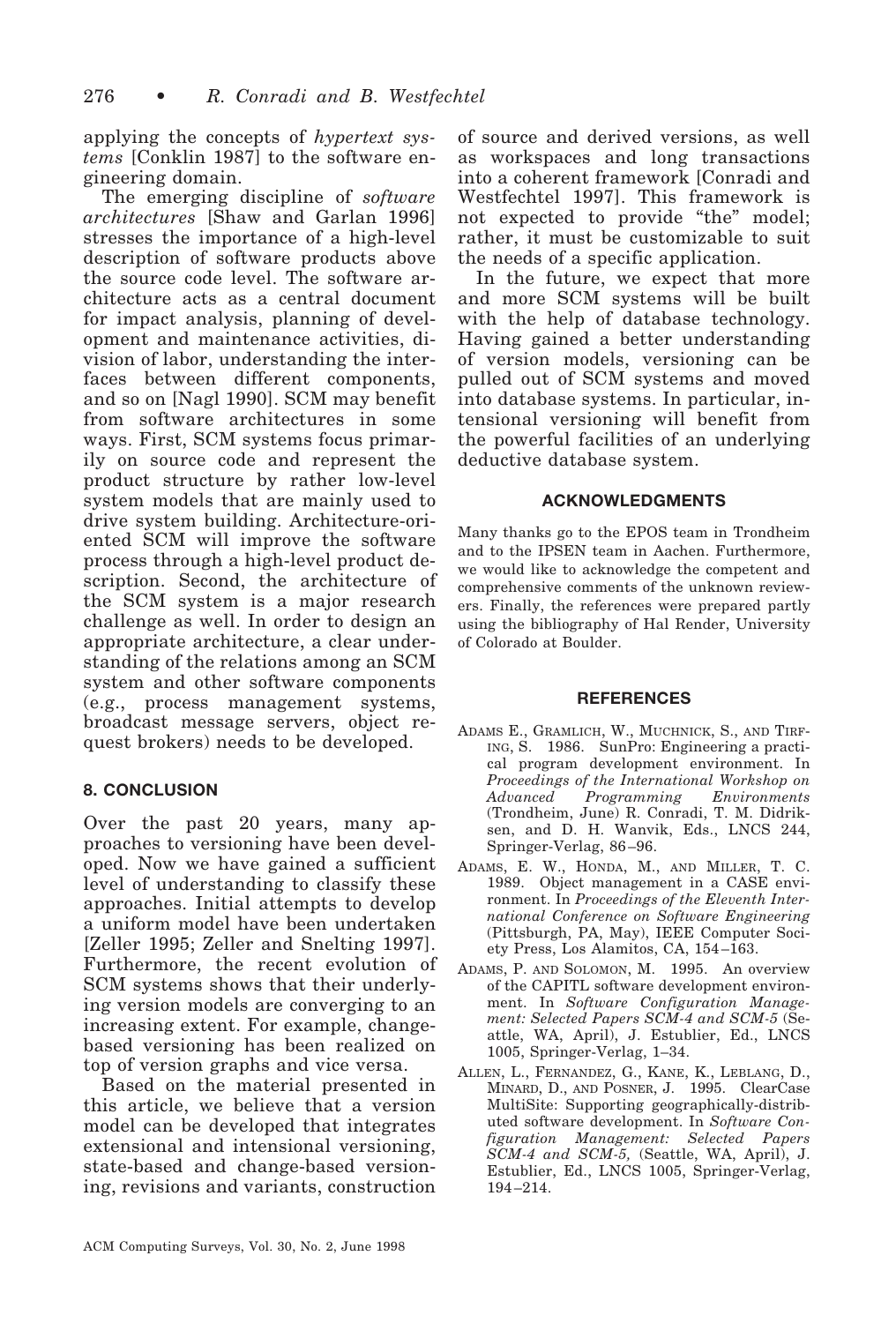- BABICH, W. A. 1986. *Software Configuration Management.* Addison-Wesley, Reading, MA.
- BANDINELLI, S. C., FUGGETTA, A., AND GHEZZI, C. 1993. Software process model evolution in the SPADE environment. *Trans. Softw. Eng. 19,* 12 (Dec.), 1128–1144.
- BARGHOUTI, N. S. AND KAISER, G. E. 1991. Concurrency control in advanced database applications. *ACM Comput. Surv. 23,* 3 (Sept.), 269–317.
- BELKHATIR, N., AND ESTUBLIER, J. 1986. Experience with a data base of programs. In *Proceedings of the ACM SIGSOFT/SIGPLAN Software Engineering Symposium on Practical Software Development Environments*, (Palo Alto, CA, Dec.) *ACM SIGPLAN Not. 22,* 1, 84–91.
- BERNARD, Y., LACROIX, M., LAVENCY, P., AND VAN-HOEDENAGHE, M. 1987. Configuration management in an open environment. In *Proceedings of the 1st European Software Engineering Conference* (Straßburg, Sept.), G. Goos and J. Hartmanis, Eds., LNCS 289, Springer-Verlag, 35–43.
- BERSOFF, E. H., HENDERSON, V. D., AND SIEGEL, S. G. 1980. *Software Configuration Management: An Investment in Product Integrity.* Prentice-Hall, Englewood Cliffs, NJ.
- BERZINS, V. 1994. Software merge: Semantics of combining changes to programs. *ACM Trans. Program. Lang. Syst. 16,* 6 (Nov.), 1875–1903.
- BERZINS, V., ED. 1995. *Software Merging and Slicing.* IEEE Computer Society Press, Los Alamitos, CA.
- BINKLEY, D., HORWITZ, S., AND REPS, T. 1995. Program integration for languages with procedure calls. *ACM Trans. Softw. Eng. Methodol. 4,* 1 (Jan.), 3–35.
- BORISON, E. A. 1989. Program changes and the cost of selective recompilation. Tech. Rep. CMU-CS-89-205 (July), Department of Computer Science, Carnegie Mellon University, Pittsburgh, PA.
- BROWN, A., DART, S., FEILER, P., AND WALLNAU, K. 1991. The state of automated configuration management. Tech. Rep. ATR92 (Sept.), Software Engineering Institute, Carnegie-Mellon University, Pittsburgh, PA.
- BUFFENBARGER, J. 1995. Syntactic software merging. In *Software Configuration Management: Selected Papers SCM-4 and SCM-5* (Seattle, WA, April), J. Estublier, Ed., LCNS 1005, Springer-Verlag, 153–172.
- CLEMM, G. 1995. The Odin system. In *Software Configuration Management: Selected Papers SCM-4 and SCM-5* (Seattle, WA, April), J. Estublier, Ed., LNCS 1005, Springer-Verlag, 241–262.
- CONKLIN, J. 1987. Hypertext: An introduction

and survey. *IEEE Comput. 20,* 9 (Sept.), 17– 41.

- CONRADI, R. ED. 1997. *Software Configuration Management: ICSE'97 SCM-7 Workshop* (Boston, MA, May), LNCS 1235, Springer-Verlag.
- CONRADI, R., ET AL. 1994. EPOS: Object-oriented and cooperative process modelling. In *Software Process Modelling and Technology,* Advanced Software Development Series. A. Finkelstein, J. Kramer, and B. Nuseibeh, Eds., Research Studies Press (John Wiley), Chichester, UK, 33–70.
- CONRADI, R. AND MALM, C. 1991. Cooperating transactions and workspaces in EPOS: Design and preliminary implementation. In *Proceedings of the Third International Conference on Advanced Information Systems Engineering (CAISE '91)* R. Andersen, J. A. Bubenko, and A. Solvberg, Eds. (Trondheim, May), LNCS 498, Springer-Verlag, 375–392.
- CONRADI, R., AND WESTFECHTEL, B. 1996. Configuring versioned software products. In *Software Configuration Management: ICSE'96 SCM-6 Workshop* (Berlin, March), I. Sommerville, Ed., LNCS 1167, Springer-Verlag, 88– 109.
- CONRADI, R. AND WESTFECHTEL, B. 1997. Towards a uniform version model for software configuration management. In *Software Configuration Management: ICSE'97 SCM-7 Workshop* (Boston, MA, May), R. Conradi, Ed., LNCS 1235, Springer-Verlag, 1–17.
- CONRADI, R., LIU, C., AND JACCHERI, M. L. 1991. Process modeling paradigms: An evaluation. In *Proceedings of the Seventh International Software Process Workshop* (Yountville, CA, Oct.), IEEE Computer Society Press, Los Alamitos, CA, 51–54.
- CRONK, R. D. 1992. Tributaries and deltas. *BYTE 17,* 1 (Jan.), 177–186.
- CURTIS, B., KELLNER, M. I., AND OVER, J. 1992. Process modeling. *Commun. ACM 35,* 9 (Sept.), 75–90.
- DART, S. 1991. Concepts in configuration management systems. In *Proceedings of the Third International Workshop on Software Configuration Management* (Trondheim, Norway, June), P. H. Feiler, Ed., ACM Press, New York, 1–18.
- DART, S. A. 1992a. Parallels in computer-aided design frameworks and software development environments efforts. *IFIP Trans. A 16,* 175– 189.
- DART, S. A. 1992b. The past, present, and future of configuration management. Tech. Rep. CMU/SEI-92-TR-8 (July), Software Engineering Institute, Carnegie-Mellon University, Pittsburgh, PA.
- DART, S. A., ELLISON, R. J., FEILER, P. H., AND HABERMANN, A. N. 1987. Software development environments. *IEEE Computer 20*, 11 (Nov.), 18–28.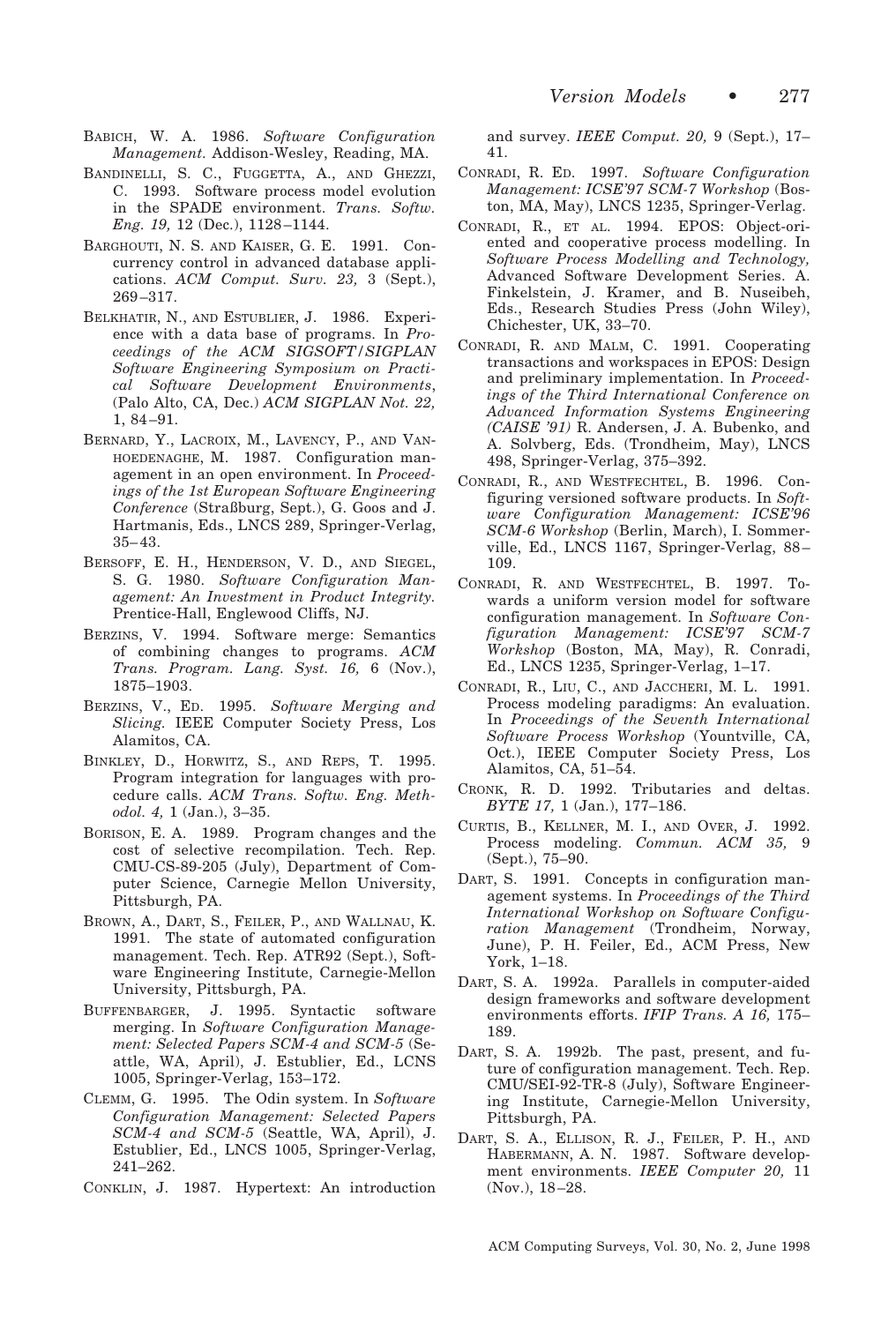- DAS, S. K. 1992. *Deductive Databases and Logic Programming.* Addison-Wesley, Reading, MA.
- DEITERS, W. AND GRUHN, V. 1990. Managing software processes in the environment MEL-MAC. In *Proceedings of the Fourth ACM SIG-SOFT Symposium on Practical Software Development Environments* (Irvine, CA, Dec.), *ACM SIGSOFT Softw. Eng. Not. 15,* (6) R. Taylor, Ed., 193–205.
- DITTRICH, K., GOTTHARD, W., AND LOCKEMANN, P. 1986. DAMOKLES, a database system for software engineering environments. In *Proceedings of the International Workshop on Advanced Programming Environments* (Trondheim, June), R. Conradi, T. M. Didriksen, and D. H. Wanvik, Eds., LNCS 244, Springer-Verlag, 353–371.
- DITTRICH, K. R. AND LORIE, R. A. 1988. Version support for engineering database systems. *IEEE Trans. Softw. Eng. 14,* 4 (April), 429– 437.
- EHRIG, H., FEY, W., HANSEN, H., LOWE, M., AND JACOBS, D. 1989. Algebraic software development concepts for module and configuration families. In *Proceedings of the Ninth Conference on Foundation of Software Technology and Theoretical Computer Science* (Bangalore, Dec.), V. Madhavan, Ed., LNCS 405, Springer-Verlag, 181–192.
- ESTUBLIER, J. 1985. A configuration manager: The Adele data base of programs. In *Proceedings of the Workshop on Software Engineering Environments for Programming-in-the-Large* (Harwichport, MA, June), 140–147.
- ESTUBLIER, J. 1988. Configuration management: The notion and the tools. In *Proceedings of the International Workshop on Software Version and Configuration Control* (Grassau, Germany), J. F. H. Winkler, Ed., Teubner Verlag, 38–61.
- ESTUBLIER, J. 1996. Workspace management in software engineering environments. In *Software Configuration Management: ICSE'96 SCM-6 Workshop* (Berlin, March) I. Sommerville, Ed., LCNS 1167, Springer-Verlag.
- ESTUBLIER, J. ED. 1995. *Software Configuration Management: Selected Papers SCM-4 and SCM-5* (Seattle, WA, April), LNCS 1005, Springer-Verlag.
- ESTUBLIER, J. AND CASALLAS, R. 1994. The Adele configuration manager. In *Configuration Management,* W. F. Tichy, Ed., Vol. 2 of *Trends in Software,* Wiley, New York, 99– 134.
- ESTUBLIER, J. AND CASALLAS, R. 1995. Three dimensional versioning. In *Software Configuration Management: Selected Papers SCM-4 and SCM-5* (Seattle, WA, April), J. Estublier, Ed., LNCS 1005, Springer-Verlag, 118–135.
- FEILER, P. H. 1991a. Configuration management models in commercial environments.

Tech. Rep. CMU/SEI-91-TR-7 (March), Software Engineering Institute, Carnegie-Mellon University, Pittsburgh, PA.

- FEILER, P. H., ED. 1991b. *Proceedings of the Third International Workshop on Software Configuration Management* (Trondheim, Norway, June), ACM Press, New York.
- FELDMAN, S., ED. 1993. *Proceedings of the Fourth International Workshop on Software Configuration Management (Preprint)* (Baltimore, MD, May).
- FELDMAN, S. I. 1979. Make—A program for maintaining computer programs. *Softw. Pract. Exper. 9,* 4 (April), 255–265.
- FINKELSTEIN, A., KRAMER, J., AND NUSEIBEH, B., EDS. 1994. *Software Process Modelling and Technology.* Advanced Software Development Series. Research Studies Press (Wiley), Chichester, UK.
- FOWLER, G., KORN, D., AND RAO, H. 1994. n-DFS: The multiple dimensional file system. In *Configuration Management,* W. F. Tichy, Ed., Vol. 2 of *Trends in Software,* Wiley, New York, 135–154.
- FRASER, C. AND MYERS, E. 1986. An editor for revision control. *ACM Trans. Program. Lang. Syst. 9,* 2 (April), 277–295.
- GODART, C., CANALS, G., CHAROY, F., AND MOLLI, P. 1995. About some relationships between configuration management, software process, and cooperative work: The COO environment. In *Software Configuration Management: Selected Papers SCM-4 and SCM-5* (Seattle, WA, April), J. Estublier, Ed., LNCS 1005, Springer-Verlag, 173–178.
- GOLDSTEIN, I. P. AND BOBROW, D. G. 1980. A layered approach to software design. Tech. Rep. CSL-80-5, XEROX PARC, Palo Alto, CA.
- GOODSTEP 1995. The GOODSTEP Project— Final Report. GOODSTEP ESPRIT Project 6115.
- GOTTHARD, W. 1988. *Datenbanksysteme für Software-Produktionsumgebungen.* IFB 193, Springer-Verlag, Berlin.
- GULLA, B., KARLSSON, E.-A., AND YEH, D. 1991. Change-oriented version descriptions in EPOS. *Softw. Eng. J. 6,* 6 (Nov.), 378–386.
- HABERMANN, N. AND NOTKIN, D. 1986. Gandalf: Software development environments. *IEEE Trans. Softw. Eng. 12,* 12 (Dec.), 1117–1127.
- HAMMER, J., GARCIA-MOLINA, H., WIDOM, J., LABIO, W., AND ZHUGE, Y. 1995. The Stanford data warehousing project. *Data Eng. Bull. 18,* 2, 41–48.
- HEIMANN, P., JOERIS, G., KRAPP, C.-A., AND WEST-FECHTEL, B. 1996. DYNAMITE: Dynamic task nets for software process management. In *Proceedings of the Eighteenth International Conference on Software Engineering* (Berlin, March), IEEE Computer Society Press, Los Alamitos, CA, 331–341.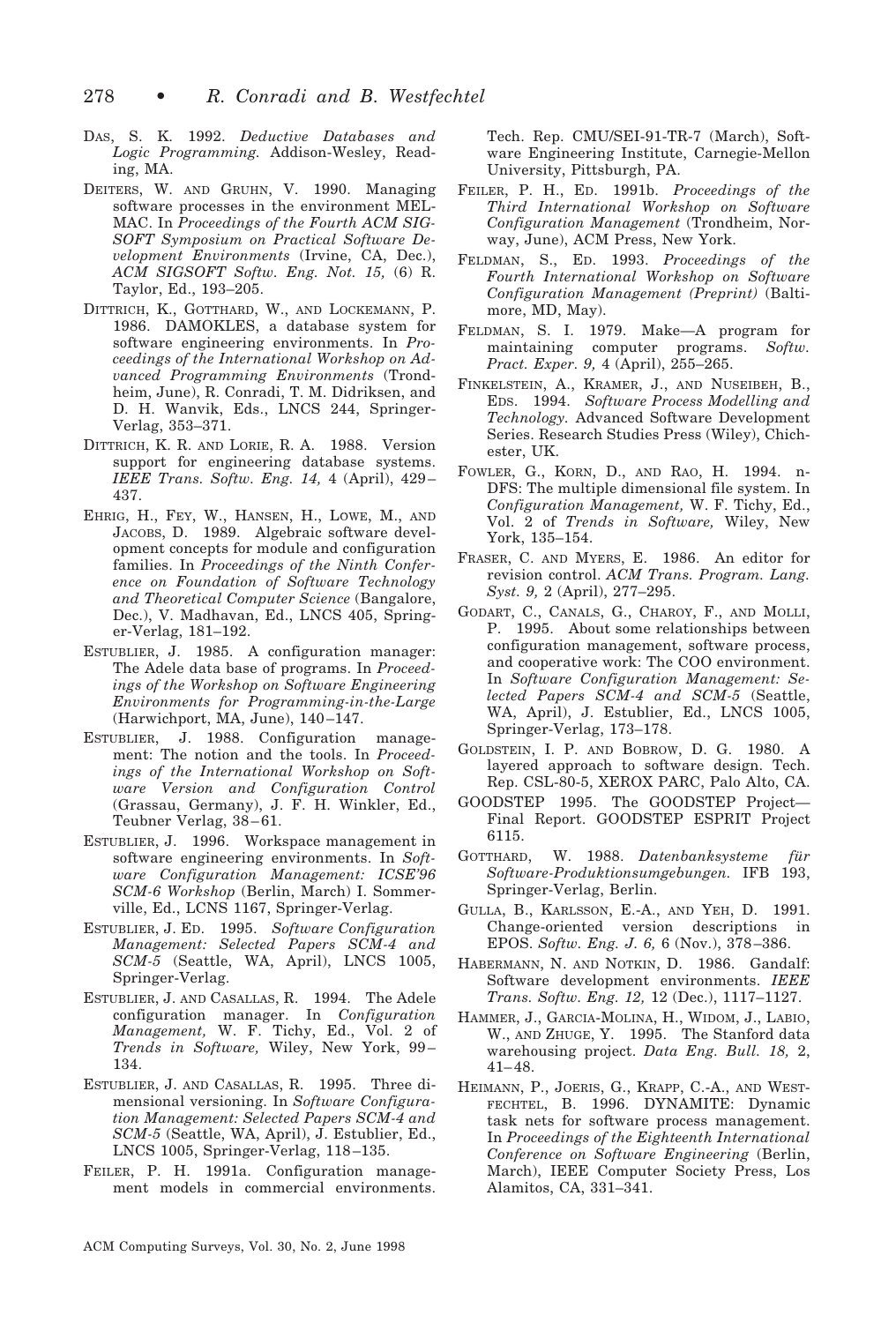- HORWITZ, S., PRINS, J., AND REPS, T. 1989. Integrating non-interfering versions of programs. *ACM Trans. Program. Lang. Syst. 11,* 3 (July), 345–387.
- HUMPHREY, W. S. 1989. *Managing the Software Process.* SEI Series in Software Engineering, Addison-Wesley, Reading, MA.
- IEEE 1983. *IEEE Standard for Software Configuration Management Plans: ANSI/IEEE Std 828-1983.* IEEE, New York.
- IEEE 1988. *IEEE Guide to Software Configuration Management: ANSI/IEEE Std 1042- 1987.* IEEE, New York.
- JACCHERI, M. L. AND CONRADI, R. 1993. Techniques for process model evolution in EPOS. *IEEE Trans. Softw. Eng. 19,* 12 (Dec.), 1145– 1156.
- KAISER, G., FEILER, P., AND POPOVICH, S. 1988. Intelligent assistance for software development and maintenance. *IEEE Softw. 5,* 3 (May), 40–49.
- KAISER, G. E. 1995. Cooperative transactions for multiuser environments. In *Modern Database Systems* (Reading, MA), W. Kim, Ed., Addison Wesley, 409–433.
- KAISER, G. E. AND HABERMANN, A. N. 1983. An environment for system version control. In *Digest of Papers of Spring CompCon '83,* IEEE Computer Society Press, Los Alamitos, CA, 415–420.
- KATZ, R. H. 1990. Toward a unified framework for version modeling in engineering databases. *ACM Comput. Surv. 22,* 4 (Dec.), 375– 408.
- KERNIGHAN, B. W. AND RITCHIE, D. M. 1978. *The C Programming Language.* Prentice-Hall, Englewood Cliffs, NJ.
- KIESEL, N., SCHÜRR, A., AND WESTFECHTEL, B. 1995. GRAS, a graph-oriented software engineering database system. *Inf. Syst. 20,* 1 (Jan.), 21–51.
- KIM, W., ED. 1995. *Modern Database Systems.* Addison-Wesley, Reading, MA.
- KRAMER, J. 1993. Special issue on configurable distributed systems. *Softw. Eng. J. 8,* 2 (March), 51–52.
- KRUSKAL, V. 1984. Managing multi-version programs with an editor. *IBM J. Res. Dev. 28,* 1, 74–81.
- LAMPEN, A., AND MAHLER, A. 1988. Shape—A software configuration management tool. In *Proceedings of the International Workshop on Software Version and Configuration Control* (Grassau, Germany), J. F. H. Winkler, Ed., Teubner Verlag, 228–243.
- LAMPSON, B. W. AND SCHMIDT, E. E. 1983a. Organizing software in a distributed environment. In *ACM Symposium on Programming Language Issues in Software Systems, ACM SIGPLAN Not. 18,* 6 (June), 1–13.
- LAMPSON, B. W. AND SCHMIDT, E. E. 1983b.

Practical use of a practical polymorphic applicative language. In *Tenth Annual ACM Symposium on Principles of Programming Languages* (Austin, TX, Jan.), *ACM SIGPLAN Not. 18,* 1, 237–255.

- LAVENCY, P. AND VANHOEDENAGHE, M. 1988. Knowledge based configuration management. In *Proceedings of the 21st Annual Hawaii International Conference on System Sciences* (Hawaii, Jan.), B. Shriver, Ed., IEEE Computer Society Press, Los Alamitos, CA, 83–92.
- LEBLANG, D. 1994. The CM challenge: Configuration management that works. In *Configuration Management,* W. F. Tichy, Ed., Vol. 2 of *Trends in Software*, Wiley, New York, 1–38.
- LEBLANG, D. B. AND CHASE, R. P. 1984. Computer-aided software engineering in a distributed workstation environment. In *Proceedings of the ACM SIGSOFT/SIGPLAN Software Engineering Symposium on Practical Software Development Environments, ACM SIG-PLAN Not. 19,* 5 (May), 104–112.
- LEBLANG, D. B. AND MCLEAN, G. D. 1985. Configuration management for large-scale software development efforts. In *Proceedings of the Workshop on Software Engineering Environments for Programming-in-the-Large* (Harwichport, MA, June), 122–127.
- LEBLANG, D. B., CHASE, R. P., JR., AND SPILKE, H. 1988. Increasing productivity with a parallel configuration manager. In *Proceedings of the International Workshop on Software Version and Configuration Control* (Grassau, Germany), J. F. H. Winkler, Ed., Teubner Verlag, 21–37.
- LIE, A., CONRADI, R., DIDRIKSEN, T., KARLSSON, E., HALLSTEINSEN, S. O., AND HOLAGER, P. 1989. Change oriented versioning. In *Proceedings of the Second European Software Engineering Conference* (Coventry, UK, Sept.), C. Ghezzi and J. A. McDermid, Eds., LNCS 387, Springer-Verlag, 191–202.
- LIN, Y.-J. AND REISS, S. P. 1995. Configuration management in terms of modules. In *Software Configuration Management: Selected Papers SCM-4 and SCM-5* (Seattle, WA, April), J. Estublier, Ed., LNCS 1005, Springer-Verlag, 101–117.
- LIN, Y.-J. AND REISS, S. P. 1996. Configuration management with logical structures. In *Proceedings of the Eighteenth International Conference on Software Engineering* (Berlin, March), IEEE Computer Society Press, Los Alamitos, CA, 298–307.
- LIPPE, E., AND VAN OOSTEROM, N. 1992. Operation-based merging. In *Proceedings of ACM SIGSOFT '92: Fifth Symposium on Software Development Environments (SDE5),* (Tyson's Corner, VA, Dec.) *ACM SIGSOFT Softw. Eng. Not. 17* 5, 78–87.
- LIU, C., AND CONRADI, R. 1993. Automatic replanning of task networks for supporting pro-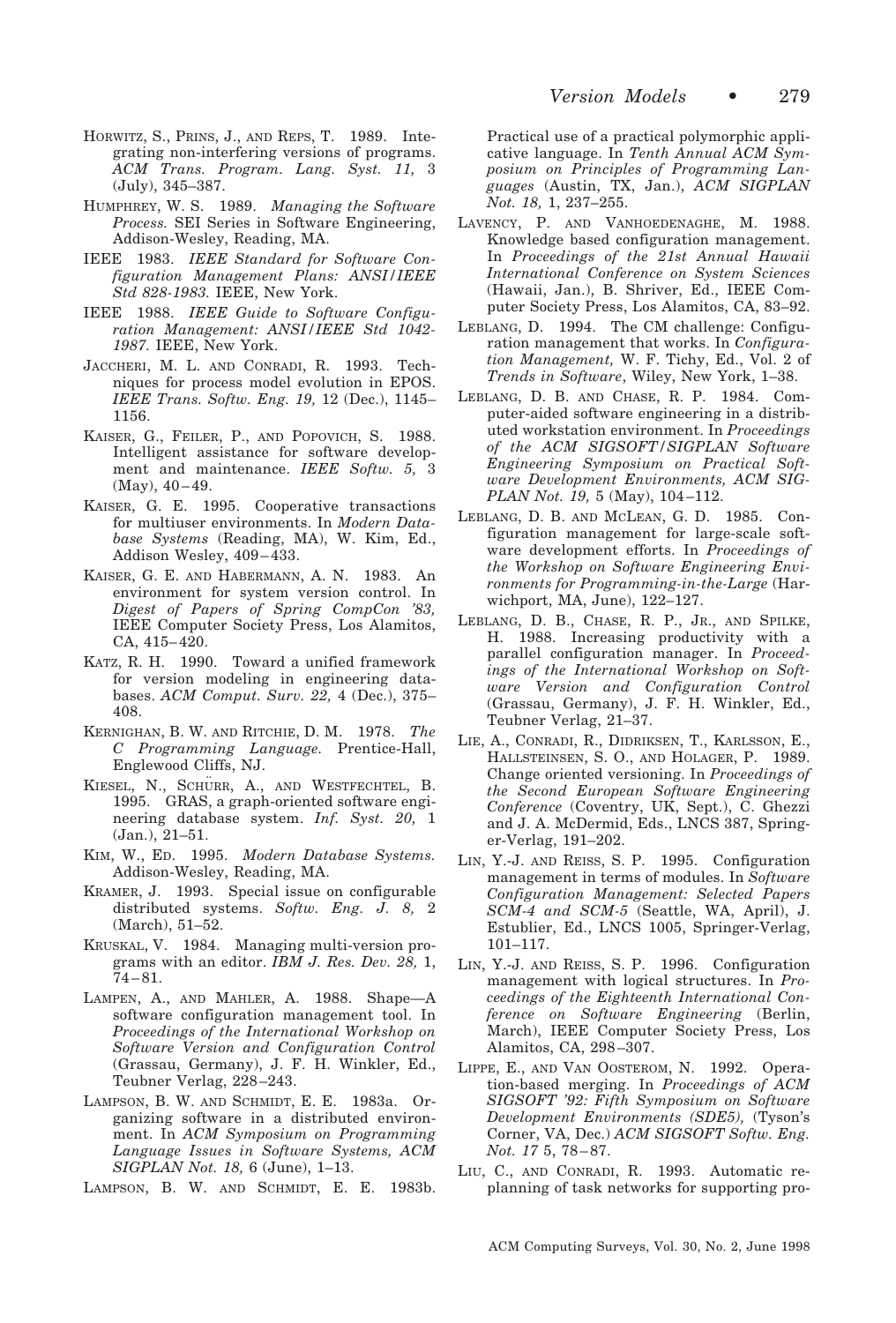cess model evolution in EPOS. In *Proceedings of the European Software Engineering Conference '93* (Garmisch-Partenkirchen, Germany, Sept.), I. Sommerville and M. Paul, Eds., Springer-Verlag, 434–450.

- MACKAY, S. A. 1995. The state-of-the-art in concurrent, distributed configuration management. In *Software Configuration Management: Selected Papers SCM-4 and SCM-5* (Seattle, WA, April), J. Estublier, Ed., LNCS 1005, Springer-Verlag, 180–194.
- MAHLER, A. 1994. Variants: Keeping things together and telling them apart. In *Configuration Management,* W. F. Tichy, Ed., Vol. 2 of *Trends in Software*, Wiley, New York, 73–98.
- MAHLER, A. AND LAMPEN, A. 1988. An integrated toolset for engineering software configurations. In *Proceedings of the ACM SIG-SOFT/SIGPLAN Software Engineering Symposium on Practical Software Development Environments* (Boston, MA, Nov.), *ACM Softw. Eng. Not. 13,* 5, 191–200.
- MARZULLO, K. AND WIEBE, D. 1986. Jasmine: A software system modelling facility. In *Proceedings of the ACM SIGSOFT/SIGPLAN Software Engineering Symposium on Practical Software Development Environments* (Palo Alto, CA, Dec.), *ACM SIGPLAN Not. 22,* 1, 121–130.
- MICALLEF, J., AND CLEMM, G. 1996. The Asgard system: Activity-based configuration management. In *Software Configuration Management: ICSE'96 SCM-6 Workshop* (Berlin, March), I. Sommerville, Ed., LNCS 1167, Springer-Verlag, 175–186.
- MUNCH, B. 1996. HiCOV: Managing the version space. In *Software Configuration Management: ICSE'96 SCM-6 Workshop* (Berlin, March), I. Sommerville, Ed., LNCS 1167, Springer-Verlag, 110–126.
- MUNCH, B. P. 1993. Versioning in a software engineering database—the change oriented way. Ph.D. Thesis, NTNU Trondheim, Norway.
- MUNCH, B. P., LARSEN, J.-O., GULLA, B., CONRADI, R., AND KARLSSON, E.-A. 1993. Uniform versioning: The change-oriented model. In *Proceedings of the Fourth International Workshop on Software Configuration Management* (Baltimore, MD, May), S. Feldman, Ed., (Preprint) 188–196.
- NAGL, M. 1990. *Softwaretechnik: Methodisches Programmieren-im-Großen.* Springer-Verlag, Berlin.
- NAGL, M. ED. 1996. *Building Tightly-Integrated Software Development Environments: The IPSEN Approach.* LNCS 1170, Springer-Verlag, Berlin.
- OBST, W. 1987. Delta technique and string-tostring correction. In *Proceedings of the First European Software Engineering Conference* (Straßburg, Sept., 1987), J. Goos and J. Hart-

manis, Eds., LNCS 289, Springer-Verlag, 64– 68.

- OQUENDO, F., BERRADO, K., GALLO, F., MINOT, R., AND THOMAS, I. 1989. Version management in the PACT integrated software engineering environment. In *Proceedings of the Second European Software Engineering Conference,* (Coventry, UK, Sept.), C. Ghezzi and J. A. McDermid, Eds., LNCS 387, Springer-Verlag, 222–242.
- PAULK, M. C., WEBER, C. V., CURTIS, B., AND CHRIS-SIS, M. B. 1997. *The Capability Maturity Model—Guidelines for Improving the Software Process.* Addison-Wesley, Reading, MA.
- PERRY, D. 1989. The Inscape environment. In *Proceedings of the Eleventh International Conference on Software Engineering* (Pittsburgh, PA, May), IEEE Computer Society Press, Los Alamitos, CA, 2–12.
- PERRY, D. E. 1987. Version control in the Inscape environment. In *Proceedings of the Ninth International Conference on Software Engineering* (Monterey, CA, March), IEEE Computer Society Press, Los Alamitos, CA, 142–149.
- PEUSCHEL, B., AND SCHAFER, W. 1992. Concepts and implementation of a rule-based process engine. In *Proceedings of the Fourteenth International Conference on Software Engineering* (Melbourne, Australia, May), IEEE Computer Society Press, Los Alamitos, CA, 262–279.
- PRIETO-DIAZ, R., AND NEIGHBORS, J. 1986. Module interconnection languages. *J. Syst. Softw. 6,* 4 (Nov.), 307–334.
- RAMAKRISHNAN, R., AND ULLMAN, J. D. 1995. A survey of deductive database systems. *J. Logic Program. 23,* 2 (May), 125–149.
- RAMAMOHANARAO, K., AND HARLAND, J. 1994. An introduction to deductive database languages and systems. *VLDB J. 3,* 2 (April), 107–122.
- REICHENBERGER, C. 1994. Concepts and techniques for software version control. *Softw. Concepts Tools 15,* 3 (July), 97–104.
- REICHENBERGER, C. 1995. VOODOO—a tool for orthogonal version management. In *Software Configuration Management: Selected Papers SCM-4 and SCM-5* (Seattle, WA, April), J. Estublier, Ed., LNCS 1005, Springer-Verlag, 61–79.
- REISS, S. 1990. Interacting with the FIELD environment. *Softw. Pract. Exper. 20,* S1 (June), 89–115.
- RICH, A., AND SOLOMON, M. 1991. A logic-based approach to system modelling. In *Proceedings of the Third International Workshop on Software Configuration Management* (Trondheim, Norway, June), P. H. Feiler, Ed., ACM Press, New York, 84–93.
- RIGG, W., BURROWS, C., AND INGRAM, P. 1995. *Configuration Management Tools.* Ovum Ltd., London.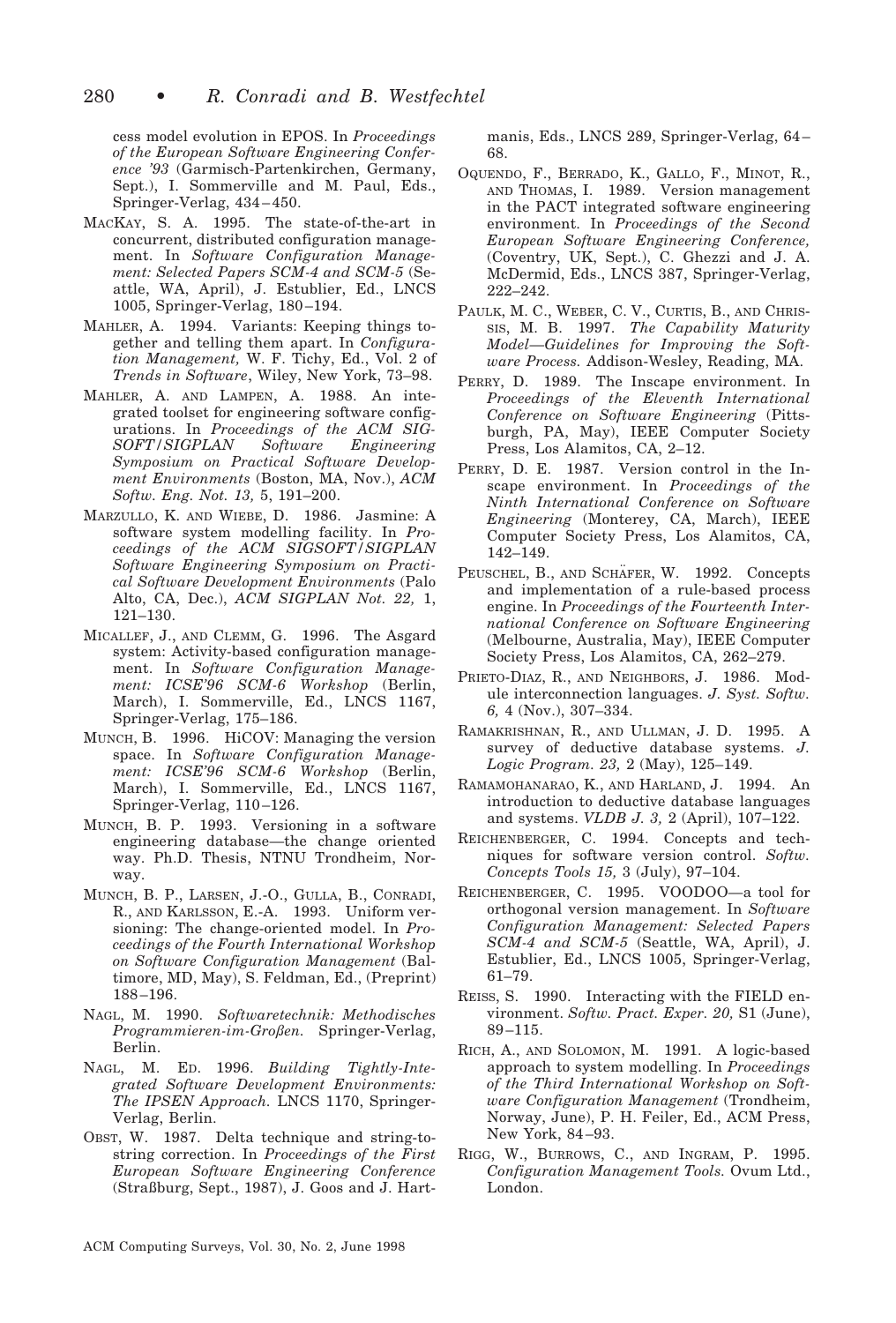- ROCHKIND, M. J. 1975. The source code control system. *IEEE Trans. Softw. Eng. 1,* 4 (Dec.), 364–370.
- RODDICK, J. F. 1995. A survey of schema versioning issues for database systems. *Inf. Softw. Technol. 37,* 7 (July), 383–393.
- ROMBACH, H. D. AND VERLAGE, M. 1995.- Directions in software process research. In *Advances in Computers,* M. V. Zelkowitz, Ed., Vol. 41, Academic Press, San Diego, 1–63.
- SARNAK, N., BERNSTEIN, R., AND KRUSKAL, V. 1988. Creation and maintenance of multiple versions. In *Proceedings of the International Workshop on Software Version and Configuration Control* (Grassau, Germany), J. F. H. Winkler, Ed., Teubner Verlag, 264–275.
- SCHMERL, B. R., AND MARLIN, C. D. 1995. Designing configuration management facilities for dynamically bound systems. In *Software Configuration Management: Selected Papers SCM-4 and SCM-5* (Seattle, WA, April), J. Estublier, Ed., LNCS 1005, Springer-Verlag, 88–100.
- SCHÜRR, A., WINTER, A., AND ZÜNDORF, A. 1995. Graph grammar engineering with PROGRES. In *Proceedings of the European Software Engineering Conference (ESEC '95)* (Barcelona, Sept.), W. Schäfer and P. Botella, Eds., LNCS 989, Springer-Verlag, 219–234.
- SCIORE, E. 1994. Version and configuration management in an object-oriented data model. *VLDB J. 3,* 1 (Jan.), 77–106.
- SHAW, M., AND GARLAN, D. 1996. *Software Architecture—Perspectives on an Emerging Discipline.* Prentice-Hall, Englewood Cliffs, NJ.
- SHETH, A. P. AND LARSON, J. A. 1990. Federated database systems for managing distributed, heterogeneous, and autonomous databases. *ACM Comput. Surv. 22,* 3 (Sept.), 183–236.
- SNODGRASS, R. T. 1992. Temporal databases. In *Theories and Methods of Spatio-Temporal Reasoning in Geographic Space* (Pisa, Sept.), A. Frank, I. Campari, and U. Formentini, Eds., LNCS 639, Springer-Verlag, 22–64.
- SOFTWARE MAINTENANCE AND DEVELOPMENT SYSTEMS. 1990. *Aide-de-Camp Product Overview.* Software Maintenance and Development Systems, Concord, MA.
- SOLEY, R. M. AND KENT, W. 1995. The OMG object model. In *Modern Database Systems,* (Reading, MA), W. Kim, Ed., Addison-Wesley, Reading, MA, 18–41.
- SOMMERVILLE, I., ED. 1996. *Software Configuration Management: ICSE'96 SCM-6 Workshop* (Berlin, March) LNCS 1167, Springer-Verlag.
- SOMMERVILLE, I., AND THOMSON, R. 1989. An approach to the support of software evolution. *Comput. J. 32,* 5 (Dec.), 386–398.
- SUTTON, S. M., HEIMBIGNER, D., AND OSTERWEIL, L. J. 1995. APPL/A: A language for soft-

ware process programming. *ACM Trans. Softw. Eng. Methodol. 4,* 3 (July), 221–286.

- TANSEL, A. U., CLIFFORD, J., GADIA, S., JAJODIA, S., SEGEV, A., AND SNODGRASS, R. 1993. *Temporal Databases—Theory, Design, and Implementation.* Benjamin/Cummings, Redwood City, CA.
- TEITELMAN, W. 1984. A tour through Cedar. In *Proceedings of the Seventh International Conference on Software Engineering* (Orlando, FL, March), IEEE Computer Society Press, Los Alamitos, CA, 181–195.
- TICHY, W. F. 1979. Software development control based on module interconnection. In *Proceedings of the IEEE Fourth International Conference on Software Engineering* (Pittsburgh, Sept.), IEEE Computer Society Press, Los Alamitos, CA, 29–41.
- TICHY, W. F. 1982a. A data model for programming support environments. In *Proceedings of the IFIP WG 8.1 Working Conference on Automated Tools for Information System Design and Development* (New Orleans, Jan.), North-Holland, 31–48.
- TICHY, W. F. 1982b. Design, implementation, and evaluation of a revision control system. In *Proceedings of the Sixth International Conference on Software Engineering* (Tokyo, Sept.), IEEE Computer Society Press, Los Alamitos, CA, 58–67.
- TICHY, W. F. 1985. RCS—A system for version control. *Softw. Pract. Exper. 15,* 7 (July), 637– 654.
- TICHY, W. F. 1988. Tools for software configuration management. In *Proceedings of the International Workshop on Software Version and Configuration Control* (Grassau, Germany), J. F. H. Winkler, Ed., Teubner Verlag, 1–20.
- TICHY, W. F., ED. 1989. *Proceedings of the Second International Workshop on Software Configuration Management* (Princeton, NJ, Nov.), *ACM Softw. Eng. Not. 14,* 7.
- TICHY, W. F., ED. 1994. *Configuration Management,* Vol. 2 of *Trends in Software.* Wiley, New York.
- TRYGGESETH, E., GULLA, B., AND CONRADI, R. 1995. Modelling systems with variability using the PROTEUS configuration language. In *Software Configuration Management: Selected Papers SCM-4 and SCM-5* (Seattle, WA, April), J. Estublier, Ed., LNCS 1005, Springer-Verlag, 216–240.
- WAKEMAN, L., AND JOWETT, J. 1993. *PCTE—The Standard for Open Repositories.* Prentice-Hall, Englewood Cliffs, NJ.
- WALLNAU, K. C. 1992. Issues and techniques of CASE integration with configuration management. Tech. Rep. CMU/SEI-92-TR-5 (March), Software Engineering Institute, Carnegie-Mellon University, Pittsburgh, PA.